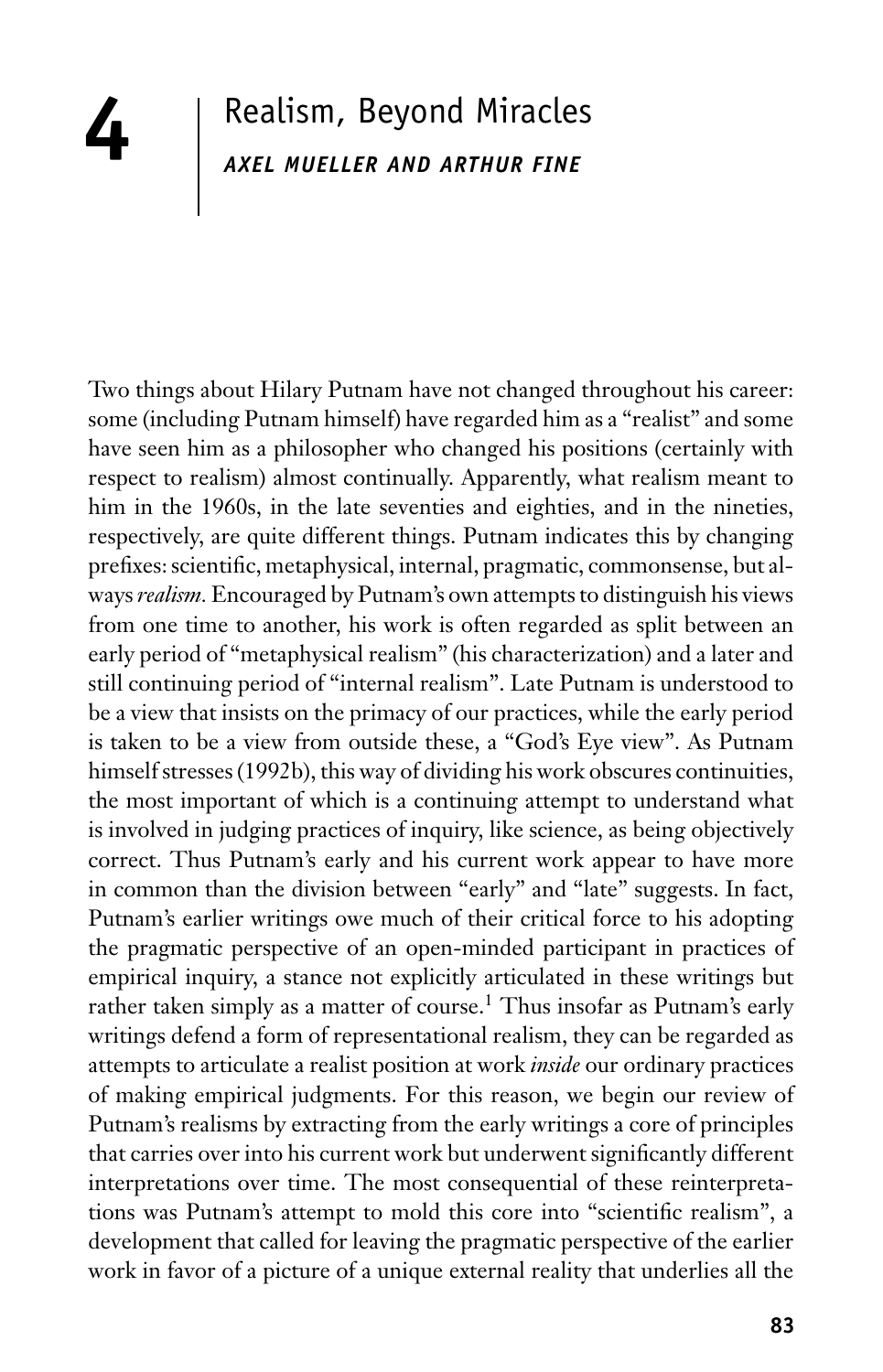claims we are entitled to regard as objective. Putnam's current position can then be seen, in his own words, as the attempt "to recover our ordinary notion of representation (and of a world of things to be represented)" (1994a, p. 300) without committing the "philosophical error of supposing that the term *reality* must refer to a single superthing" (1999, p. 9).

In the following, we proceed in these steps. First, we present Putnam's position from the late fifties to, say, the early seventies (secs. I–III). In these writings, Putnam excavates a realist core that participants in fallible practices of inquiry take for granted when they make and exchange factual claims. He does this by opposing a pragmatic perspective on public practices of inquiry to the antirealist reductions of empiricism. This core can be characterized by four basic assumptions (or presuppositions), which we lay out in the next section. Three of them connect reference, truth and objectivity, and we shall refer to them as the *referential principles.* The fourth concerns a publicly shared context for empirical inquiry, and we shall call this the *environmental principle.*

The second step we shall take is to discuss some of Putnam's reasons first to adopt and then to reject scientific realism (secs. IV–VI). The appearance of "scientific realism" in Putnam's pragmatic outlook marks the beginning of an extended period of reflection on realism. In spite of the fundamental role in inquiry of the presuppositions just mentioned, any attempt to take them for granted faces a challenge from the fact, emphasized by Putnam, that we can always go wrong. Indeed, over time we have seen well-entrenched theoretical claims come to be regarded as false and terms once explanatorily fruitful lose their reference. Thus the question arises of whether the core presuppositions are merely illusions, and whether theoretical claims we make are, as vulgar instrumentalism suggests, merely tools for organizing experience. Are empirical descriptions really capable of objective truth or falsity? In reaction to this challenge, Putnam experimented with a defense of these core commitments by re-presenting them as a substantive view alternatively called "scientific realism" or "metaphysical realism". According to it, the correspondence of our true claims and referential terms with a unique mind-independent reality explains the success and the communicability of scientific claims. Thus, the referential principles are embedded in a picture of objective knowledge that tries to account for the objectivity (as opposed to the acceptance) of our empirical beliefs, and the environmental principle is substituted for by the picture of a mindindependent reality. We shall see, as Putnam came to realize, that such a defense fails badly; that it neither lends support to realism nor excludes anti-realism; in particular, instrumentalism.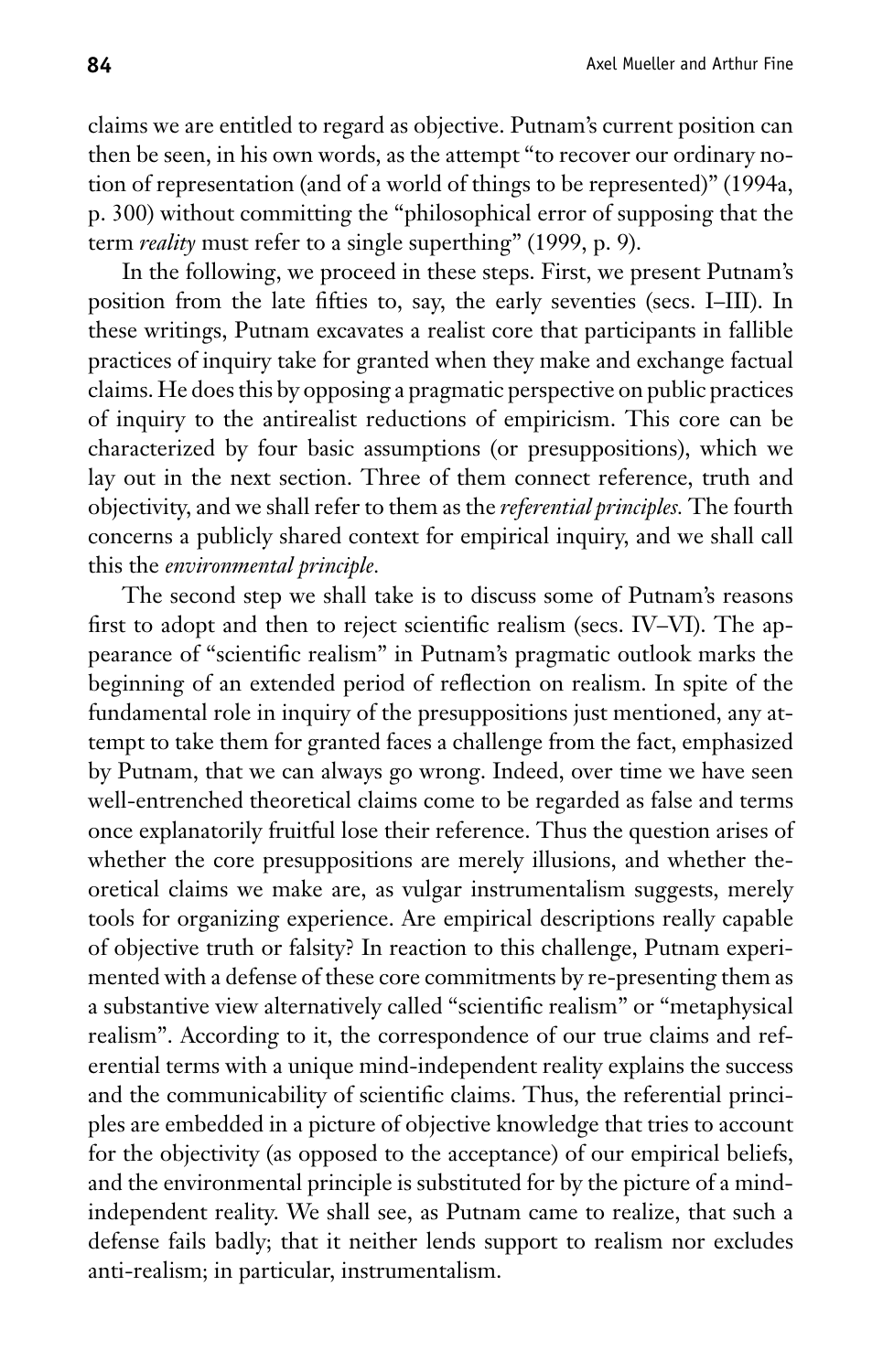Putnam's reaction to the failure is not to give up the referential principles, but to revert to the participant's perspective and to deepen his reflection on their use in evaluating empirical claims. In the course of this reflection he gradually dismantles the metaphysical realist picture of a mind-independent reality and recovers the environmental principle as its pragmatic counterpart. The final step in our presentation (sec. VII) will be to characterize some of the key features of Putnam's current work. This work undermines the realist picture without giving up the view that the correctness of empirical statements has an objective basis. The key element here is Putnam's insistence on the fact that, from the participant's perspective, there is no access to any reality but by describing it in a certain way – that is, by using certain conceptual systems. The idea of an absolutely mind-independent, totally unconceptualized reality, since indescribable, is also not usable for any purposes. The upshot is that our notion of a statement's objective correctness does not entail commitment to any theory-neutral domain, but only commitment to the public revisibility of our claims. Moreover, Putnam suggests that from ordinary language to high-level science there exist many different conceptual systems that are perfectly capable of describing a given situation in ways that can be and often are objectively correct. If we recognize that no particular system is forced upon us, this leads to pluralism. Pluralism is the basis of his "common-sense realism", which urges that as long as none of these systems accommodates the possibility that, in a given case, a statement and its contrary could be equally correct, all of these ways of describing our environment are on a par as far as objectivity is concerned. For any of these descriptions, to take them as empirical amounts to applying the referential principles. According to Putnam's current view, the use of referential semantics does not depend on relations of "correspondence", for instance, between our sentences and the facts themselves. It simply relies on disquotation. That allows us to subject each other's assertions to the usual inferential practices guiding our evaluation of empirical claims. By means of disquotation, each way of making correct empirical statements is in effect a way of organizing the situation into objects and properties. Putnam concludes that taking all the various systems that are applicable in a context as capable of issuing empirical statements is at the same time taking the entities, properties and relations denoted in any system to be as real as the ones in the others.

This constitutes his doctrine of "conceptual relativity", the view that in some cases there is more than one way to represent the same situation, none of which stands out as the best, because each is fully interpretable in terms of one another (even though, if simply joined, their existential commitments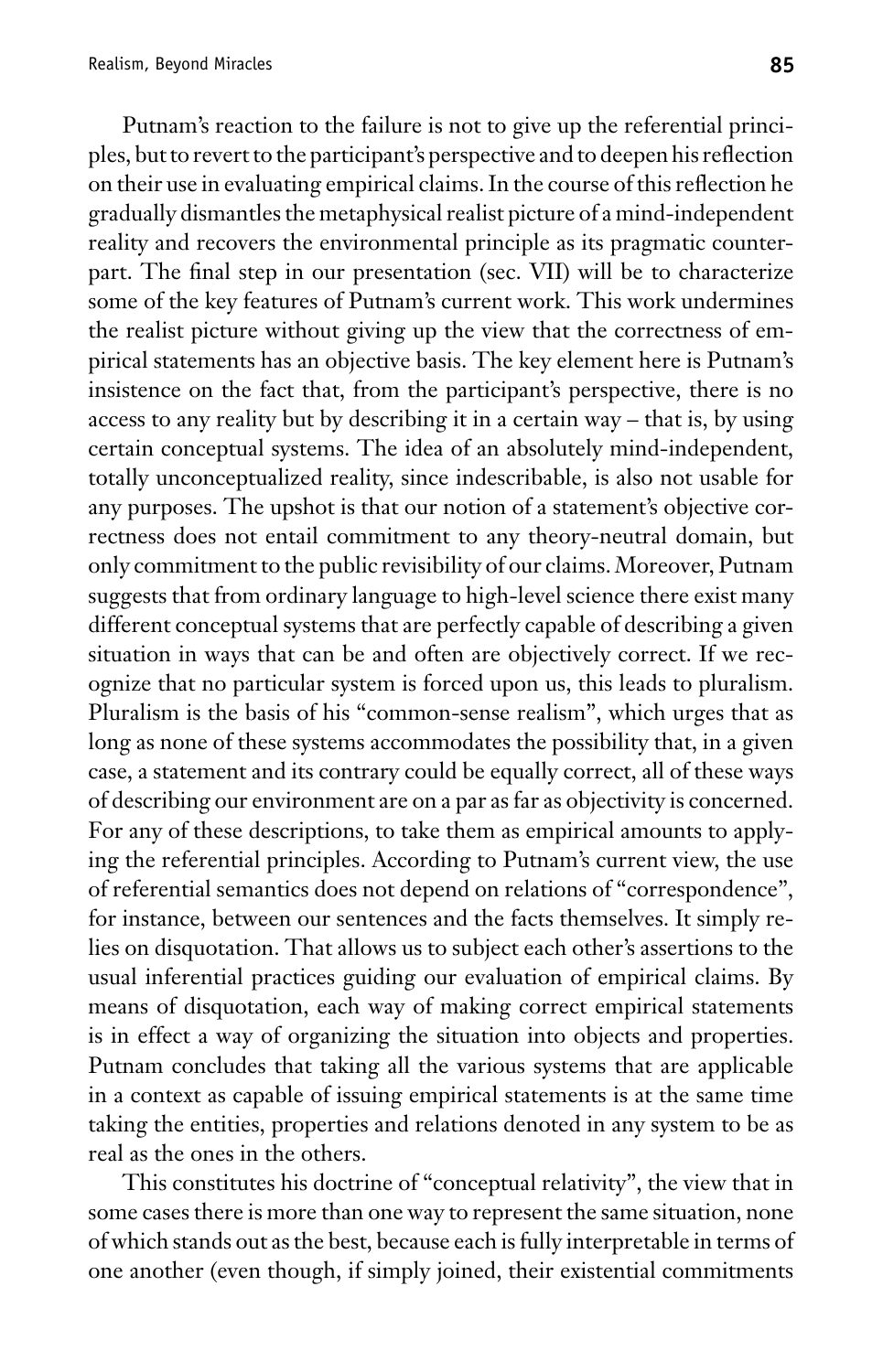yield contradictions). Putnam uses cases of conceptual relativity to drive home the lesson that no "superthing", like the realist's picture of a mindindependent reality, is needed to ground objective judgments. Putnam's considered position thus finds a way to reconcile the core principles underlying his earliest views with a mature, reflective stance toward our practice of empirical inquiry.<sup>2</sup>

#### **I. BACKGROUND: GENERAL REVISIBILITY AND THE CONTEXTUAL APRIORI**

According to his own testimony at the time, and to recent self-evaluations, Putnam's earlier writings were not avowedly realist.<sup>3</sup> Rather, he was attempting what he called a "*mild* rational reconstruction" (1992b, p. 349) of epistemic and interpretative practices. Those reconstructions sought to correct distortions of earlier "reconstructions" in the empiricist, anti-realist tradition. Putnam begins from the perspective of the practices and, in consequence, turns out to be what we shall call "anti-antirealist" on all relevant counts.

Putnam's rejection of empiricism is built on a pragmatic, fallibilist view of inquiry. This involves a presumption of *general revisibility,* and it is expressed by Putnam in the following way: "any principle in our knowledge can be revised for theoretical reasons" (1962a, p. 48). This idea is hedged by two caveats (which also help to distinguish him from Quine on this score): "unless it is *really* an analytic principle in the trivial sense", and "many principles resist refutation by isolated experimentation". With these caveats, revisibility embodies the pragmatist view that there is no guarantee for any statement held true that it cannot turn out to be false. In this general form, revisibility applies in different ways to statements at all levels, from framework principles to theoretical and observational statements.

In a second pragmatist move, Putnam's reconstruction takes the participants' perspective (and their normative judgments) into account. This leads him to complement revisibility by a notion of the *contextual apriori,* nicely expressed by his remark that "there *are* necessary truths in physics, but they can be revised if necessary. ... [However,] scientists were perfectly correct to assign a special status to these statements. ...It is the task of the methodologist to explain this special status, not to explain it away" (1965, pp. 88–92). More of a classical pragmatist than Quine, Putnam's criticism of the empiricist dichotomy between analytic and synthetic statements follows Dewey's rule that, wherever we find reasonable distinctions, we should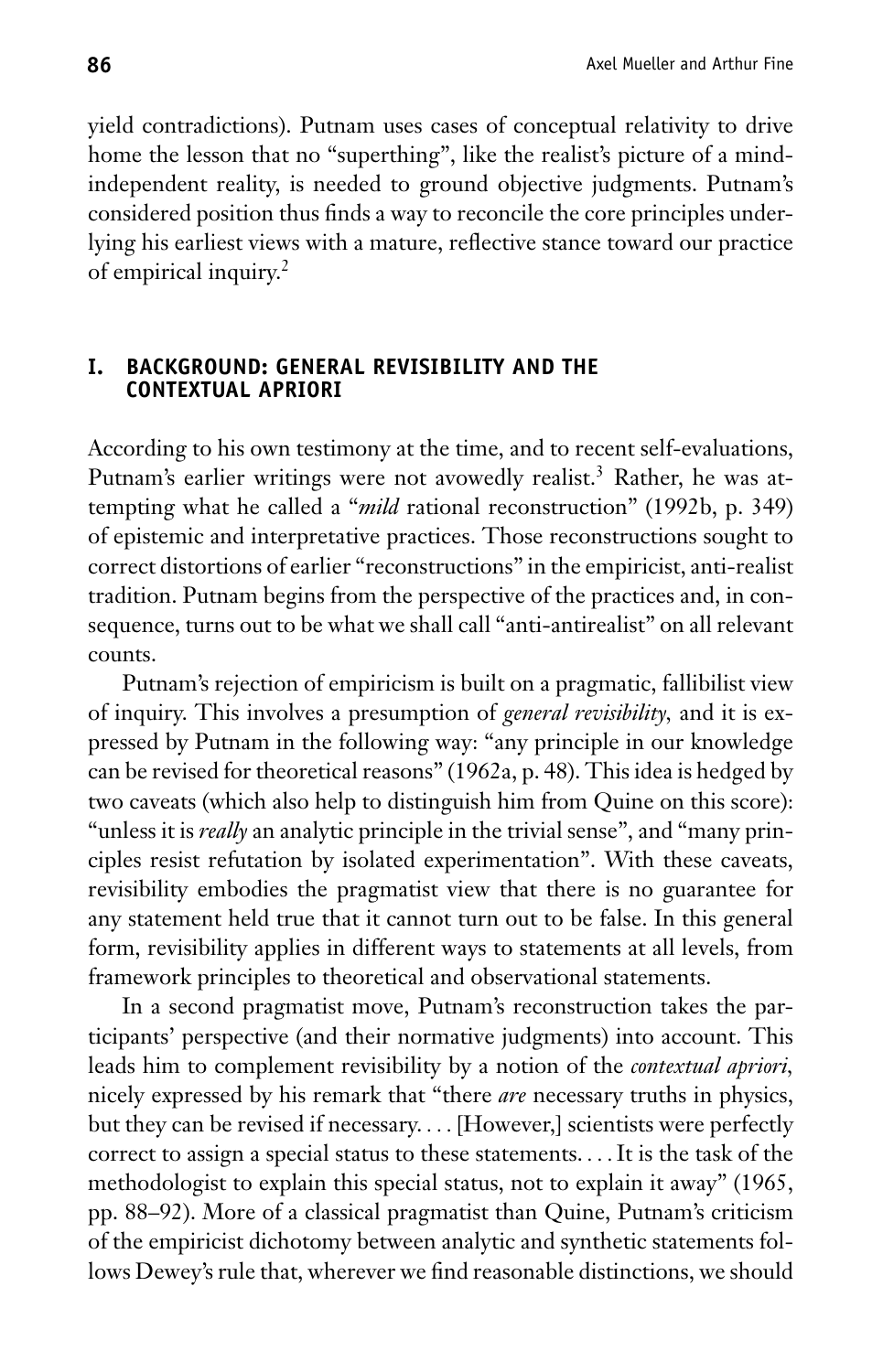neither replace them by dichotomies nor fail to make them. Consequently, unlike Quine, Putnam does not conclude that there is no important distinction to be drawn within given bodies of belief just because each belief can be revised. Rather, his reconstruction stresses that revisibility only makes sense in practice when appropriate conditions for revision are provided (1962a, p. 42).<sup>4</sup> Where this is not the case, we take it for granted that the statements in question constitute objective knowledge and, if they contain extralogical vocabulary, even knowledge of the most abstract structures of the world. The complement to fallibilism in Putnam's pragmatism is a healthy confidence in the claims we have no specific reasons to doubt.<sup>5</sup>

When Putnam looks at inquiry from the perspective of a participant, he excavates a core of central assumptions that participants take for granted when they make and exchange factual claims. From this perspective, the anti-realist reductions of empiricism fail to do justice to the fallibilist attitude with which inquirers develop their theories. The central assumptions Putnam excavates are these: (1) normally, terms used descriptively in public practices of making and exchanging empirical claims refer; (2) statements at all levels in a system of empirical knowledge state facts, and are taken as objectively true and revisable as long as they are in use; (3) descriptively used terms can preserve reference over dramatic differences in theory and belief; (4) there is a publicly shared environment in which applications of terms and theories take place. The *referential principles* are (1)–(3).The *environmental principle* is (4).

We begin our reconstruction in section II by showing how the connection posited in (2) between objective truth and revisibility emerges from Putnam's rejection of the analytic-synthetic distinction and his discussion of the framework assumptions that are taken for granted in the formation of empirical judgments. After this, we will show in section III how the other principles emerge from considerations regarding changes in the epistemic conditions governing the application of empirical terms.

#### **II. FRAMEWORKS AND CONTEXTS OF REVISION**

In "The Analytic and the Synthetic", Putnam says "overworking the analytic-synthetic distinction is [a] ...root of what is most distorted in the writings of conventional [logical positivist] philosophers of science" (1962a, p. 33). This said, he warns against the "somewhat newer danger of denying its existence altogether", which he attributes to the effects of Quine's "Two Dogmas" (Quine 1951).<sup>6</sup> Thus, Putnam should be seen as reworking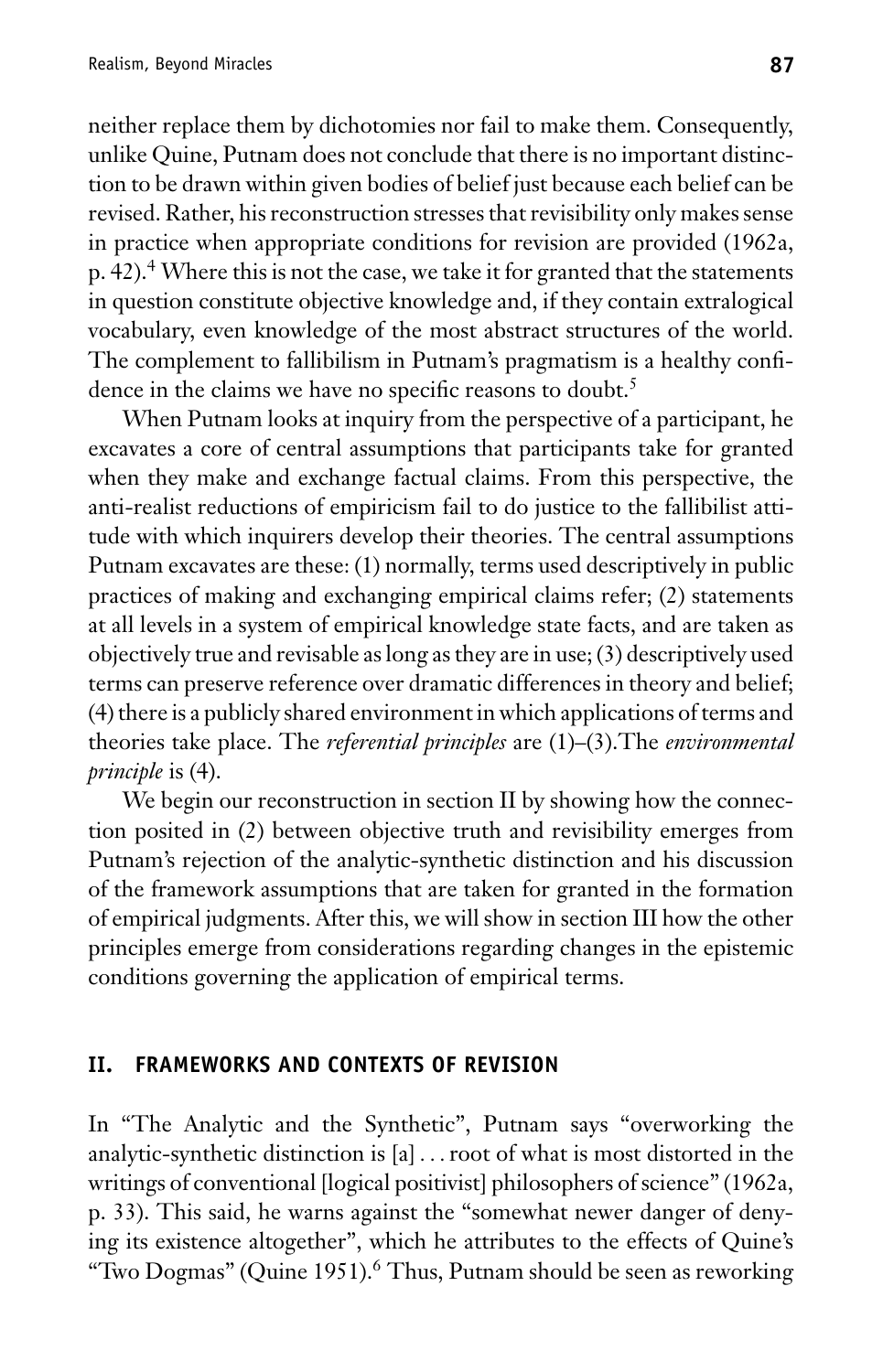the distinction into a tenable view. He was so successful that the resulting position remains one of the centerpieces of his philosophy.<sup>7</sup> In view of the importance of the issue for understanding Putnam's epistemology, it deserves somewhat extended attention.

Putnam's discussion starts from a qualified endorsement of the holism expressed in the second, anti-verificationist and anti-reductionist argument of "Two Dogmas". The endorsement concerns Quine's metaphor that our system of knowledge is like a field of force within which there are multiple and changing justificatory dependencies between beliefs, and is combined with the idea of general revisibility. Putnam gives a special twist to this idea by splitting it up into three theses that present the system of knowledge not as a rigid, determinate unit but as a systematic, flexible and malleable whole (1962, pp. 40 ff.). The three theses are (1) the underdetermination of theory choice by experience: our beliefs face the tribunal of experience collectively and revision can come anywhere; (2) revisions are not merely local but may have more or less severe repercussions in the whole system, including changes in the meanings of fundamental terms and statements (this could be called *systematicity of knowledge and belief* ); (3) statements in our conceptual system fall on a continuum extending from clear analytic cases ("All vixens are foxes") to clear synthetic cases ("There is a red balloon over there").

These theses support an important consequence: if our beliefs lie on a continuum, and if revision can strike anywhere, and if the effects of revisions are not local, then the same belief may be located at some place on the continuum at a given time (say, be fairly analytic) but, as a consequence of some revision elsewhere in the system, find itself at a different place at some other time (say, become quite synthetic). Not only the truth-value, but also the *epistemic status* of a belief in a given system of beliefs is contingent on empirical knowledge, which means that the epistemic status of a given belief is determinate only relative to a fixed body of belief.

This consequence allows Putnam to account for the revisibility of framework principles, like those of geometry. To describe their special status, Putnam takes the inside view and puts the use and function of such beliefs on display in order to make the differences with typically "synthetic" beliefs visible. First and foremost, framework principles in Putnam's sense are "included in the body of knowledge" and "thought to be *true* by someone whose knowledge that body of knowledge is" (1962b, p. 240). From the point of view of justification, they are "employed as auxiliaries to make predictions in an overwhelming number of experiments, without themselves being jeopardized by any possible experimental results" (1962a, p. 48). Accordingly,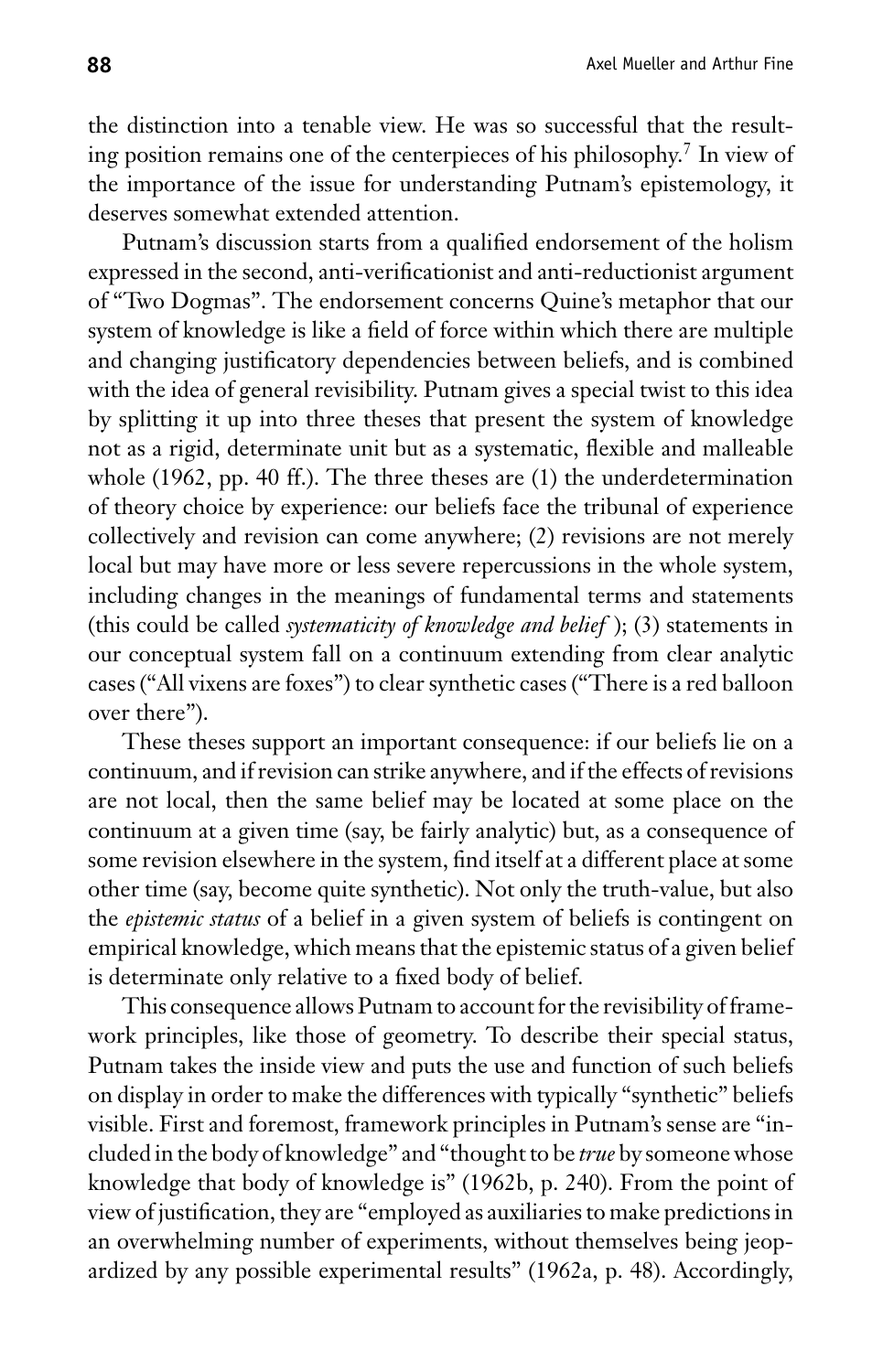"one is not expected to give much of a reason for that kind of statement"  $(1962b, p. 240)$  because, in the context of their being so employed, "the human mind [can] not conceive their falsity" (1965, p. 88). Moreover, Putnam claims that "holding them immune from revision ... was good methodology" (1965, p. 92). Another important aspect of framework principles is their role with respect to the extralogical terms they contain. The concepts articulated in framework principles are fundamental and, like the primitives of geometry, "can only be defined in terms of each other", insofar as "the use of these notions rest[s] on a particular framework of assumptions" (1965, p. 89). Thus framework assumptions come in (use-structuring) systems.

For all that, framework assumptions are revisable, given suitable circumstances. In the case of Euclidean geometry, Putnam remarks, "a statement that was necessary relative to a body of knowledge later came to be declared false in science" (1962b, p. 241). However, "The revision of framework principles is (a) possible ... but (b) quite a different matter from the revision of an ordinary empirical generalization" (1965, p. 88). The special character of their revisibility-conditions accounts for the normative role of framework principles, while their actual revision is part of ordinary justificatory practices.

Putnam's general idea of how the statements in a framework that once were correctly held unrevisable can become the subject of evaluation and (with good reason) even be rejected as empirically false is that first the statements have to become synthetic, that is, change their status. Then they can be subjected to normal reasoning procedures for synthetic beliefs in general (and possibly be revised). Framework statements "can be overthrown only if someone incorporates principles incompatible with those statements in a successful conceptual system. ... [They] are simply not abandoned in the face of experiment *alone.* They are abandoned because a rival theory is available" (1962a, p. 46).

Given Putnam's distinction between using experimental evidence and judging alternative conceptual systems, talk here of abandoning or overthrowing framework principles is exaggerated and, if taken as endorsing Kuhnian or Popperian epistemologies, perhaps misleading. In fact, since the status of framework principles is context-bound, what Putnam is suggesting is that, likewise, these principles are replaceable only if there actually is an adequate system in place allowing us to replace them. This suggestion leaves room to use statements of the older system within the limits and idealizations expressible by the new system, as when an architect uses Euclidean principles rather than factoring in the relativistic curvature of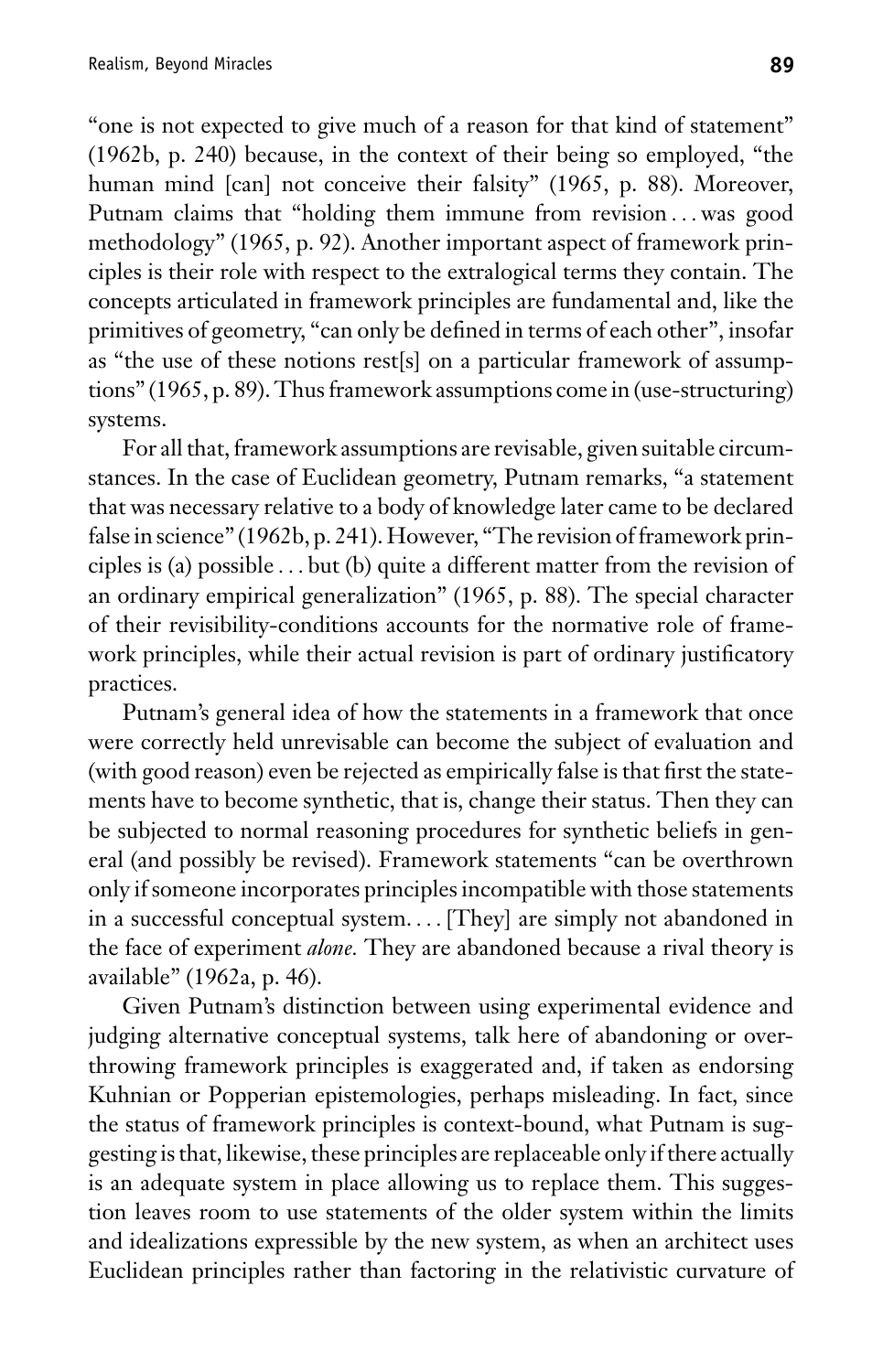physical space (say, by requiring that his numbers be physically precise to the hundredth decimal place).

Putnam's main point is that the revision of framework principles is not an affair of canonical testing by empirical evidence, and this is what singles out those principles as enjoying a special status among our factual beliefs. Accordingly, the revision of framework principles requires alternative theoretical systems within which the candidates for revision can appear as empirical. Moreover, and in spite of not being subject (contextually) to ordinary empirical testing, if no alternative is in the field, framework principles – subject to revision and used as extralogical premises in explanations and justifications – have to be regarded as factual. They are, as Putnam says, "empirical in the sense of being about the world" (1963a, p. 109). This latter point leads him to reject as well the conventionalist view of framework principles as "stipulations" and the instrumentalist view of them as a "mere *systematization of the relations*" (1963a, pp. 108 and 95) – both understood as opposed to factual statements. Putnam counters the reductionist tendency to consider framework principles nonfactual just because the justification of their revision is not reducible to simple empirical arguments. He objects that the assumption of the objectivity of framework principles is presupposed by their revisibility since, if they can be seen to be false, then they have to have been held to be true, and thus held to state facts. This argument uses the epistemological presumption of general revisibility and the semantic principle that a true (extralogical) sentence is held to state a fact. Framework principles in use are factual assumptions on a par with other empirical assertions of the system, and their adoption can be supported by reasons internal to the practice of empirical belief fixation.

This idea is manifest in Putnam's explanation of why framework principles could be called "synthetic". Even before they are revised they are not analytic, in the sense of being true in virtue of the meanings of the terms involved alone, because the function of framework principles is not merely linguistic, but tied to their having systematic import. Given the same evidence, whether we assume one set or another of framework principles can make a difference to the factual claims we are able to assert or infer, and the relations among the various members of a given set of framework principles will usually yield lawlike generalizations – that is, further synthetic statements. Framework principles are not analytic because they are factually consequential. By contrast, analytic statements in a body of knowledge are "unverifiable in any practical sense, unrefutable in any practical sense, ... true because they are accepted as true, and because this acceptance is quite arbitrary in the sense that the acceptance of the statements has no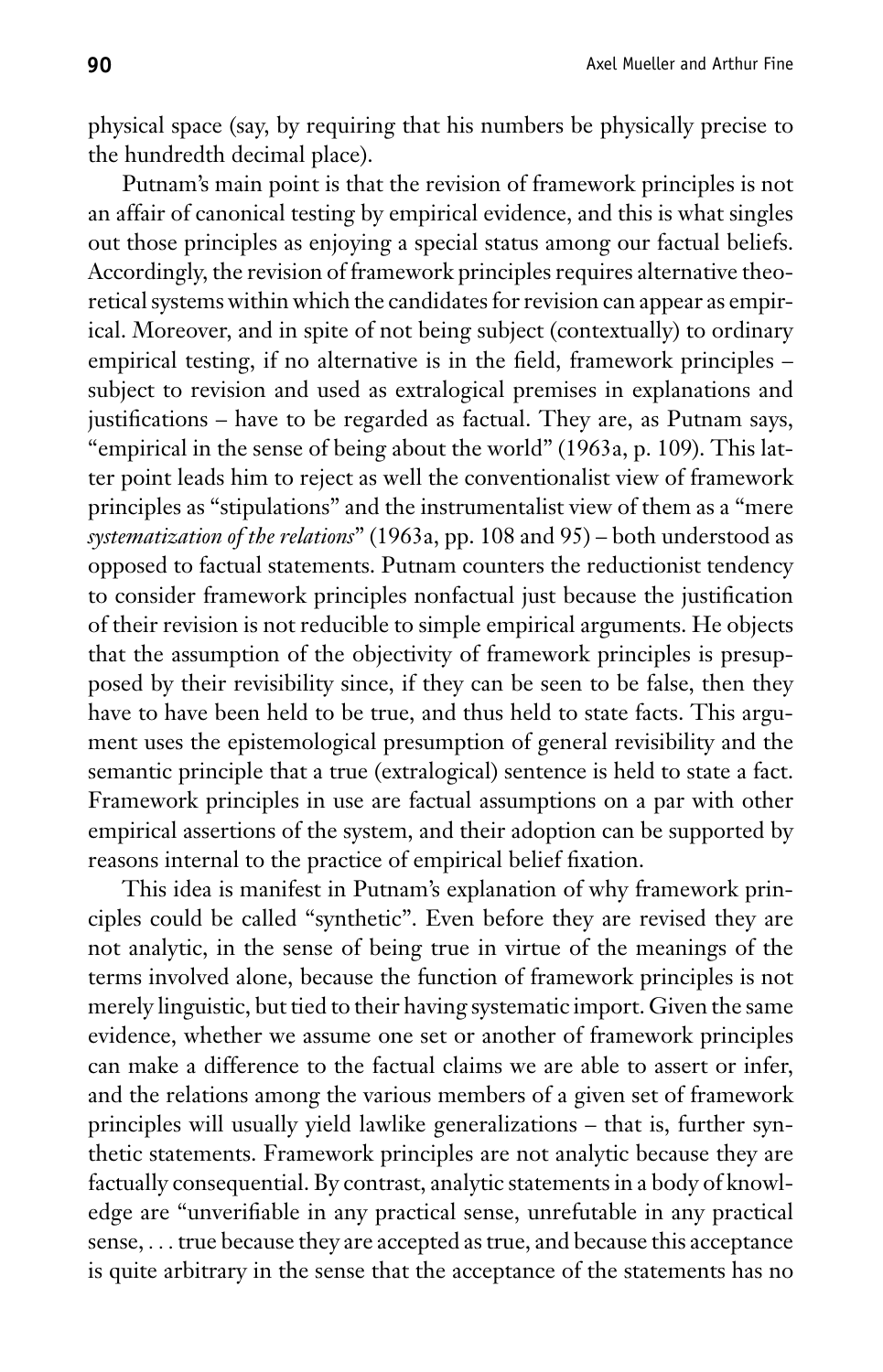systematic consequences beyond, ... e.g. that of allowing us to use pairs of expressions interchangeably" (1962a, p. 69). Also, when Putnam says that framework principles are "'synthetic' to the extent that they are revisable in principle" (1962a, p. 59), this, taken together with his view on the revisibility conditions for framework principles, brings out an important aspect of "synthetic". That framework principles have the contextual status they have is connected to a significant fact, albeit a quite unempiricist and nonphysicalist one; namely, the historical and social fact that there are no adequate alternatives in the field.<sup>8</sup> This is important epistemologically because part of the justification of framework principles consists in the evaluation of available alternatives. In such a judgment, alternative framework systems play an evidential role in determining the merits of the existing framework. Whether there actually exist such alternatives is a not matter of stipulation or convention, which is why the acceptance of framework principles is not arbitrary. But, since there may already be such alternatives, and ones better in context than the present system, the accepted framework principles are also not absolutely necessary. By emphasizing the actual existence of alternative systems ("specific doubt" again), Putnam's treatment here cuts a nice middle ground between conventionalism and general skepticism.

Putnam sums this up by saying, "I *am* suggesting that each of us has an *empirical justification,* in a good sense of the term, for accepting the explanatory scheme" in question (1969, p. 447). The anti-antirealist insights stemming from Putnam's pragmatic transformation of the apriori into a contextual notion for systems of belief obeying the continuum thesis (c) is that framework principles in the right conditions constitute genuine knowledge, that doubting them requires knowledge and the obtaining of adequate facts, and that their truth-value therefore does not depend only on the state of the doubter/knower and the system of beliefs.

In sum, Putnam's criticism of the analytic-synthetic dichotomy yields the following conclusions. Nonlogical framework principles, the empiricists' paradigmatic candidates for "true by convention" or "nonfactual" assumptions, are and must be capable of being treated as factual beliefs if they are to do the work they actually do in normal practices of belief fixation. This capacity does not derive from their having a certain place in an inferential or justificatory network, but from their being taken as either true or false. Framework principles constitute beliefs whose correctness is not entirely determined by the system of which they are a part. Being able to defend the correctness of framework principles is not only a matter of coherence, convenience, custom or other instrumental virtues but also a matter of empirical information obtained in the application of statements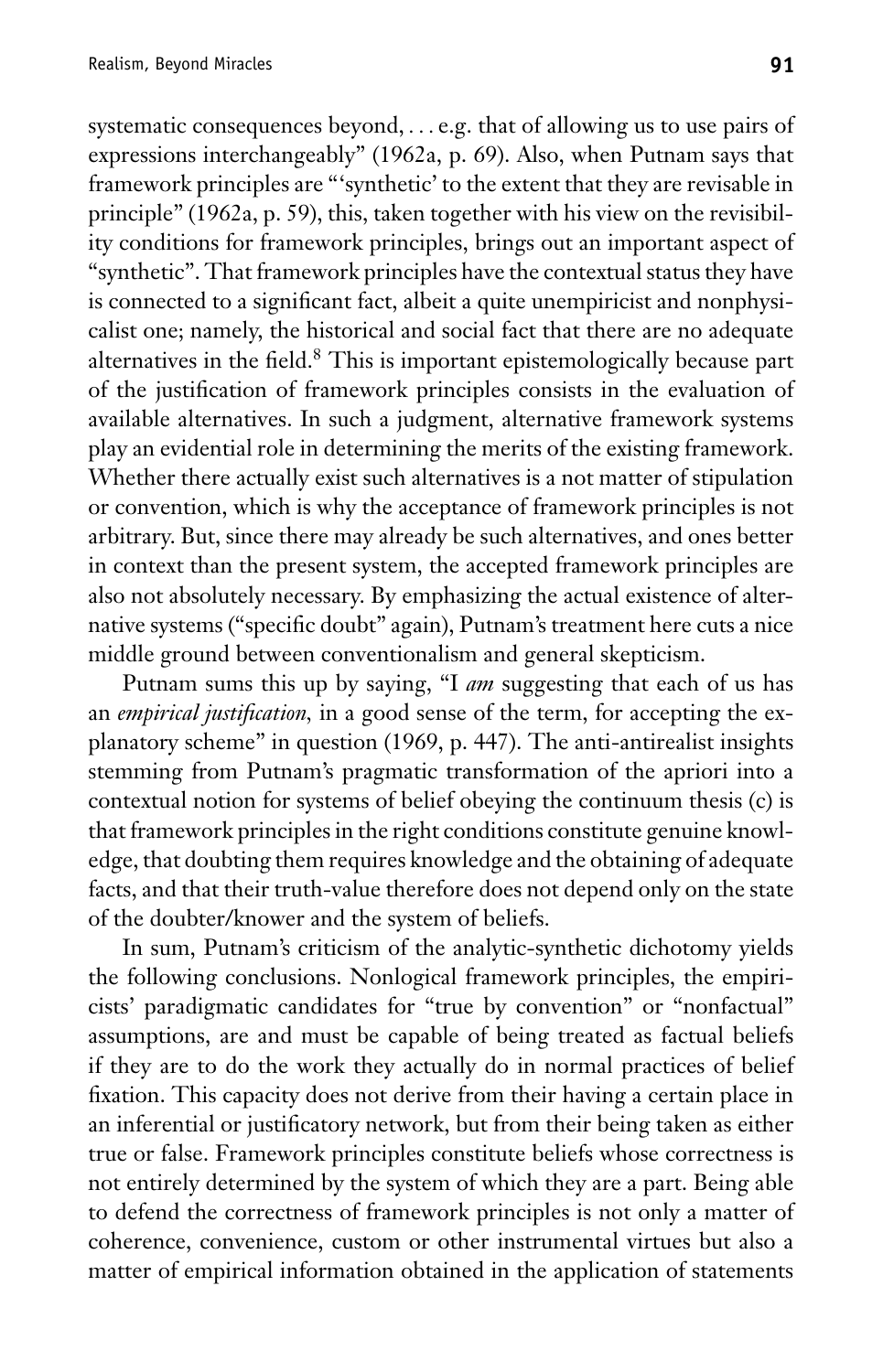of the system at large. And finally, the same statement may play the role of an unquestioned assumption in one context, and that of an empirical claim in a different context. For nonlogical statements of the framework, this means that their factuality and correctness is not a consequence of having orlacking a certain epistemic status (e.g., being counted as synthetic) but is generally presupposed for their having any function in a body of knowledge at all  $9$ 

As we remarked at the outset, Putnam's leading idea is general revisibility in the context of our inductive practices of empirical belief fixation. The result of his reflection on revisibilty, as applied to framework principles, is that they do convey factual information and they are revisable precisely for that: for being capable of stating facts and of being mistaken, like every other factual belief we may have. Put differently, we can say that background statements, when taken for granted, are taken to be *true* and subject to ordinary referential semantics. Thus we arrive at referential principle (2) for framework assumptions: they state facts, and are taken as objectively true and revisable as long as they are in use.

In the next section, we review how Putnam makes a related case for empirical terms, with the result (3) that occurrences of the same term in different theoretical and background contexts can (given adequate conditions) be treated as co-referential; that is, be subjected to being evaluated with the apparatus of ordinary referential semantics as well.

#### **III. THEORY-CHANGE AND CONTINUITY OF REFERENCE**

Putnam's reflections on conceptual change concern our use of empirical concepts. He shows that taking them as referential – as referring to certain things and not others – cannot be understood in verificationist terms. Rather, he argues that the decision to take a term as referring to something and as referring to the same thing on two occurrences depends on the results of actually applying it to a local environment and on how we judge the sameness and difference of those results. In particular, Putnam's analysis of the use of terms in statements that are considered revisable takes issue with two views associated with verificationism, respectively, the criterial view and holistic conventionalism. Putnam addresses the work of Malcolm for the first (Putnam 1962c) and of Feyerabend for the second view (Putnam 1963a). On the first, criterial view, each concept "F" is taken to be associated with a criterion or rule of language that determines when to say whether an arbitrary object is correctly called "F". On the second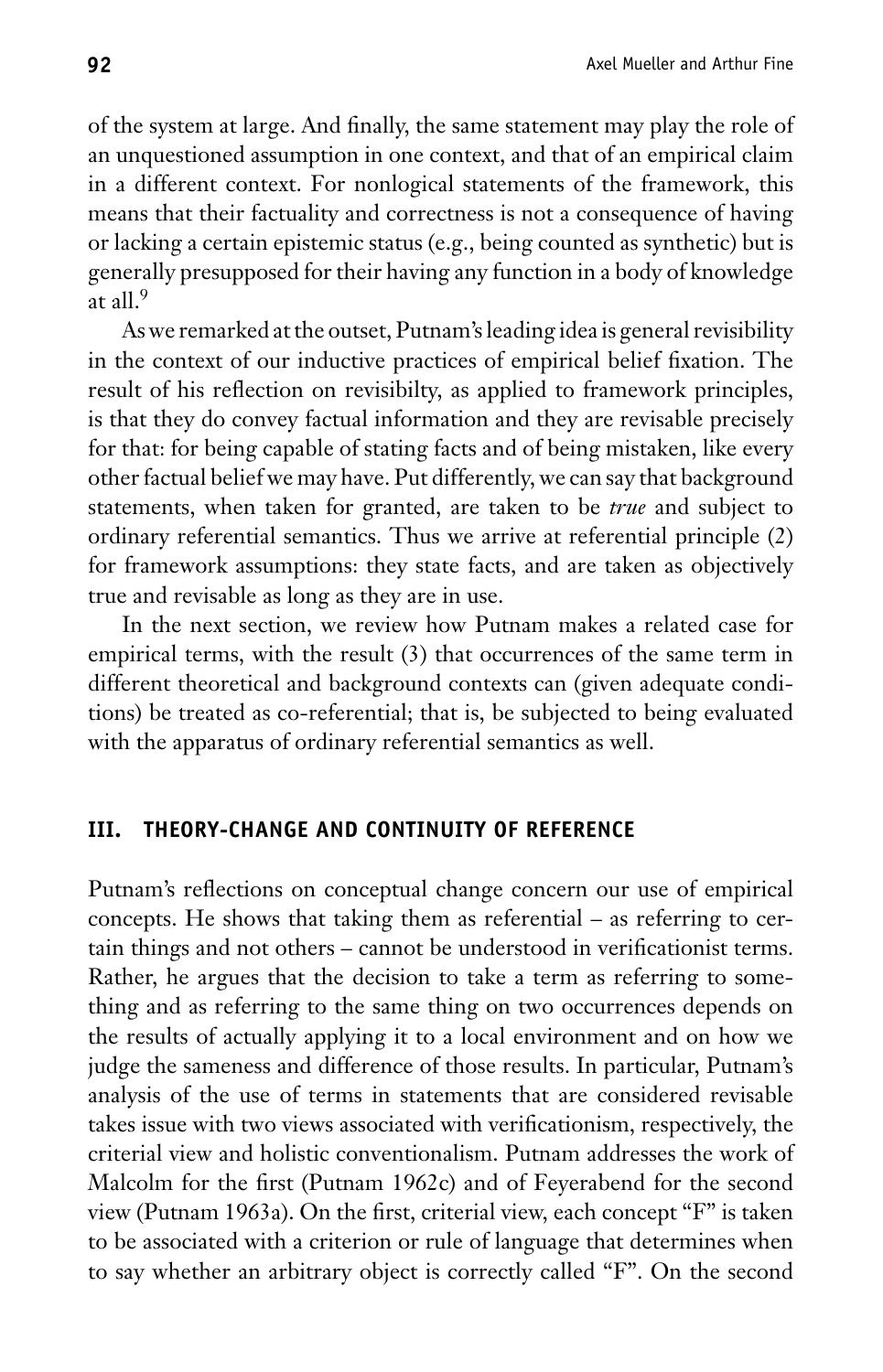view, a whole network of beliefs or theory is used for the same purpose. On the first view, changing the criterion means changing the meaning of a term, on the second, changing the theory means changing the meanings of what we might call the theory's *eigenterms.* The main difference between the two views is that the first takes knowledge of the criteria to be a special sort of knowledge ("knowledge of meaning"), whereas the second takes the theories themselves to be largely empirical but requires a special type of justification for their acceptance ("convention", not confirmation). We look first at Putnam's response to the criterial view, and then quickly apply the lesson there to holistic conventionalism.

Putnam's counterstrategy is based on treating criteria as first and foremost part of a system of empirical statements (in fact, if they formulate at least sufficient conditions, they are to be considered as relying on laws), and on treating the use of general empirical terms as, broadly speaking, inductive. As empirical, the statements used in criteria can become subject to revision. The general idea is that criteria are descriptions of standardized situations in which the term in question can be taken to apply to an object or feature. When we (contextually or historically) change the criterion for a term but continue using it in a fact-stating practice, we no longer treat the criterial descriptions as marking relevant similarities that objects or features must meet in order to be considered as correctly described by the term specified. Nevertheless, the objects or features described by the criterion are still accessible to us after a change and are available as standard samples of the term in question (now regarded as merely *indicated* by the former criterion). The relevant similarities generated by the new criterion get anchored by finding that sufficiently many samples also satisfy the new or contextually more relevant measure to a satisfactory degree (i.e., within the contextually accepted margin of error).<sup>10</sup>

This idea is integrated into Putnam's picture of general revisibility by treating theoretical terms as "law-cluster terms" (1962a, p. 52 and 1963c, passim). This move sets the statements first used as "definitions" or criteria on a par with other statements containing the term. If, for example, the term "A" was introduced as denoting an object iff it satisfies the cluster *F, G, H,* and it is an empirical fact that such objects are always *L, M, N,* then it is an empirical fact that both descriptions are co-extensional under relevant initial conditions *XYZ* (and the relevant ceteris paribus clauses). Thus, if we need a description of some A's for whatever purpose, we have the choice to use either of the descriptions as long as the relevant conditions for applying them are fulfilled and everything is more or less normal. If we successfully use the second, "nondefinitional" description, this will, as a matter of fact,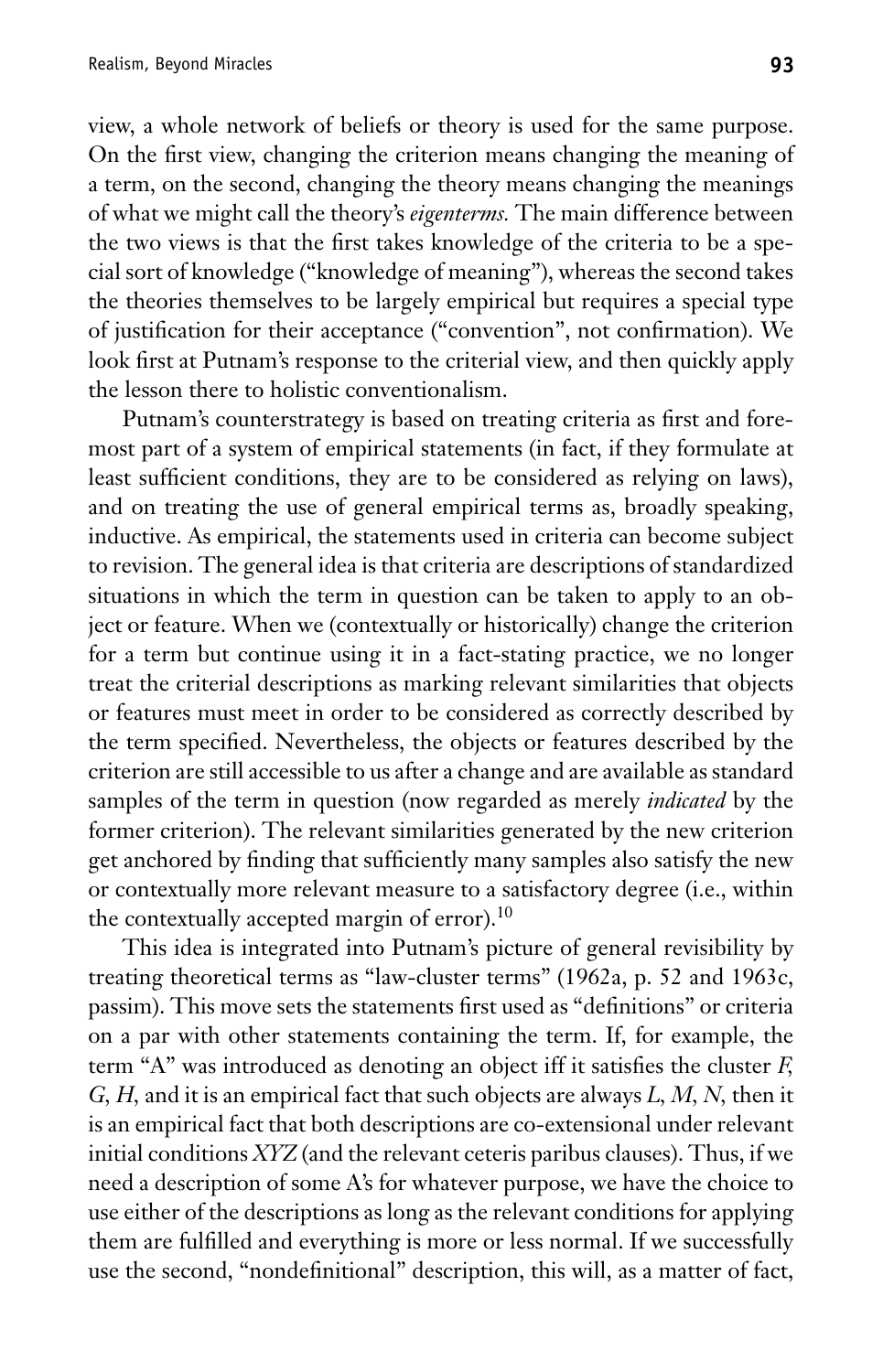yield an object of which "A" is true. But then, in this context, it will be an empirical truth, if any, that the object determined by *L, M, N* also shows *F, G, H.* Both descriptions simply switched their relative places on the continuum of epistemic statuses, and this is a consequence of a pragmatic attitude toward using alternative means for an end. Treating "A" as a *different term* just because it was applied under a different but extensionally equivalent description would be arbitrary in such a case. Once this is accepted, however, it is possible that, under initial conditions different from *XYZ,* only *L, M, N* are satisfied and *F, G, H* either not applicable or *false*. This would mean that we find out that *F, G, H* is *false* of some objects and events that satisfy *L, M, N.* The question whether to apply "A" in the latter case is clearly open (in the former, clearly unclear), and deciding it will depend on whether the phenomenon in question can be reasonably identified with other things already determined for "A". Thus the empirical extension for "A" *develops* in inductive steps of judgment from application to application, judgments that involve normative attitudes and a lot of know-how acquired in the ongoing practice of inquiry. The extension is not simply determined by some one criterion given in advance. But in case we do decide to identify the results already obtained for "A" with this new case, it would be false that *all*A's are *F, G, H,* hence the statement initially used without restriction (as a "definition" of the class of all A's) would have been *revised.*Whetherwe do decide to view the revision of criteria as a change in empirical knowledge about the class of all phenomena denoted by "A" will usually depend on the historical and social situation. It depends on whether in practice we can reasonably defend lumping together the results of applying "A" as sufficiently similar; that is, it will be a question to be decided by scientific practice itself. Whatever way the decision goes, though, it will have been decided neither by one nor by the other criterion alone.

In view of the unforced character of the decisions involved, Putnam succinctly says "That criteria may be over-ridden when good sense demands is the sort of thing we may regard as a 'convention associated with discourse' ...rather than as something to be stipulated in connection with the individual words" (1963c, 328). In cases of revision or override, the former criterion would nonetheless still be a useable way to access those elements of the extension of "A" of which it is true. Although it would not *determine* the extension of "A", it would *indicate* some A's. Putnam puts this as follows: "with the development of new scientific theories it is constantly occurring that sentences that did not previously 'have a use' ... acquire a use – not because the words acquire *new* meanings, but because the old meanings as fixed by the core of stock uses determine a new use given the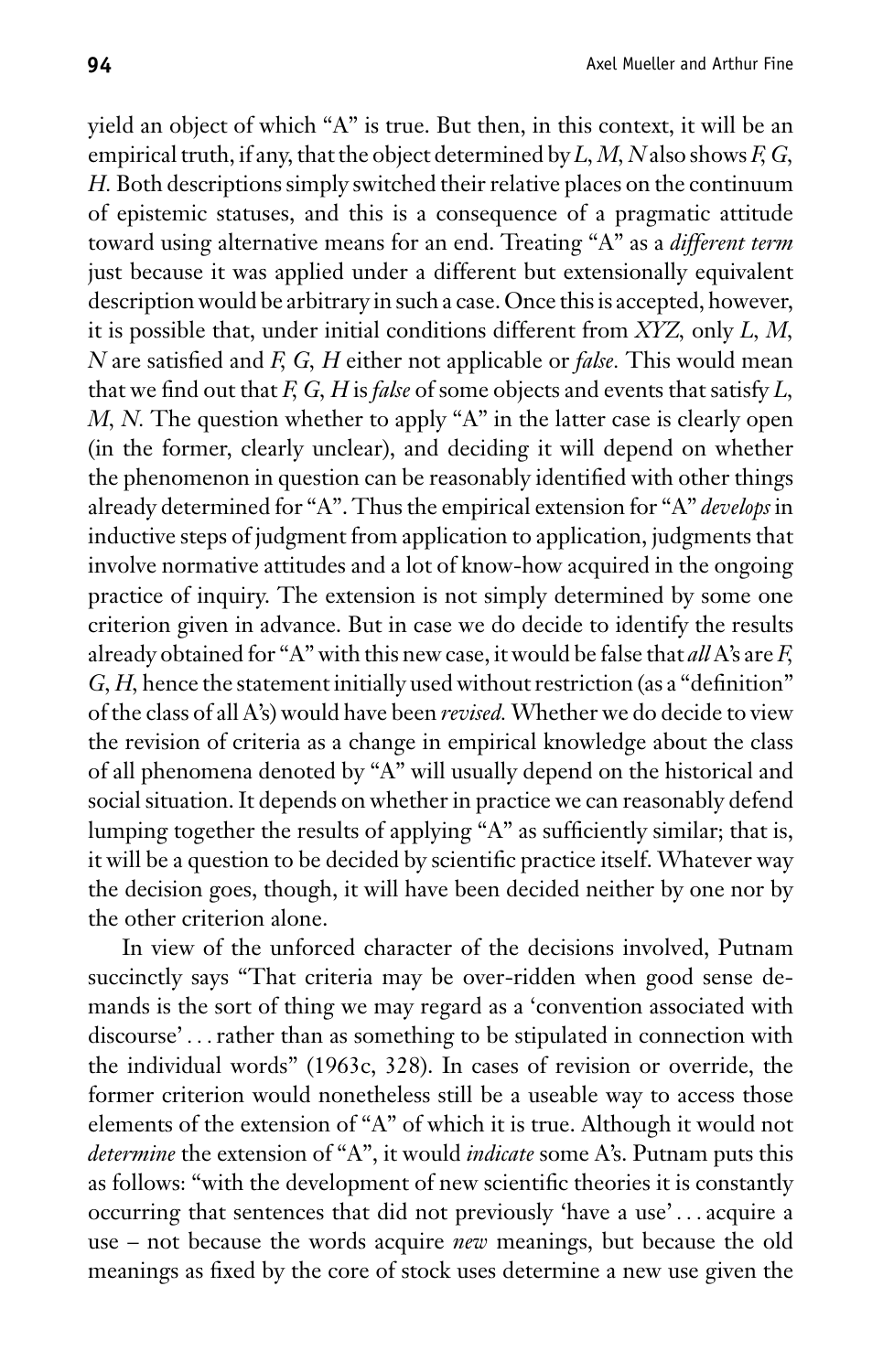new context" (1960, p. 377). So the standard samples as determined in the old context are taken as candidates for the application of the new theory, satisfying (or not) the new descriptions in a contextually determinate way.<sup>11</sup>

Since any of the statements occurring in our system of empirical knowledge might turn out to be false (general revisibility), Putnam generalizes as follows: "our 'criteria' are good but not perfect indicators. The accepted criteria are often modified in the course of time ... [and] the changes in the accepted criteria reflect the fact that we have more and more knowledge" (1962c, p. 311). Putnam takes it that investigators normally regard their ways of determining reference to be empirical and therefore inductive, revisable and fallible. Regarding those ways as an absolute warrant would mean not to let terms refer to anything that does not exactly obey given criteria, and to hold that the objects of reference are either captured correctly by those criteria or don't exist. The ascription of such absolute warrants, however, "does not do justice to [investigators'] probable intelligence.... In all likelihood, they knew perfectly well that their criteria were *crude* ways of detecting what they were talking about" (1962c, p. 312). In an apt expression of Gary Ebbs (2001), criteria are *cues* to motivate a decision, but not *general means to bring a decision about.*<sup>12</sup> Referential decisions are underdetermined by the successful application of criteria in a situation.

On the other hand, in cases where theories have undergone significant changes, we may have definite reason to worry about continuity in the use of concepts. If we have specific questions about the similarity of the results of their application to things we usually call "A", we may suspect that what is supposedly being referred to seems to have changed too much. Putnam illustrates this with the example of an (imagined) change from a criterion embodying an etiological pattern to diagnose multiple sclerosis to a virological criterion. "On [our] view the question of interest is... what, if anything, *answers* to our notion of multiple sclerosis. When we know what answers to our criteria  $\dots$  *that* – whatever it is – will be the 'extension' of 'multiple sclerosis'" (1962c, p. 311). We need to examine whether Putnam's "that" stands outside the practice of inquiry. His redescriptions of the situation in terms of "natural kinds", "underlying conditions" and the like certainly suggest that it did.<sup>13</sup> Perhaps we may need a finished theory of the universe in order to know what we are talking about and whether we are actually stating empirical facts when we take each other to do so. At least we appear to need a total extension that is fixed independently of use (as opposed to developing in use) in order to be able to state empirical truths. But do we?

According to Putnam's remark, the extension of "multiple sclerosis" is not determined by some one set of criteria in advance (or in the end),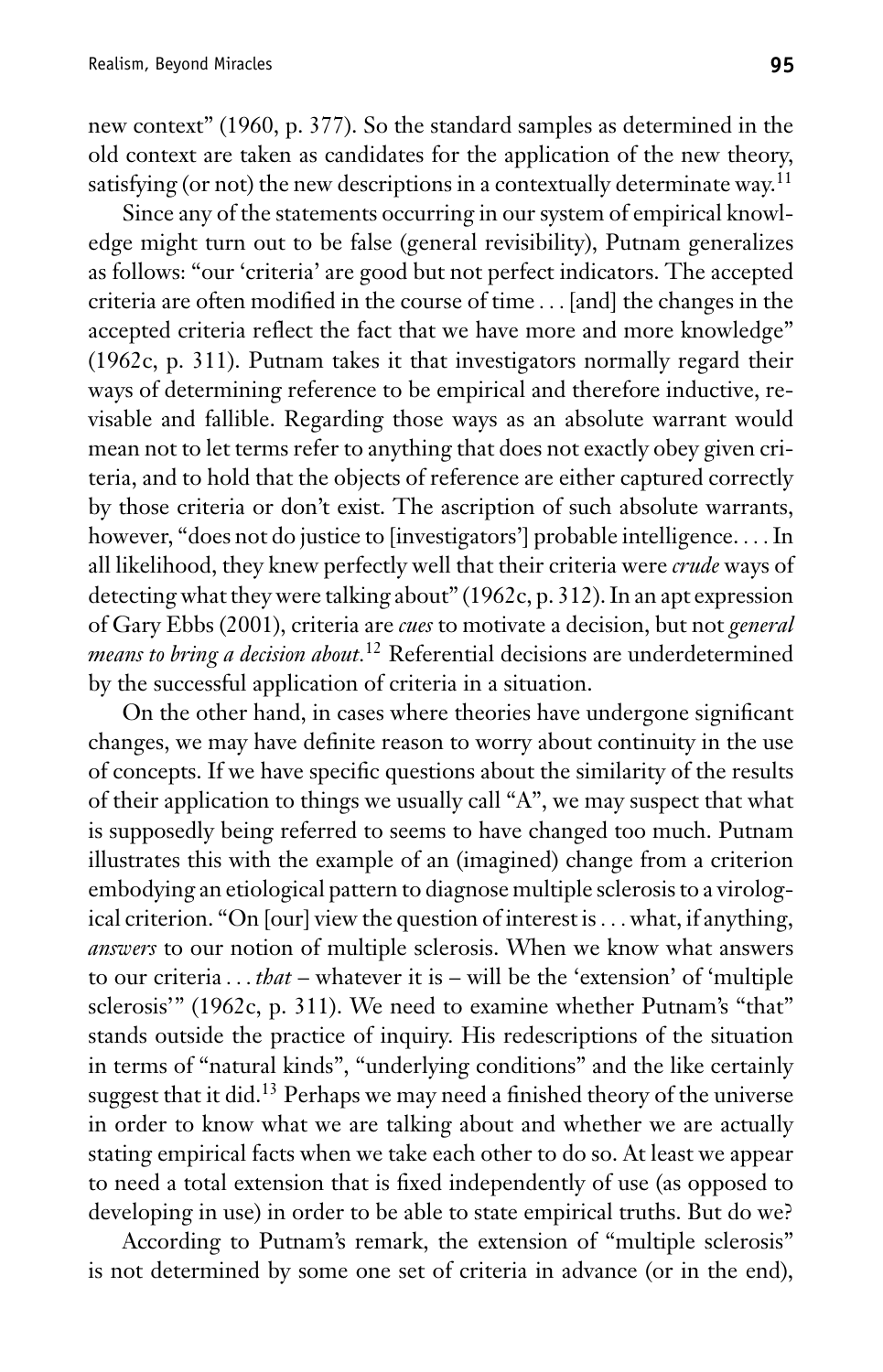but is developed inductively from the referents that we contextually determine using this or that criterion. Perhaps we do so in an open-ended use of the term, as his account of the "acquisition of new senses" by the terms we use in an ongoing practice of inquiry indicates. Thus Putnam's picture of a contextually successful use of concepts that is open to changes in the associated criteria actually requires much less than a fixed extension for a practice-transcendent "that". As long as we do not "know what answers to our criteria", "the use of the term is based on the supposition that there is *something* ... forwhich our *'criteria'* are good but not perfect *indicators"* (1962c, p. 311). This is enough for a minimal commitment that is not anti-realist but also not (metaphysically) realist. That commitment denies the verificationist principle (more generally, the principle of semantic determinism) that epistemic application conditions and current theory taken together fix the reference of a given term, so that changes in the former entail changes in the latter. For Putnam, by contrast, our ordinary representational vocabulary and the fact that we take ourselves to be talking about the world cannot be explained away or overridden by epistemic substitutes. Questions about referential continuity are relevant to questions about conceptual continuity, not because they can be derived from theoretical or epistemic principles concerning continuity through change, but precisely because they cannot be. When we look at holistic conventionalism, which regards theories as criteria, in the sense of algorithms for the application of its *eigenterms,* the same argument applies *mutatis mutandis*. So it too fails.

Putnam buttresses these reflections on reference with a continuity rule: 'don't multiply references beyond necessity' for co-reference.<sup>14</sup> This is not a methodological maxim for observers of the practice but a rule of thumb for participants who generally take the claims of others at face value. If our practice of applying referential semantics to others' discourse is to work, what we actually do in taking their claims at face value is best described as working on the assumption that they referred, and that, if they used the same word as we do, generally we can treat occurrences of it as co-referential with our word. This is (and should be) the standard attitude toward others' language use in a practice that allows for all sorts of revisions, including conceptual change. This rule is clearly nonepistemic in that our success in applying it is not derived from our estimate of the similarities of our and the others' specific beliefs concerning the denotation of the term, nor from anything else.

Putnam's continuity rule, as we said, is a rule of thumb for participants in certain practices, and it reflects a standard attitude. In virtue of the former,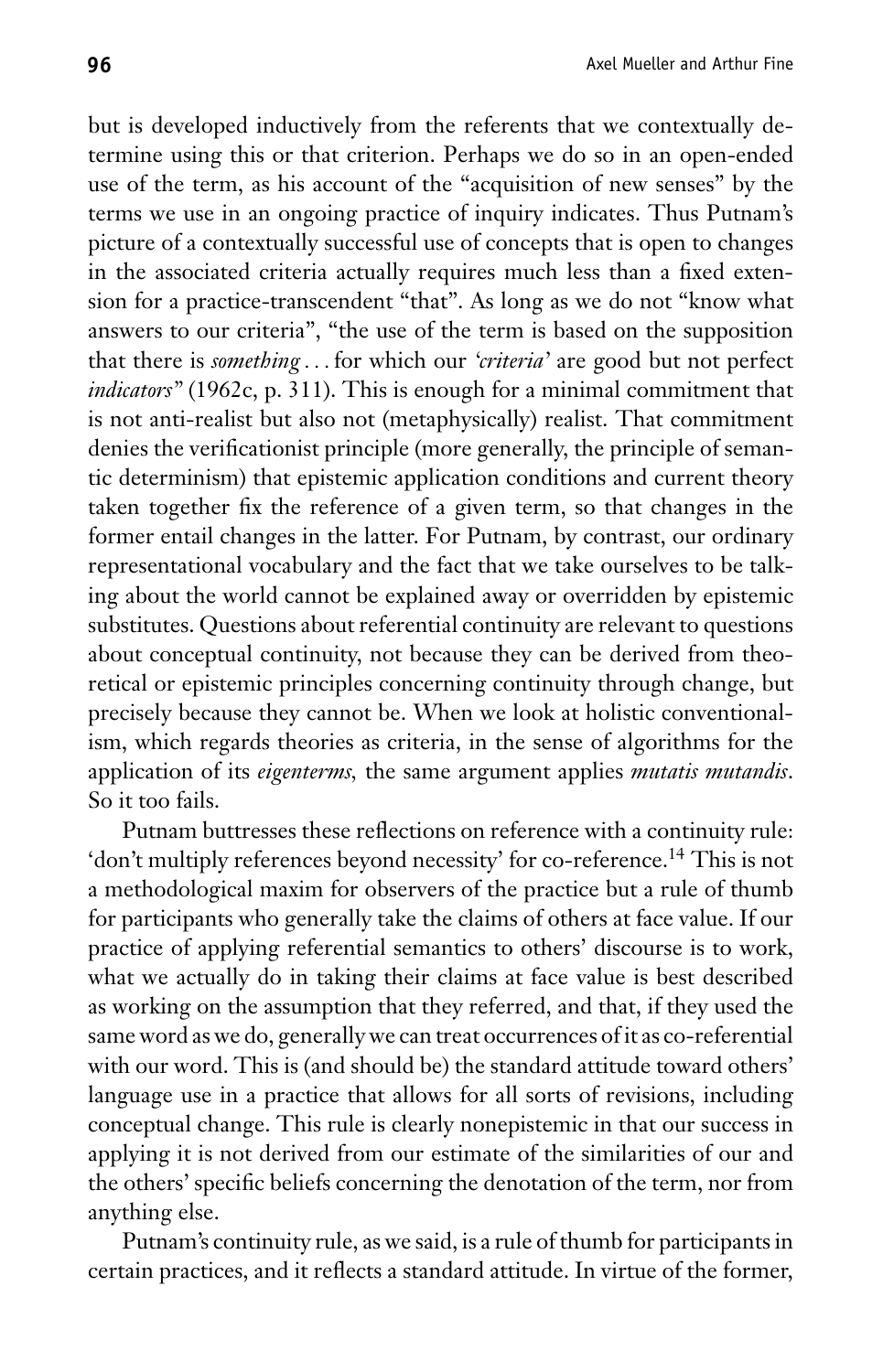it is not unconditional, and in virtue of the latter, it does not issue in some "big truth" about our practice. It should not be overblown into a general maxim or global methodological requirement. It simply calls for there to be good reasons in specific and locally well-defined cases if we decide that occurrences of the same term are *not* to be treated as co-referential. Here are some of the implicit conditions of the application of the rule. (i) Users of a term assume that the statements they make in using the term are mutually relevant to the claims they are entitled to make, and that the change in beliefs associated with a term are reflective of a (self-correcting) learning process. (ii) Users of a term can rely on some continuity in the practice of theorizing; that is, the same term is used by both as representing a certain kind of quantity, magnitude, classifier, etc. (iii) Users of a term can make a case for (or at least give a good account of) redescribing the entities referred to by others such that each can consider the description as a reasonable extension of their use.

These conditions are trivially satisfied in the case of users of a term in more or less contiguous ongoing practices. In these conditions, the standard attitude appears to participants as the natural attitude. It results in our fully applying referential semantics to others' claims and holding them responsible on this basis. Nevertheless, if one or more of these conditions appears to fail, this may give us reason to revise our decision to apply the rule of thumb *in this case.* Such a revision could result in our not any longer unqualifiedly applying referential semantics to the others' statements, uses of a term or whole set of beliefs.15

The "realist" outcome of Putnam's arguments in this section can be summed up in the thesis that concepts may remain invariant across even radical changes in belief. If they do remain invariant, taking them to be so is an interpretative decision, that is, a pragmatic affair. What we normally take to be invariant in processes of empirical belief fixation is the factor relevant for the factual claims we can use the term for, that is, its reference. Taking the concepts to be so invariant enables us to perform the evaluative and epistemic practices constitutive of our taking some of our beliefs to constitute factual knowledge. As a consequence, neither the existence nor the properties of the objects of reference are entirely dependent on the epistemic conditions we use to regulate the employment of the terms used to refer to them. Neither referentiality nor factuality derives from epistemic sources alone.

This rather lengthy discussion of Putnam's writings between 1959 and 1965 has brought to light important connections between his fallibilism (the principle of general revisibility), his pragmatic perspective and his realism.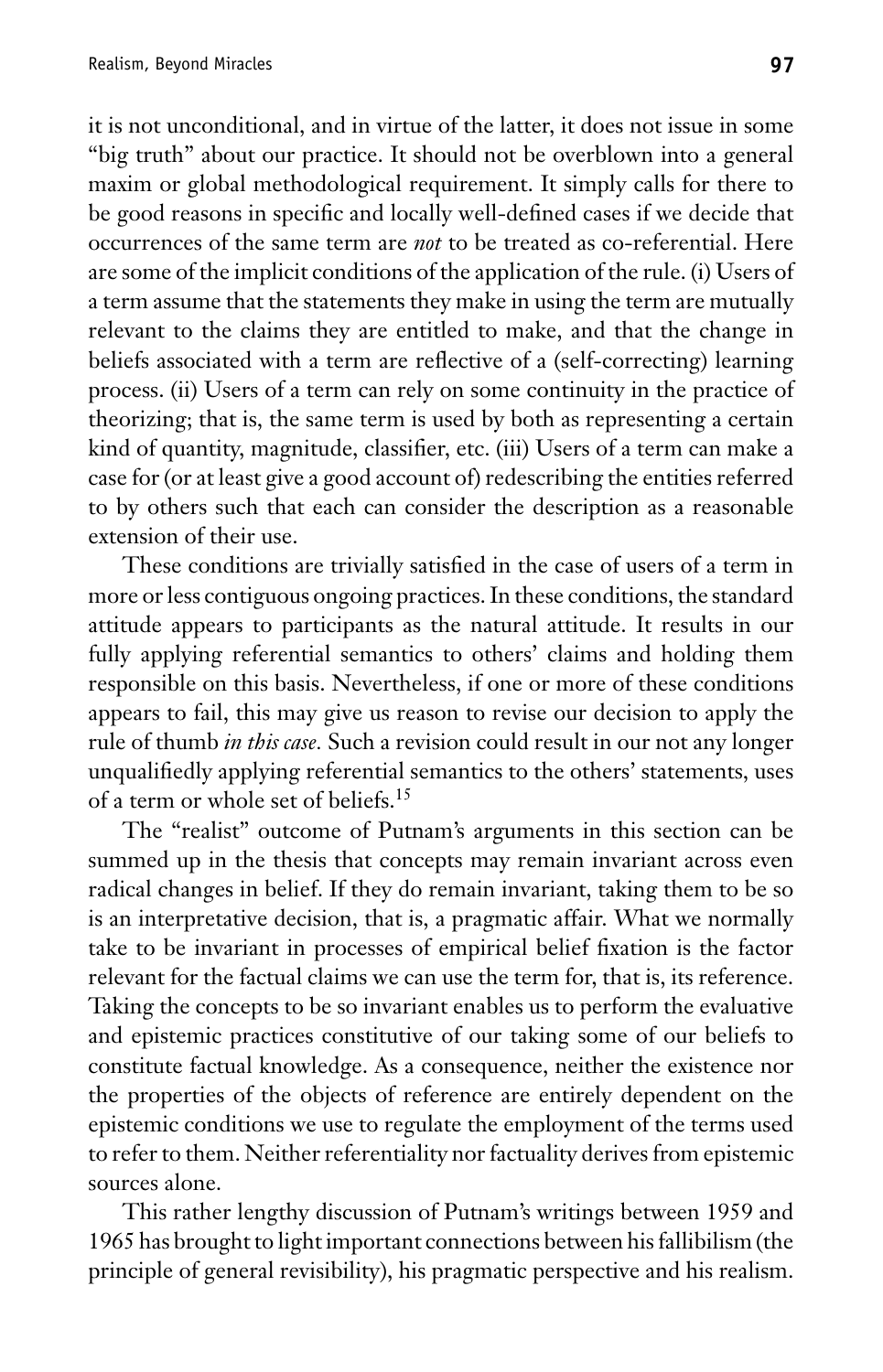Concerning the latter we have seen how Putnam's rejection of forms of verificationism leads to a sort of anti-antirealism that supports referential semantics as a central presupposition of public practices of inquiry. That referential apparatus involves the three referential principles we mentioned at the outset. (1) Normally, terms used descriptively in public practices of making and exchanging empirical claims refer. (2) Statements at all levels in a system of empirical knowledge state facts, and are taken as objectively true and revisable as long as they are in use. (3) Descriptively used terms can preserve reference over dramatic differences in theory and belief. Particularly for the last to work in a public practice of making and exchanging claims, there must be some shareable domain of things to which the terms apply so that we can see whether the results obtained are similar in relevant respects. Thus, Putnam's pragmatic fallibilism also presumes the environmental principle (4) that there is a publicly shared environment in which applications of terms and theories take place, the results of which underwrite the correctness or incorrectness of our claims. This doesn't mean that there must be some one uniquely specifiable domain of things for all contexts of making and exchanging claims, but that foreach such context there has to be some assumption of shared objects. What is important for the success of mutual interpretation is the publicity of the objects under investigation, not the uniqueness of the way they are specified. Therefore, the assumption of publicly available objects of investigation does not depend on there being canonical ways of specifying the objects. Thus Putnam's pragmatic perspective in these early works includes what we could call a *minimal realism in use.*

Even if we accept the connection between general revisibility and referential semantics, however, we might be tempted to ask further whether that representational apparatus can be given independent justification and anchoring. The instability of science, the historical fact of the overthrow of successive theories, for example, might challenge our reliance on truth and reference for treating empirical claims. This sort of worry leads Putnam to his explanationist defense of a more substantive realism, to which we now turn.<sup>16</sup>

# **IV. ON NO MIRACLES AND (SOME) SCIENTIFIC REALISM**

Putnam's arguments in favor of scientific realism in the 1970s take the form of arguments against miracles. "The positive argument for realism is that it is the only philosophy that doesn't make the success of science a miracle.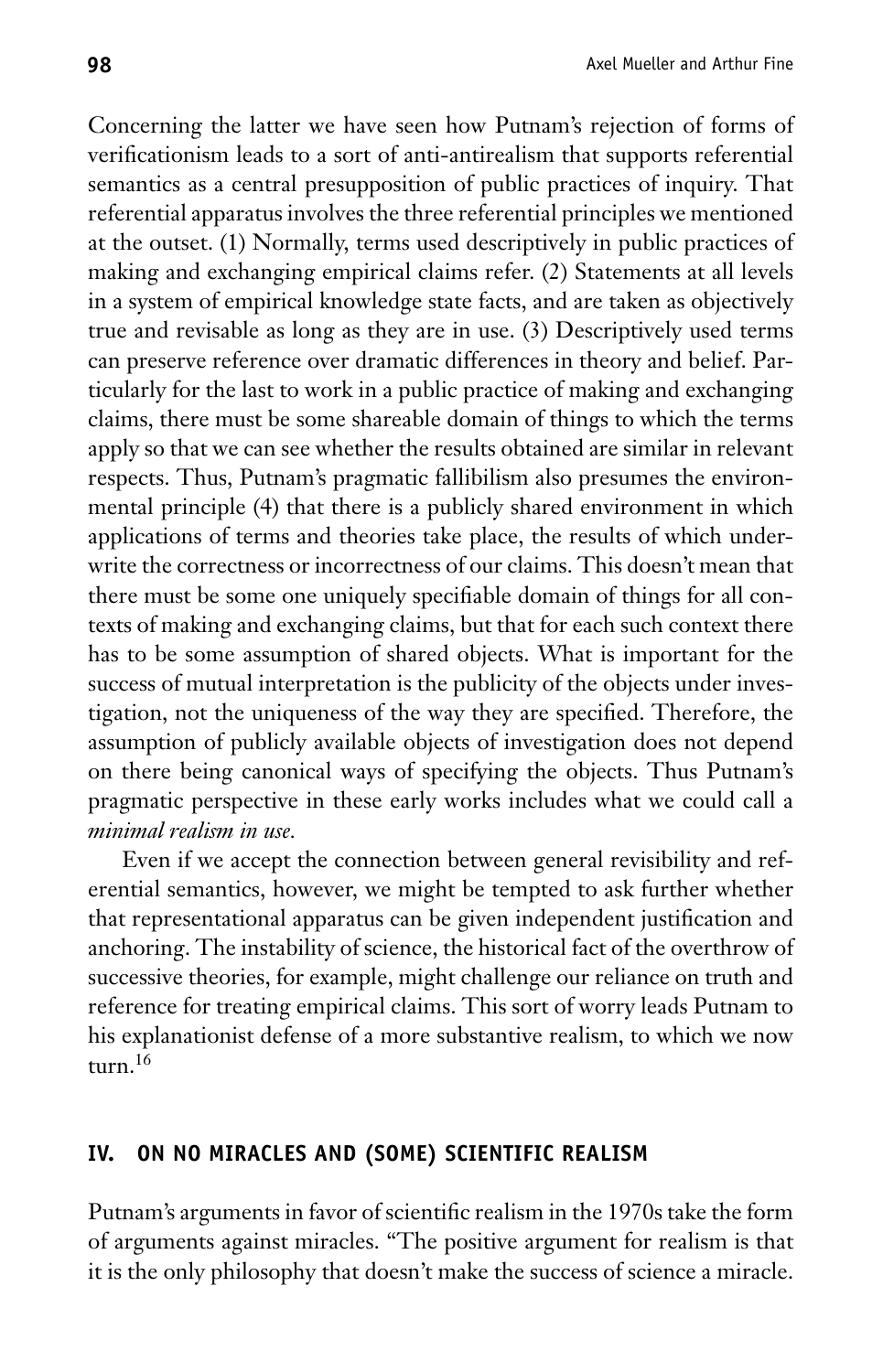That  $[(1)]$  terms in mature scientific theories typically refer..., that  $[(2)]$ the theories accepted in a mature science are typically approximately true, that  $[(3)]$  the same term can refer to the same thing even when it occurs in different theories – these statements are viewed by the scientific realist not as necessary truths but as part of the only scientific explanation of the success of science" (1975d, p. 73). Thus Putnam begins to shape the referential principles (1)–(3) that underlie inquiry into a specifically realist doctrine that links practice with success and truth. As he says, "*practice is primary*;... we judge the correctness of our ideas by applying them and seeing if they succeed" (1974a, pp. 268–269).<sup>17</sup> If they are correct, they succeed, and the truth of our beliefs is the "contribution of linguistic behavior to the success of total behavior" that accounts for the reliability of certain forms of learning (1976a, pp. 102ff.). A second formulation of the argument comes from *Meaning and the Moral Sciences* (1978). Here, Putnam says that realism is "an over-arching empirical hypothesis" (p. 20) that explains two things: "scientists act as they do because they *believe* (1) and (2), and ... their strategy works because (1) and (2) are *true"* (p. 21). This pictures science (and learning in general) as an activity that issues in publicly assessable knowledge claims. It expresses the idea that only representational success explains empirical success, for otherwise the reliability of theory-laden methods of public assessment would remain a "miracle".

At the time Putnam called the referential principles (1)–(3) "internal realism" (1976b, p. 130),<sup>18</sup> because he assumed, seemingly in line with the pragmatic perspective, that it constitutes "*science's* explanation of the success of science" (1992b, p. 352). But while it is correct that these assumptions correspond to what Putnam had taken to be presuppositions of the inductive practices of inquiry, we shall see that, from the outside perspective, where the practices of gaining empirical knowledge are treated as an object of study, they acquire an entirely different character.

To understand the catalytic role of these 'no miracles' reflections for Putnam's development more fully, it is useful to add another line of thought that, coupled with a certain picture, motivated his search for *arguments* in favor of realism. We saw that his endorsement of general revisibility and the contextual apriori entail the possibility that theoretical claims may turn out to be false and certain theoretical terms may come to be seen as nonreferential. But if scientific progress involved some sort of *general* representational failure, Putnam now argues, then the very "communicability of scientific results" and the practices of their public evaluation (1975c, p. 237) – in short the *publicity* of science – would become a miracle.<sup>19</sup> However, claims whose correctness cannot be subjected to public scrutiny for lack of shared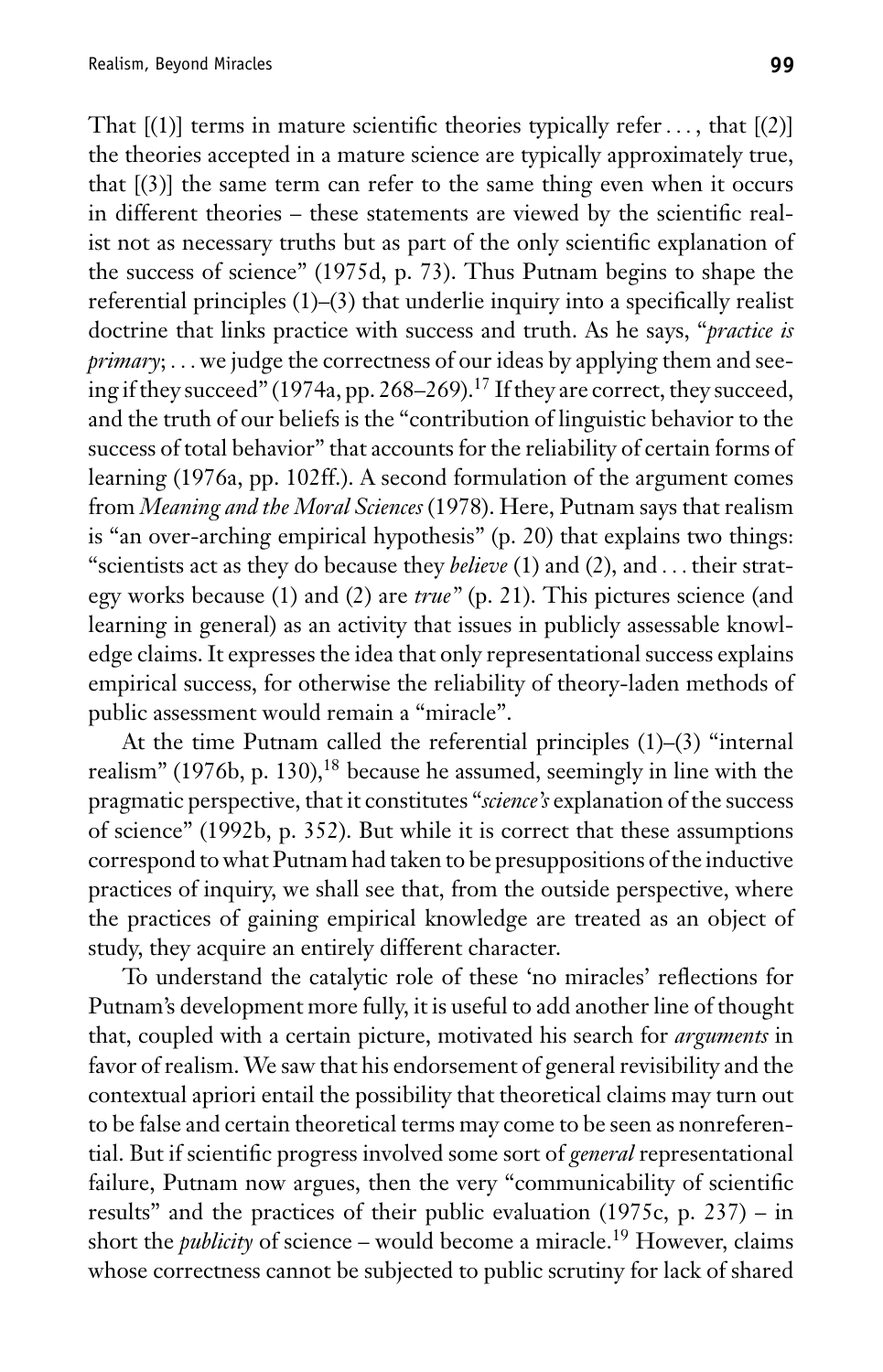content can scarcely be regarded as objective in any interesting sense (or taken at face value). This gives rise to another explanationist strategy, the Peircean one of deriving the concept of an objective reality from the fact of failure itself (Peirce 1868). The central thought is that our capacity to recognize beliefs as fallible would be a miracle if their correctness depended only on internal factors, like thoughts, beliefs and will. Thus the only explanation for the failure of our beliefs, collectively, is that there is something outside thought, but connected with it, that is responsible for our beliefs' correctness. Now, identify the environment we apply our theories to with the external factor (the one that is "independent of our will"), and we are left with external reality (as opposed to, say, our collective system of beliefs) as the explanans. So casting familiar practices and their results as miracles goes right along with converting the local environments (the fourth, environmental principle) into a global "external reality". This step takes the open-ended, commonsense notion of an environment with which our instruments, theories and perceptions interact and replaces it with a theoretical concept that is supposed to capture the essence of the conditions of objective truth in general. It generates a *picture* of objective knowledge, later called by Putnam "metaphysical realism" (1981, p. 49). Apart from embracing the possibility that our best theories could fail to be objective (now in the sense of "not accurately reflecting reality"), it assumes that there is some fixed, uniquely structured world of theory-independent entities ("reality") to which all true theoretical statements must correspond. Theoretical terms from all theories are linked to these entities in a determinate way, and all theoretical change reflects changes in knowledge about this reality. This reality is, as it were, the deep-structure of the world in which we live. Since our theories reflect it pretty accurately, when we act on the basis of what our theories say, we are bound to be successful. We shall refer collectively to the no-miracles argument coupled with referential principles (1)–(3) plus the picture of an external reality that grounds judgments of objectivity as the *explanationist defense* of scientific realism.

Principles (1)–(3) have an ambiguous status in Putnam's philosophy at the time. On the one hand, without the realist picture, they seem to underwrite a quite natural account of the communicative basis of scientific inquiry as a public activity dealing with fallible factual claims. This basis consists, quite simply, in taking each other's claims at face value wherever reasonable and thus subjecting them to the norms of deductive and inductive inference, which in turn are essential to regarding others' empirical statements as evaluable in fallible practices of acceptance. One of Putnam's achievements was to show that the verificationist attempt to treat reference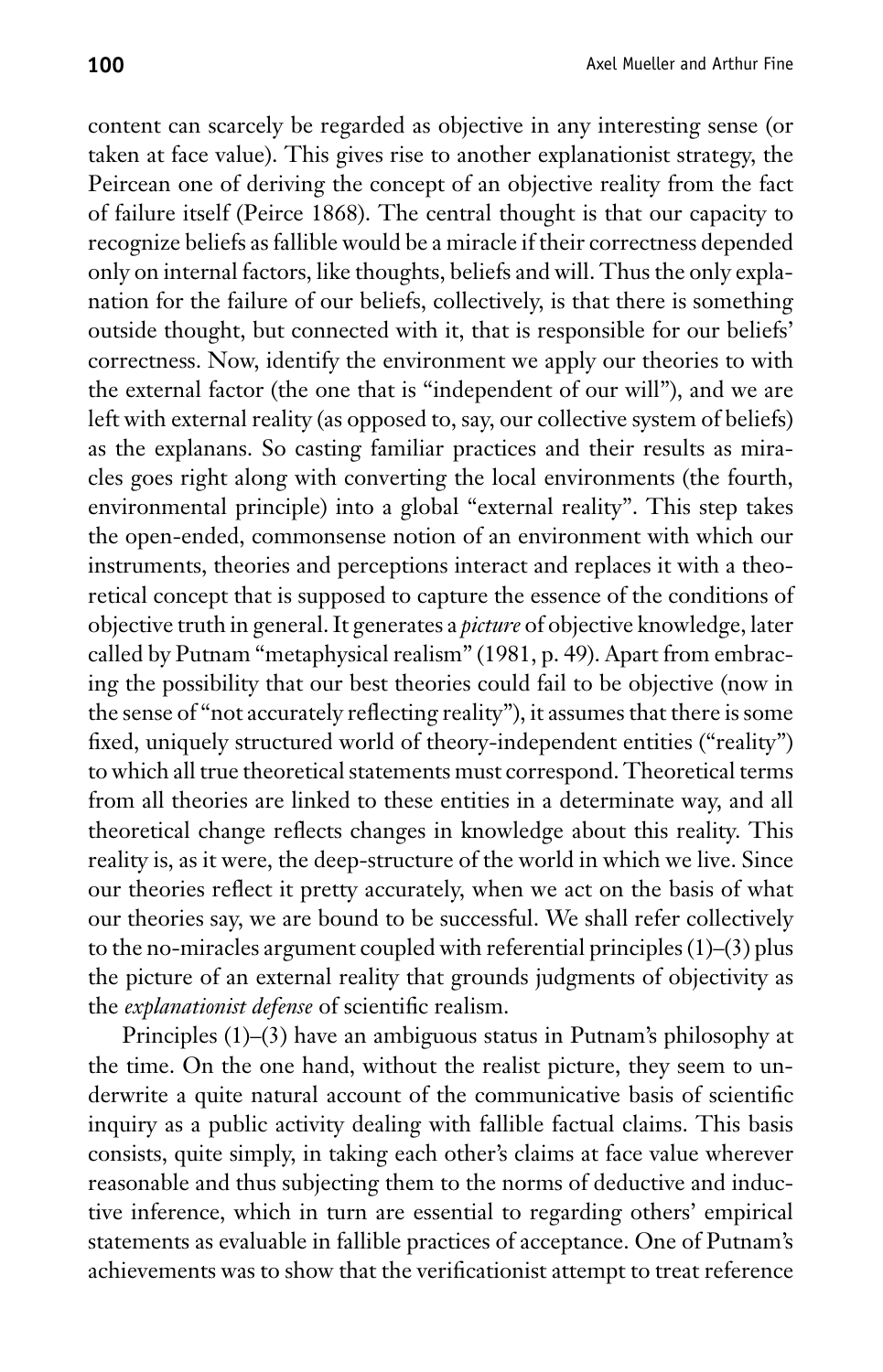as determined from epistemic sources fails to do justice to many important features of this practice (underdetermination, general revisibility, antiabsolutism, etc.). But at the time of the explanationist defense Putnam was tempted to go beyond the pragmatic treatment of objectivity that emerges from the presupposition of general revisibility. The picture added to the three referential principles tries to go further by holding that what *really* accounts for the correctness of our claims is a definite way the world is. Thus the role of the realist picture is to distinguish between beliefs that are objectively right and those that are merely intersubjectively acceptable.

However, the referential principles that we need to invoke if we take each other at face value and as subject to the norms of fallible inquiry run into well-known problems when they become entangled with the realist picture and the denial of verificationism. The classical difficulty is the coupling of independence, externality and connectedness that issues in a problem of *access.* If we take a given theoretical statement and, in the pursuit of our aims, want to know whether it corresponds to reality, we need access to the "real" state of affairs. But if the state of affairs is independent of beliefs or cognition, we fall into a regress, since with respect to whatever cognition we use to gain access, we will need to know that *it* too corresponds with reality. Similarly, if we demand that the truly objective entities our terms refer to are *independent* of all cognition and we want to determine the referent of a particular term, we will need cognitive contact with it, which means that we take the referent, not as independent, but *as observed* or *as described.*<sup>20</sup> As Putnam frequently stressed, the referential principles cannot tell us how to *establish* referential connections but presuppose them.<sup>21</sup> The problem of access turns precisely on the question of how to have this presupposition *in the picture*. So, if our cognitive access to reality is neither immediate nor guaranteed (e.g., by epistemic criteria), and reference and truth consist in a determinate correspondence to mind-independent reality (to which we don't have such access), then we seem incapable of providing reasons for the belief that our terms refer or that our statements are true in this correspondence sense.

This presents us with the following situation. The referential principles alone account for the public and communicative character of scientific practice, without either verificationism or the realist picture. The role of the realist picture was to explain the objective revisibility (and independent confirmability) of the factual beliefs dealt with in these practices. But the picture, by opening up the problem of access, blocks any defense of the referential principles that depends on direct access to the referents of our terms. Thus, accepting the picture to explain the objectivity of our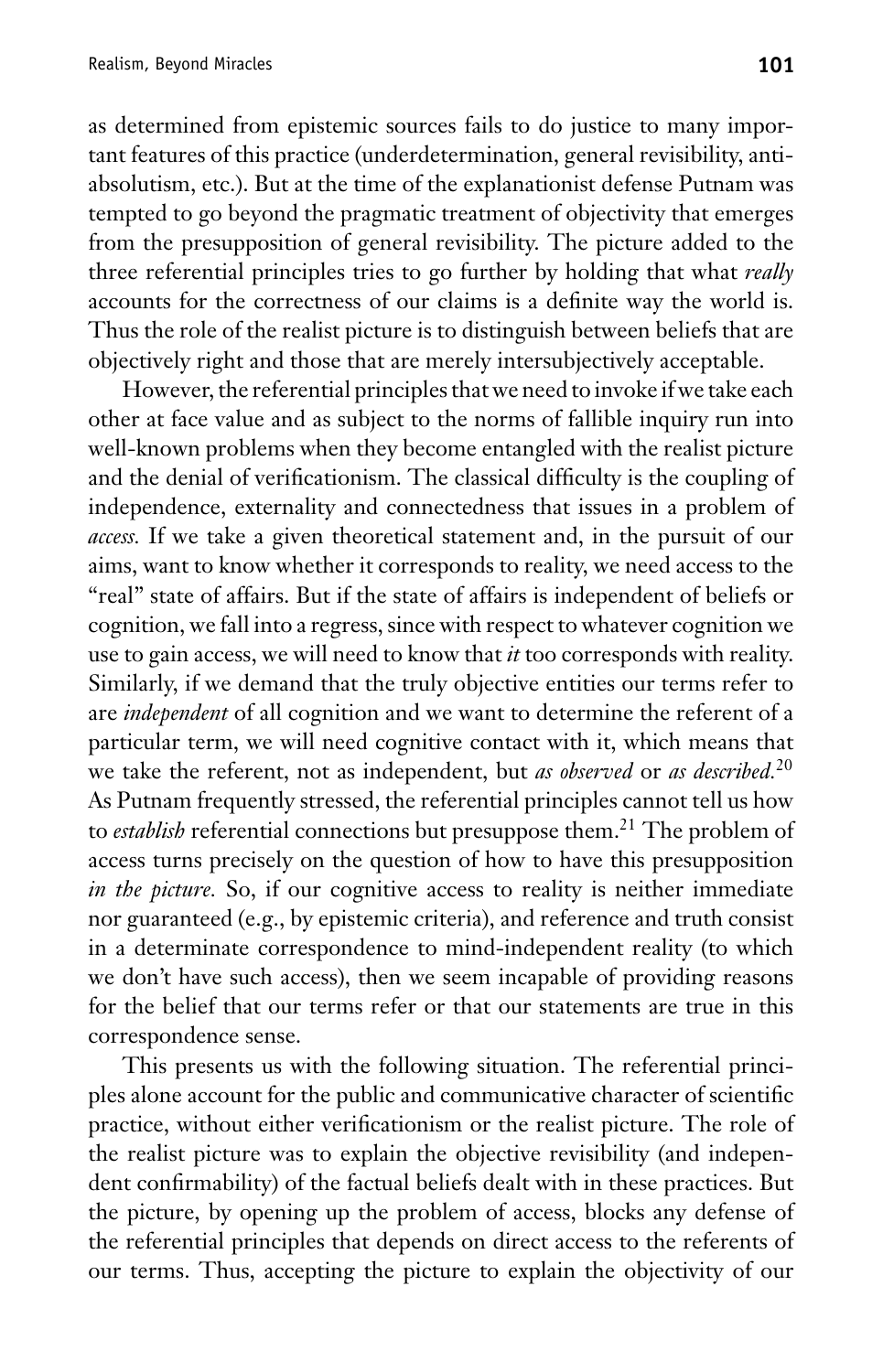claims actually weakens our prima facie reasons to believe in the referential principles. However, if we were to abstain from assuming those principles, we would cease to regard our claims as referring and being true (or false), and then we could hardly regard ourselves as engaged in "discourse" at all. Similarly, without the realist picture, our "discourse", it seems, would be merely a socially shared activity, but not an objectively evaluable practice concerned with empirical knowledge. It thus comes to seem that we need to restore our confidence in the referential principles *with* the realist picture. In that case, however, we need a line of argument that avoids any form of immediate access. Putnam's flirtation with the explanationist defense can be seen as just such an attempt to find an *indirect* argument for the referential principles *with* the realist picture.<sup>22</sup> Does it work, or even, could it work?

#### **V. WHY THE EXPLANATIONIST DEFENSE DOESN'T WORK**

The expression "success of science" is ambiguous. It could mean the (instrumental, predictive, empirical) success of scientific theories – which is what the referential principles are about – or it could mean the success (e.g., reliability) of scientific methods in producing empirically correct statements. With respect to both, we can have prima facie doubts about the actual threat of miracles (and the corresponding comfort of explanations).

Seen from the pragmatic perspective of reasons that bring us to accept a theory, the very idea of an explanation of the "success of science" in the first sense seems puzzling.23 Of course, acceptance is underdetermined by evidence, and theories can be accepted but turn out to be false. But when we accept a theory as true, the most compelling reason is that the theory is successful, and when we accept an alternative, one of the reasons why it is in the field as a serious candidate is that it is at least as successful as the theory to be replaced. Both in the process of acceptance and in the process of revision, success is a *condition* rather than a *result* of taking theories to be true. Our practice of theory acceptance, in requiring success as an entitlement, pragmatically excludes that we might take an unsuccessful theory to be true. But then the best explanation of the success of theories in mature sciences is that these are just the theories we admit.<sup>24</sup> In this sense of "success" there is nothing in the success of our theories that requires explanation. However, this also seems to extend to a defense of the strength of *methods.* For we often take the procedures of empirical sciences as our standard, so our practice entails that we expect the methods of science to be more successful than other methods.<sup>25</sup> But then it is pragmatically incoherent to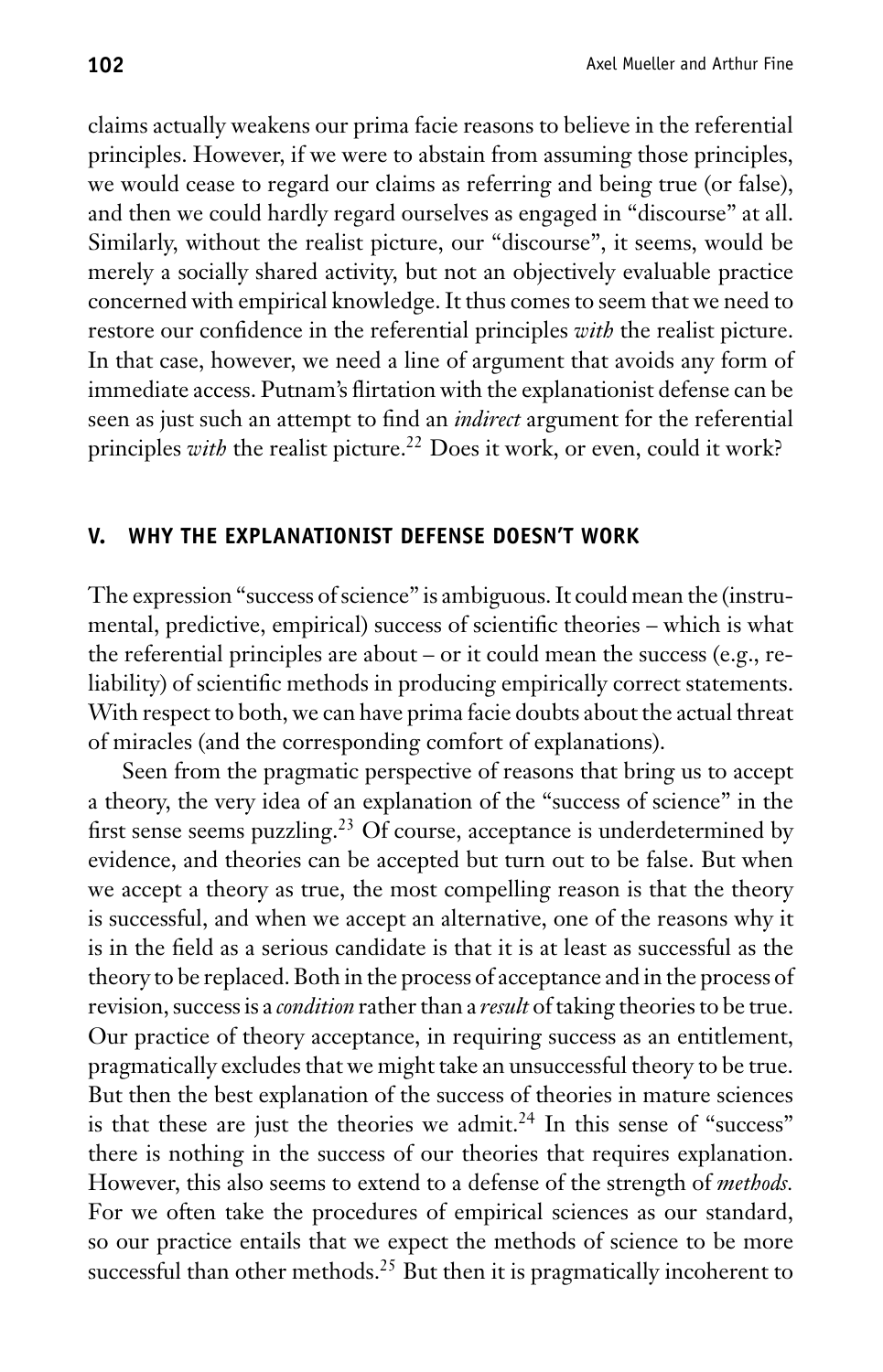ask for an explanation of the success of science as if the latter were not to be expected ("a miracle").

One might respond, as Putnam (1981, p. 39) does to van Fraassen, that we could not require success for theories or methods if they could not have it (or only happened to have it). Realists would add that only theories which correspond to a mind-independent reality succeed, and the others don't. At this point the realist moves outside the normative participant's perspective to what Putnam calls the "God's Eye point of view" and insists that we take up the "challenge" of explaining success. At the same time, the realist tries to stand inside our practices in order to take scientific successes seriously. These retrograde motions entangle the explanationist defense in problems that run deep.<sup>26</sup>

First, the problem of access returns with a vengeance when we compare ordinary explanatory practices in science and the explanationist defense. Among the requirements on explanatory, empirical hypotheses is that, in principle, they be independently testable and that they generalize. This prevents a hypothesis from being just a shortcut for summarizing some particular experiment or pattern of observations, and thus is crucial for our treating the proposed hypothesis as factual. In terms of Putnam's early philosophy of science, a factual element requires that the parameters in question be part of a law *cluster,* a system or structure of law-like connections that work in sufficiently independent ways to be mutually confirmable. In view of this, the content of the explanationist defense is peculiar. Since the defense encompasses *all* reality and *every* theory that is to have *any* empirically ascertainable content, it follows there is nothing left for it to generalize to. Moreover, whatever access we propose to the parameters in question (to "reference", "reality", etc.), depends on using our referential principles along with the realist picture of a mind-independent world. But then, according to the usual standards, the explanationist defense is not a proper explanatory, empirical hypothesis after all. The explanans does not generalize and it cannot count as factual insofar as it employs parameters that are not accessible without assuming that very hypothesis; that is, it is not independently testable. Indeed, the explanationist defense seems trapped in a vicious circularity.

But perhaps that is unfair. Precisely since the explanationist defense ranges over all science and takes all of science as its evidential base it needs to coveronly *one big situation.*What else should it generalize to? So, it cannot have been intended to be empirical or scientific in the sense of confirmable. Perhaps when supplemented with the realist picture the referential principles are framework assumptions – very general, unstated, unproblematic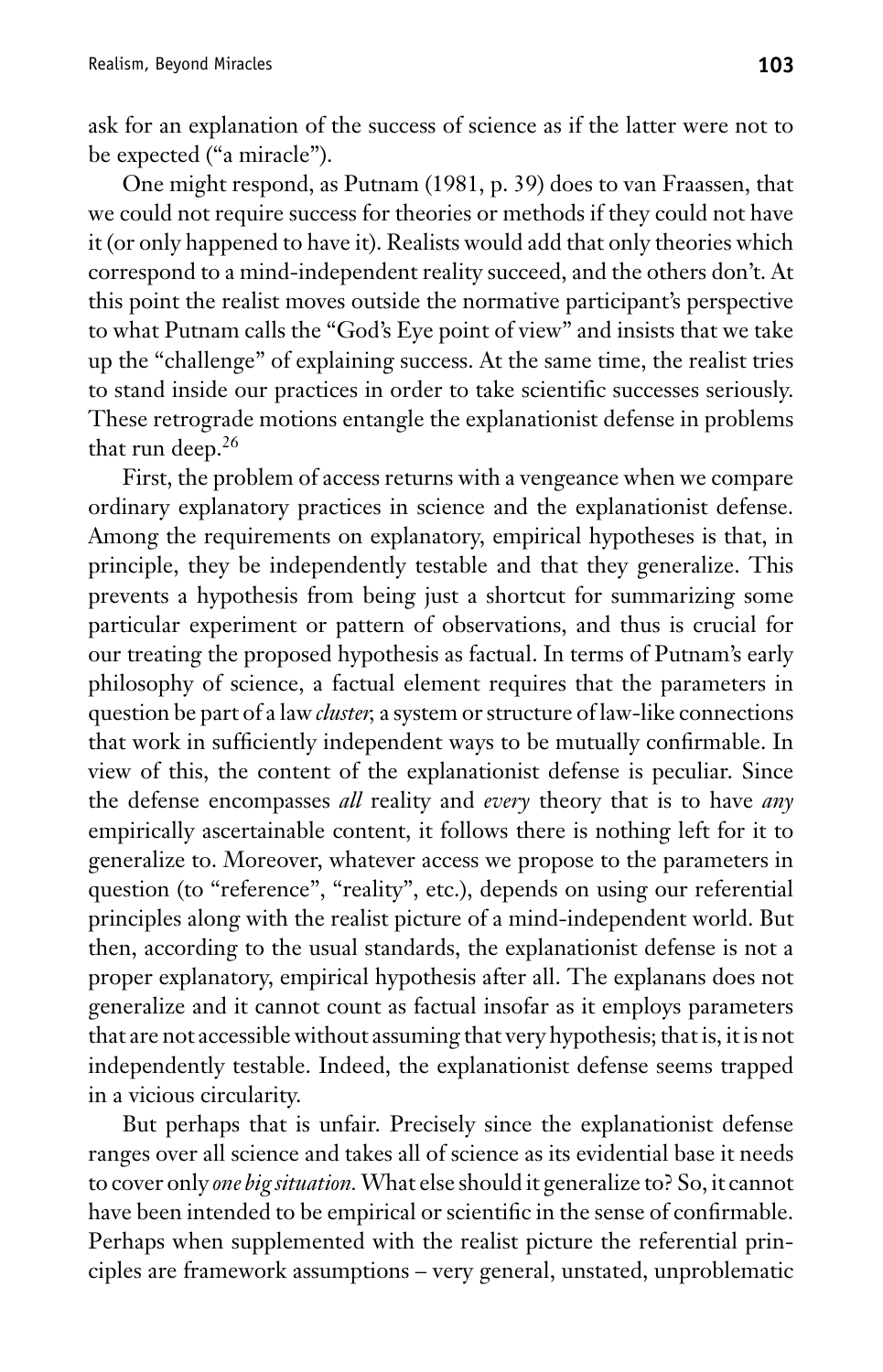but needed as background. Then, as Putnam so convincingly argued in his early writings, they would indeed be factual. However, there are (at least) two reasons why they cannot count as framework principles. One is obvious: they fail the test of not needing reasons, since the explanationist defense is offered as just such a reason! The second is that there are viable alternatives, and so they fail the test of being *required* as auxiliaries in our empirical justifications.

As to the second, it is clear that the fact (if it is one) that our theories are true and their terms refer does not make them successful at any task, unless "success" is *defined* as representational success. But then the defense is obviously circular, as then the truth and reference of our theories explains the truth and reference of our theories (their representational "success"); hence Putnam's insistence on practice rather than representation as primary, and his emphasis that the successes in question involve application of theories to empirical circumstances and observing whether the results are, relative to the expectations warranted by the theory, positive or negative. But this clarification of the explanandum gives rise to a perfect symmetry between realism and a form of antirealism, namely instrumentalism.<sup>27</sup> As Putnam later recognized: "when we try to make the vague claims of the metaphysical realist precise, we find that they become compatible with strong forms of antirealism" (1992b, p. 353). In our context, this can be seen as follows. Suppose "success" involves applying a theory to certain empirical circumstances and observing whether the results accord with the theory. Then, if we have positive results, this warrants saying that in the given circumstances (under the assumed interpretation) our theory was reliable. Thus the hypothesis that our theory is reliable *in general* explains why, under these particular circumstances, we were successful. By contrast, the realist would say that our theory's correspondence with reality explains its success because the mechanisms described by the theory work as the theory says and, if they do, the observed result must obtain. Now, in all cases where the realist can invoke this explanation in terms of correspondence to reality – namely, the cases where the theory actually does explain the result of an application – the instrumentalist can invoke his explanation of the result in terms of the general reliability of the theory. Actually, we find that wherever there is some specific success and a satisfactory explanation based on the realist picture, we can reinterpret "truth" in an instrumentalist manner, and the result is an explanation that is perfectly acceptable from an instrumentalist point of view.<sup>28</sup> But then it is false that realism is the only, or, in view of the symmetry, even the best explanation of success. In any event, the realist suggestion that, because they have no alternative, the referential principles,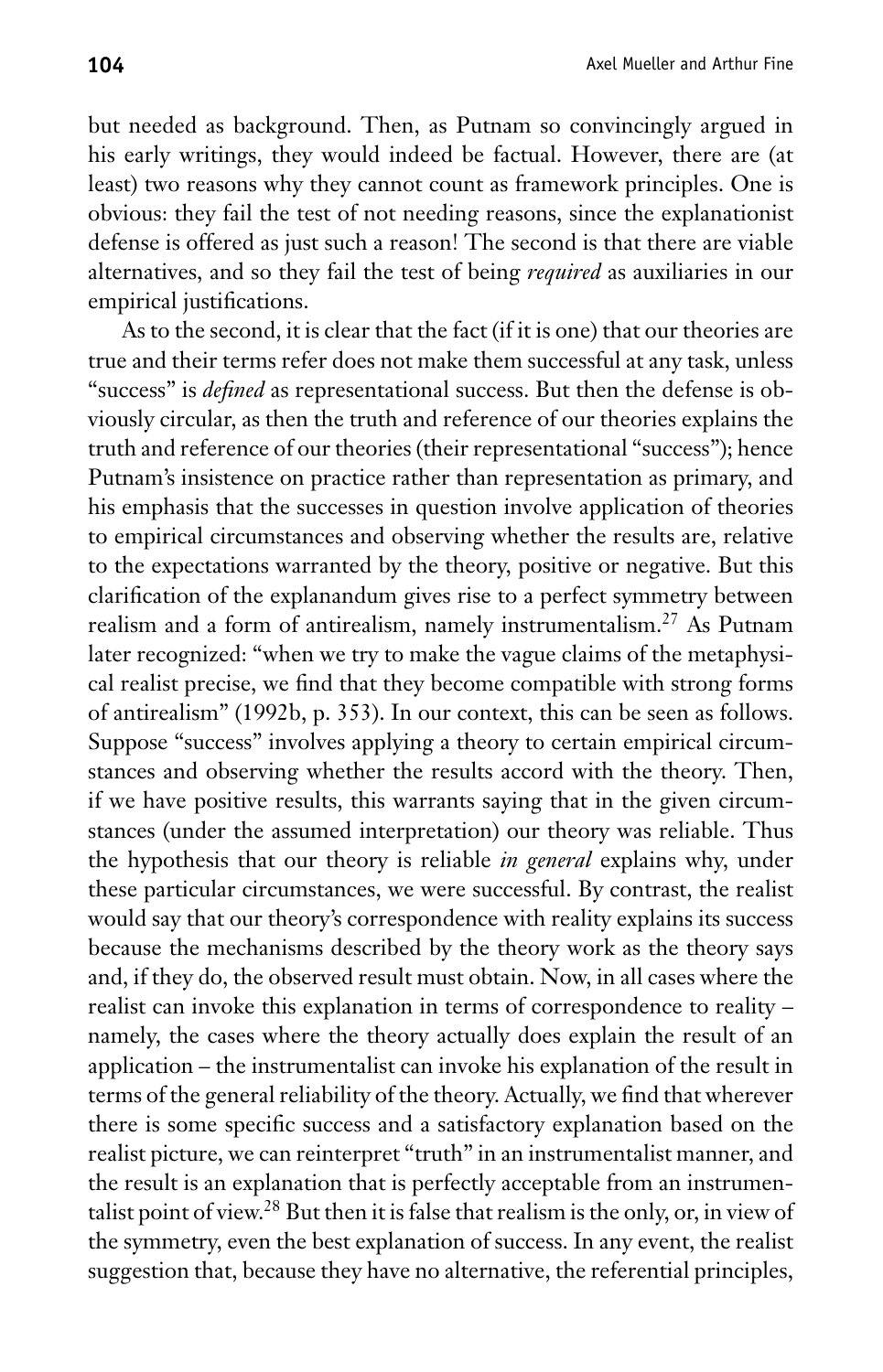when combined with the realist picture, are framework principles does not work.

### **VI. WHY THE EXPLANATIONIST DEFENSE COULDN'T WORK**

This brings us to a second reason against regarding the realist picture as necessary in scientific reasoning. These considerations will bring us in contact with Putnam's more recent work, as this last effort to revive the explanationist defense forces us back to the participant's perspective, and thus backfires on the realist. How could a semantic picture help us understand the success of scientific practice, a historically situated and practical process?<sup>29</sup> Whatever is responsible for particular scientific success is not some semantic property of our theories but a feature of the environment in which they have been employed. For example, the bridge holds up because it is statically sound, not because of the truth of our theory describing the bridge as statically sound. Likewise, no additional account of truth or reference is needed to explain the success of scientific activities insofar as they are explicable at all. From the perspective of our explanatory use of theories, truth adds no more than disquotation; $30$  the statement in our theory "the bridge is sound" is (empirically) true iff (in fact) the bridge is sound. In general we can say that wherever scientific practice results in a good explanation for some given success, the explanation does not get better (simpler, more acceptable, more cogent) by adding the referential principles and the realist picture.

This argument might be seen as question begging insofar as it supposes that semantic reasons are *nonsubstantive,* and therefore are the wrong kind of reason (aren't we smuggling in an analytic-synthetic distinction?). But this charge overlooks the scope of the explanationist defense. Scientific (first-level) reasons provide local and specific grounds for holding a certain belief. The explanationist defense works globally, supposedly applicable to all scientific reasoning, and unspecifically. (In parallel with Peirce's famous "paper-doubts", one could call it a "paper-reason".) Once we take specific instances, for example, by saying that some particular theoretical statements refer (are true, correspond to mind-independent reality) and we "disquote" (i.e., read the statements as making factual claims), then we are simply adding some empirical data (the theory's laws and its results) to our explanation of a certain success. None of these statements speaks of mindindependent reality as such, while each of them, if accepted as true, is taken to state an empirical fact. When actually used in the explanation of given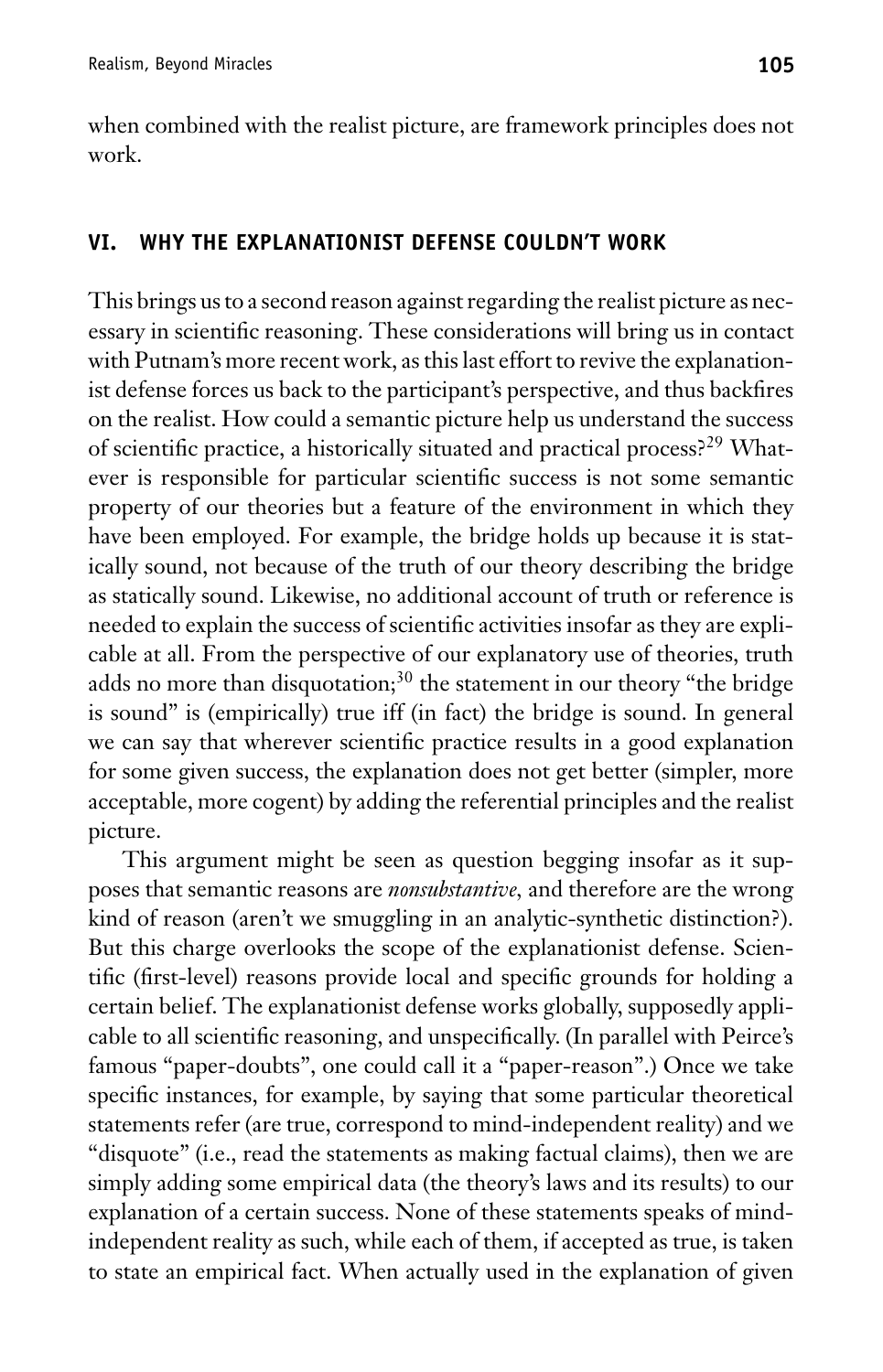successes, the specific instances of the explanationist defense result in ordinary, empirical explanations. So, taken globally, the referential principles with the realist picture do not add explanatory power to science, and when taken in specific instances, the principles simply convert specific theoretical and observational statements into factual claims. The realist picture drops out, and we have a more or less reliable ordinary, first-order explanation involving "just more data".

With Putnam, we conclude that the metaphysical realism of the explanationist defense is not needed foran explanation of any empirical successes of science. In its explanatory work, science takes care of itself. This rules metaphysical realism out as part of the framework principles presupposed in scientific explanation. Thus the three referential principles need not be understood in terms of a mind-independent reality and our relation to it. In view of this, we conclude that the explanationist defense of scientific (or metaphysical) realism is a failure.

Earlier we noted that, under the assumptions of metaphysical realism, the problem of access stands in the way of any direct reason to believe that our claims have the referential features they seem to have when we use them to state facts. Therefore, it seemed, we needed an indirect reason under that assumption. Now we see that the most promising indirect reason fails. In this situation, there are three obvious moves: (*a*) rejecting the referential principles, (*b*) rejecting the realist picture, or (*c*) rejecting anti-verificationism. Putnam's early pragmatism allots a central role to the referential principles (*without* the realist picture) in our public practices of making and exchanging factual claims. For him, our use of these principles simply embodies the communicative attitude of taking each other's claims at face value, and that means if we take them as true, then we take them as stating facts. This was part of his motivation to look for an indirect argument instead of just resigning before the problem of access. So, (a) is not a plausible option given Putnam's pragmatic outlook. The fact that our attempts to ground the picture of a mind-independent reality have forced us out of the "God's Eye point of view" back into the perspective of our practices already indicates that the realist picture lacks coherence. That impression deepens once we realize that instrumental success in science involves interacting with the environment just as much as reference through indication does. Moreover, if success counts as relevant to our knowledge (confirmation, information, etc.), then success is as much a cognitive way of accessing the world as reference. Thus, the problem of access begins to look like a red herring. This will be the starting point of Putnam's recovery of our ordinary notions of representation and reality. He will also find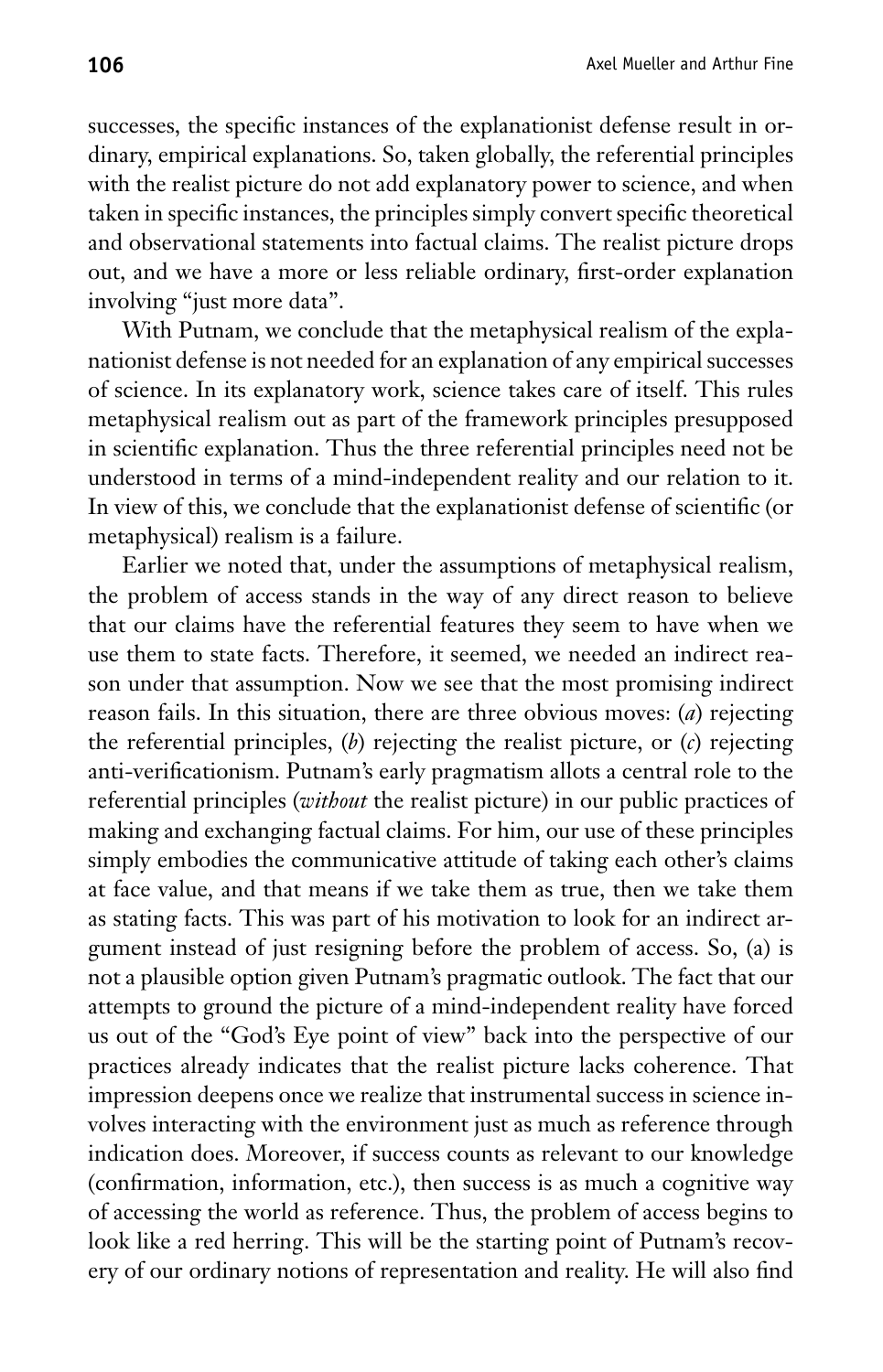independent reasons that seriously undermine the realist picture, so it is fair to say that the failure of the explanationist defense leads him to that recovery. Nevertheless, for quite a while, Putnam combined (b) and (c), and steered what he called a "moderately verificationist course" by identifying truth with warranted assertibility under epistemically ideal conditions.<sup>31</sup> He has frequently stressed that he considers this attempt as flawed and now rejects this conception of truth (1994d, pp. 242ff. and 1992b). At one point, he even portrays his former self as "simply past[ing] together elements of early modern realism and elements of the idealist picture" (1999, p. 18). The suggestion is that, in spite of having independent reasons against the picture of a mind-independent but fixed and unique reality, he was still worrying about the problem of access – the one verificationism is geared to – posed by the very picture in which he had no more deep faith (1999, pp. 3–20).

Once this flirtation was over, however, Putnam jettisoned the realist picture, remarking that "the attempts at clear formulation never succeed in capturing the content of 'metaphysical realism' because there is no real content there to be captured" (1992b, p. 353). At the same time, Putnam preserves a version of the referential principles for our fallible practices involving empirical claims, just as he had characterized them in his earlier writings. Putnam's current work aims at providing a better understanding of those principles as natural assumptions, neither explanatory nor problematic, and thus not in need of any special assurance or license for their use. Developing this position is what he calls "rejecting 'realism' [read: the realist picture] in the realistic spirit" (1990a, p. 42) by "the recovery of our ordinary notion of representation (and of a world of things represented)" (1994b, p. 300). It moves from miracles to a reality beyond miracles, our practices themselves. The explanationist defense of realism withers away, as do the miracles, and something better results from the interaction between the pragmatic outlook Putnam had developed in his early work and his fling with realist metaphysics. (This is why we called his reflections on the defense "catalytic".) Putnam's considered position is thus aptly called "pragmatic realism".

## **VII. PRAGMATIC REALISM**

In his more recent work, Putnam has begun to reflect on the pragmatic perspective of his early work and on pragmatism itself. Thus we see a number of articles dedicated to the study of philosophers in the pragmatist tradition,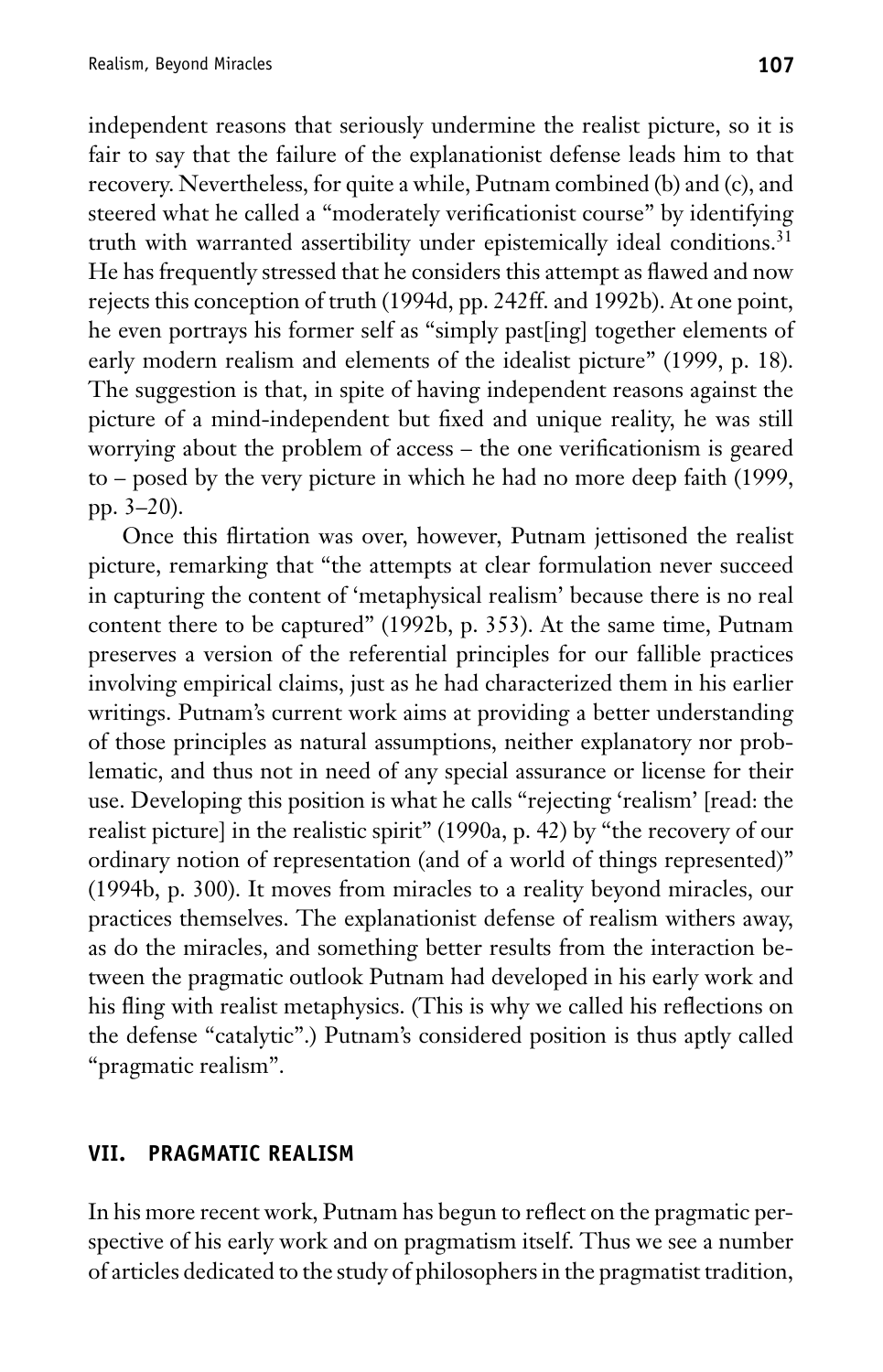and above all to the work of the later Wittgenstein. Moreover, Putnam's interest in these studies is not merely exegetical but systematic, as becomes most apparent in his (1995). We would like to close this essay with a perspective on some of the elements of Putnam's current, complex view. That view presents us with a multifaceted dissolution of the metaphysical realist picture and its attraction, while at the same time preserving the commonsense realism that participants rely on when they regard the claims they make as fallible. Putnam characterizes this program as follows: "preserving commonsense realism while avoiding the absurdities and antinomies of metaphysical realism ... is something I call pragmatic realism ... it is a view that takes our familiar commonsense scheme, as well as our scientific . . . and other schemes at face value" (1987, p. 17). Thus Putnam's reaction to the failure is not to give up the referential principles (1)–(3) but to revert to the participant's perspective and from there to deepen his reflection on their use in our practices of evaluating empirical claims. In the course of this reflection he dismantles the metaphysical realist picture and recovers the environmental principle (4), the commonsense idea of a publicly shared environment, as its pragmatic counterpart. We shall approach Putnam's current position by discussing its central elements, the first of which is the *participant perspective.*

The first conclusion Putnam draws from the failure of the explanationist defense is to insist that questions about the objectivity of our knowledgeclaims can be discussed usefully only from the perspective of participants in ongoing practices of belief-fixation, because the results reached there are the only paradigms of empirical knowledge that we have. "The heart of pragmatism, it seems to me ... was the insistence of the supremacy of the agent point of view. If we find that we must take a certain point of view, use a certain 'conceptual system' ... then we must not simultaneously advance the claim that it is not really 'the way things are in themselves'" (1987, p. 70). The central point of Putnam's subsequent arguments is to show that this decision to abjure the God's Eye point of view is *not* equivalent to abjuring claims to objectivity, but rather shows the opposite. It shows that the picture of objectivity the metaphysical and scientific realists wanted to see our practices aiming at is neither operative nor needed, given the normative resources used in inquiry. This brings us to a second element of Putnam's current position, *access and the independence of word and object.*

From the perspective of practices in which we use a language to make and evaluate empirical statements, we find that there is no *other* access to whatever we can come to regard as real than through making statements and taking them to be, if true, then descriptions of reality. Putnam puts the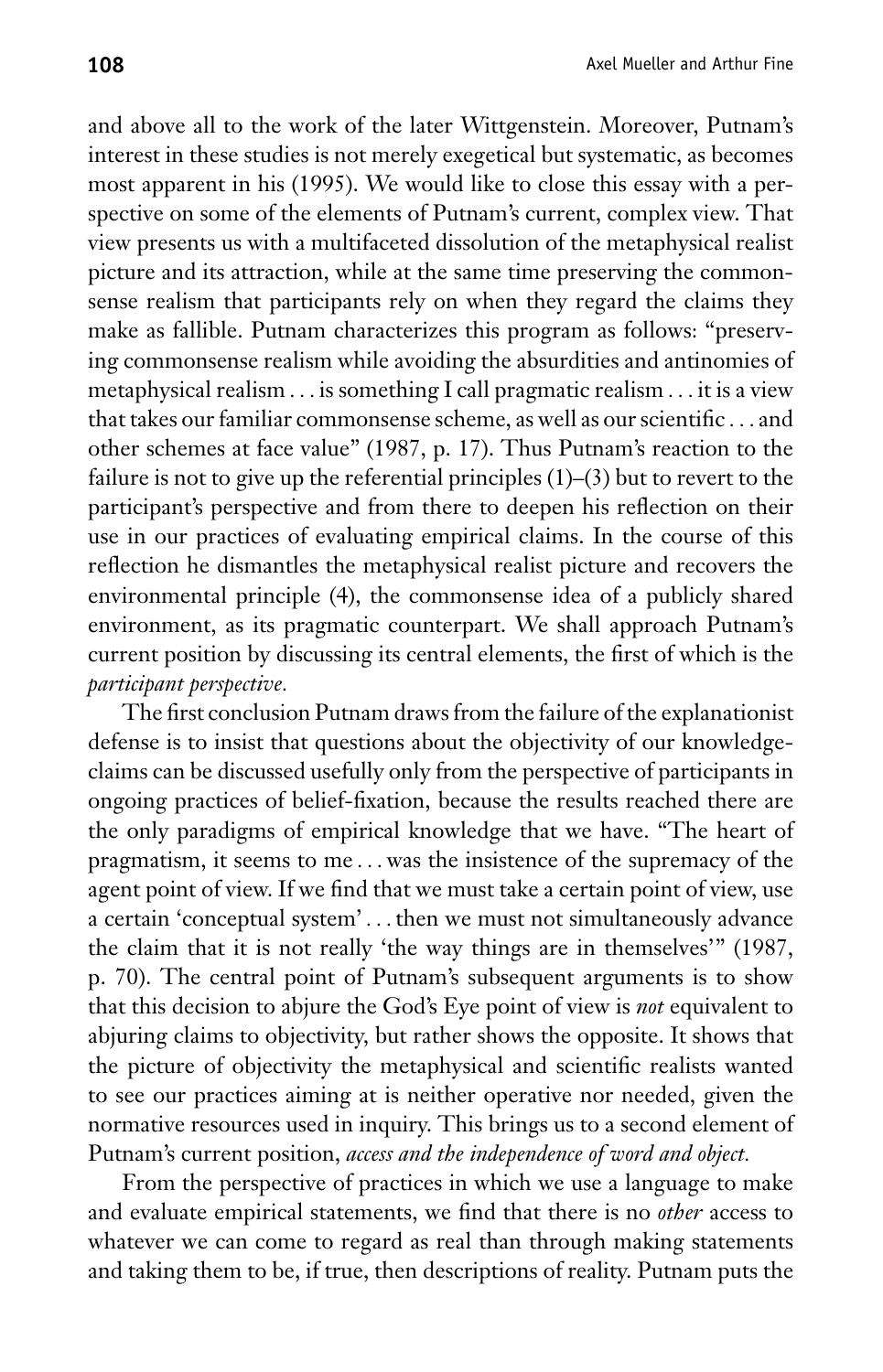point as follows: "*Given* a language, we can describe the 'facts' that make the sentences of that language true in a 'trivial' way – using the sentences of that very language" (1987, p. 40). Thus, from the standpoint of the practices of empirical inquiry, there simply is no *global* problem of access. When we come to take a statement to be true, we succeed in stating a fact. Putnam provokes the metaphysical realist by saying just this: "There are 'external facts', and we *can say what they are"* (1987, p. 33). When Putnam complements this statement by reaffirming the participant's perspective in saying, "what we *cannot* say – because it makes no sense – is what the facts are *independent of all conceptual choices*" (1987, p. 33), he points to a fresh approach to the problem of access. From the fact that we approach the world by making (true/false) statements it certainly does not follow that we have (can have) no access to it. Rather, we should conclude the opposite, that we access any "reality" that can play a role in helping us to determine whether a given statement is correct. From the perspective of participants who use language to make and evaluate empirical statements, the apparently astonishing claim that we have no access to "unconceptualized" reality is a triviality, for it "does not mean that reality is hidden or noumenal; it simply means that you can't describe the world without describing it" (1992a, p.  $123$ ).<sup>32</sup>

From this perspective, the metaphysical realist picture defended in the explanationist defense, the view that our claims have to "correspond to mind-independent reality" in order to be objectively evaluable, arises from conflating the "(platitudinous) idea that language can represent something which is itself outside of language" (1994b, p. 300) with the epistemological concern that in order to be justified in applying ordinary referential semantics, we have to be *certain* that there is something in the world that is connected (in the right way) to the descriptions we use. But the epistemological concern disappears when we realize, for example, that "according to our descriptions themselves, the word 'quark' is one thing, and a quark is quite a different thing" (1992a, p. 123). This difference is not between the "undescribed" or "neutrally accessible" on the one side and the "contaminated" on the other. Because we know how both the word and the object reached by disquotation can be described, there is usually no reason to believe that the respective entities (word and object) are necessary for either the existence or the specific properties of each another. According to our practices themselves, just as facts about spelling are not relevant to facts about quarks, in general, the fact *described by using* a certain linguistic expression in assertoric discourse and the fact *of using* this expression are, as Putnam says, "independent" in any sense we can understand, without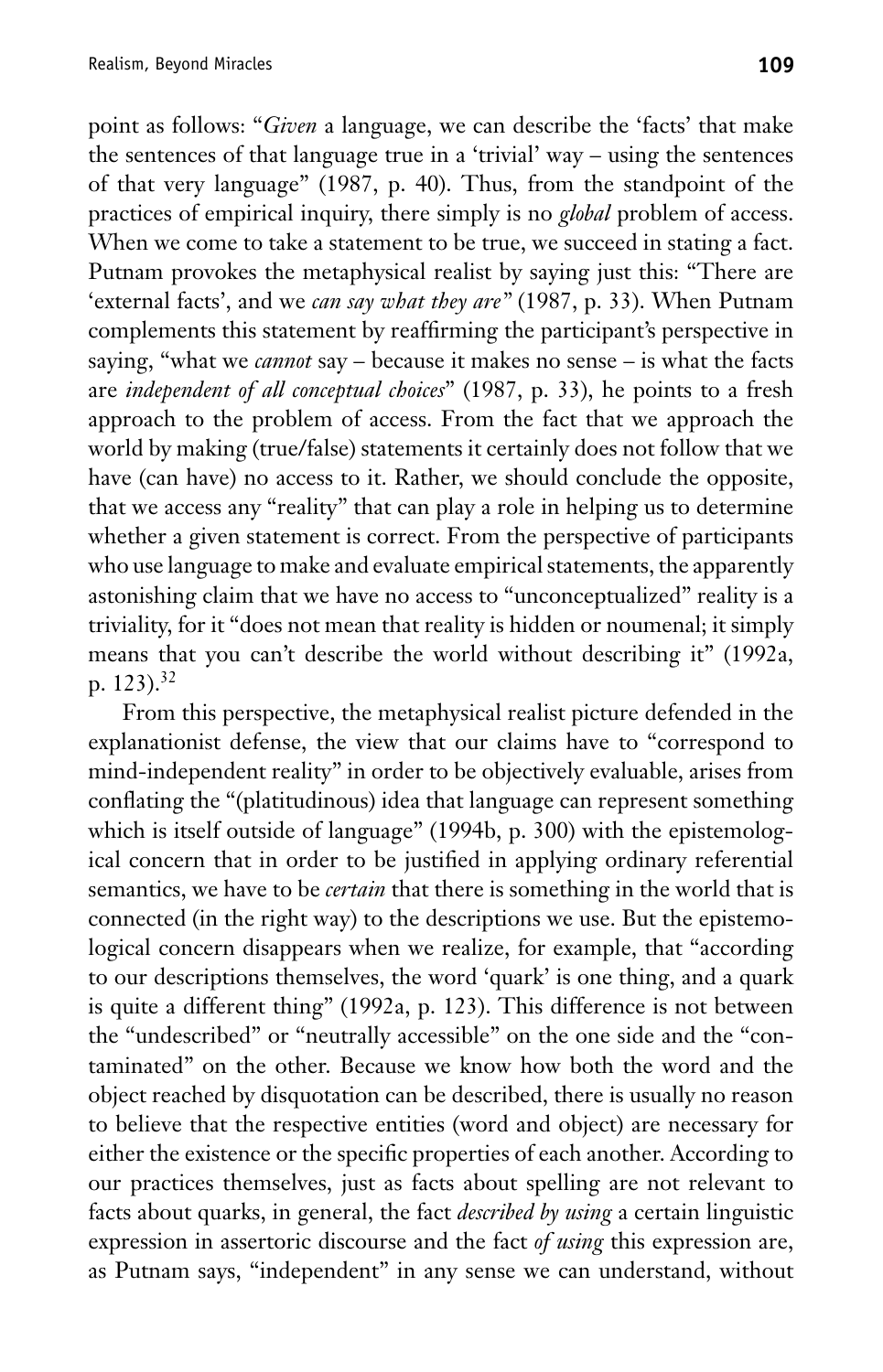involving anything "outside" the describable (1994b, p. 301).<sup>33</sup> This brings us to a third element, *referential semantics and standards of fallible inquiry.*

According to Putnam's current view, applying referential semantics to beliefs that can claim to be objective is not a case of backing up our claims with a sort of guarantee. Rather, when we apply ordinary referential semantics to a class of statements, we regard them as having truth-values that do not depend on the mere fact of our acceptance, but on the result of a fallible *evaluation* (1992a, p. 77). Thus, "to say that truth is objective ... is just to say that it is a property of truth that whether a sentence is true is logically independent of whether the majority of the members of the culture *believe* it to be true. ... this is...simply a feature of our notion of truth" (1988, p. 109). So the problem of objective knowledge is the local problem of determining the truth-value of statements used to make empirical claims. The problem is not about comparing statements with reality as such (whatever *that* is). The problem is just that we do not know in advance, or by the mere fact that a statement is used on a certain occasion, or by the fact of just accepting the sentence, which of the two possibilities (true or false) is the case. But if one of a pair of contrary statements is taken to be true, its contrary cannot be *simultaneously* true. This means that in a language to which we apply referential semantics, for every answerable question there is *just one right answer* in the language. The metaphysical realist picture conflates this with the idea that there is a single descriptive basis that yields right answers for *all* answerable questions.

Choosing a particular way of describing a situation may amount to a "convention" or a matter of expedience, since it is not determined by the norms of referential semantics itself; still, this sense of convention "is not the view that, in some inconceivable way, it's all *just* language" (1987, p. 36), because when we want to know whether a given empirical statement (as opposed to its contrary) is to be taken as true, "the *answer* does not thereby become a matter of convention" (1987, p. 33). It is not a matter of convention because inquiry is inductive and open-ended. Recall Putnam's pragmatic criticism of the criterial or conventionalist ploys with respect to the semantics of empirical terms. From our perspective as participants in fallible practices of evaluation, talk about the "independence" of the world just amounts to the idea that the result of evaluating a certain statement in a situation is not (or rather, must not normally be) determined by consensus or convention. Rather, making a decision as to truth or falsity involves using referential semantics in a publicly shared environment in view of all the knowledge we can bring to bear on the question. With regard to this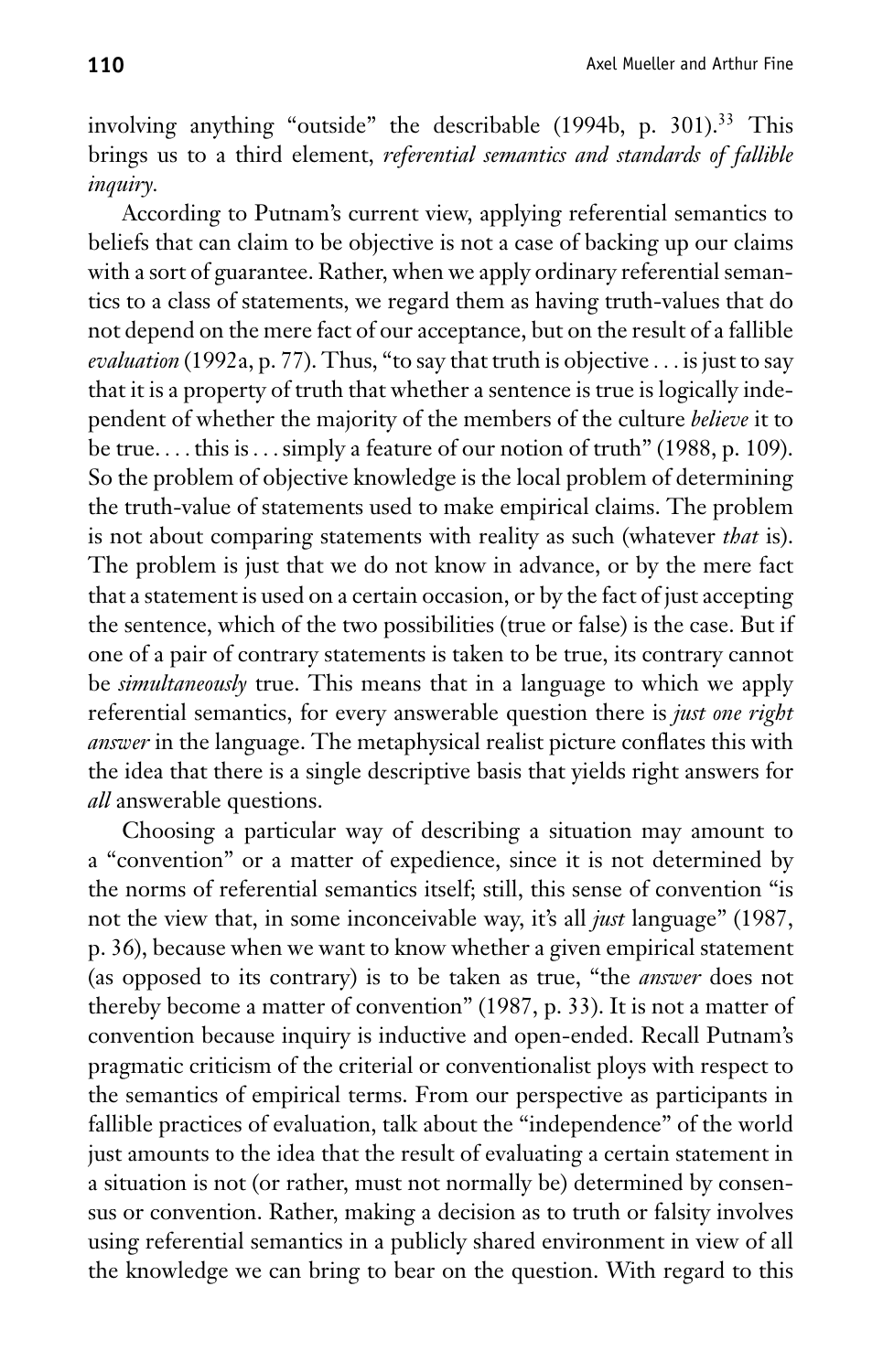sort of decision, Putnam's work involves an increasing generalization of his earlier rejection of criterial views, resulting in his rejection of "algorithmic" pictures of the procedures of application in favor of the view that every evaluation in context involves "general intelligence" rather than specific knowledge of assertability-codes (1988, p. 75).<sup>34</sup> What enters into the determination of the truth-value of a given statement can vary enormously from context to context, and always involves trade-offs and judgments of reasonability. Consequently, what is meant by "independence" is not some unique characteristic running through all those cases of settling on a truthvalue. In this approach to objectivity, using ordinary referential semantics (with disquotation) is, as Putnam succinctly remarks, "necessary for *logical* reasons, not for *descriptive* reasons" (2001a, p. 11). He explains this by the observation that "If ...statements are ... fully governed by norms of truth and validity ... [then they are, AM/AF] subject to the standards of fallible inquiry" (2001b, IV, 2). Thus, Putnam recovers the referential principles (1)–(3) from a thorough examination of the requirements of our fallible procedures of inquiry by way of deflation: they are not descriptive but normative. Still, we need to understand how Putnam integrates deflationism (cf. 1999, pp. 52–59; 2001b, IV; and 2001a, pp. 9–14) into his pragmatic epistemology. This will bring us to his combination of *contextual evaluation and general revisibility.*

The task is set when Putnam says "deflationism about truth – as long as it involves... a verificationist account of understanding – adopts the most disastrous feature of the antirealist view. ...What is wrong in [this kind of, AM/AF] deflationism is that it cannot properly accommodate the truism that certain claims about the world are (not merely assertable or verifiable but) *true*" (1999, pp. 55–56). Putnam has in mind *contextually unproblematic* statements like "there is a table in front of me" when uttered or thought while putting down one's cup. This might suggest that Putnam is reintroducing a substantive notion of truth, $35$  one where ordinary language provides the version of the world as it "really is".

We think not, however; rather we think Putnam is making a methodological point. In contexts where truth is at issue we take various statements as factual. This means we take them as true, although capable of being false. "The fundamental features of our cognitive situation (are): that we are *fallible*(knowledge claims are defeasible), and that *we have the right to claim to know, in certain situations, at certain times, and for certain purposes.* ...Without genuine knowledge claims, there is nothing to be fallibilistic about" (1998, pp. 254 and 262). Such unproblematic, contextual judgments often reoccur in several contexts (cf. Fine's "local judgments of truth"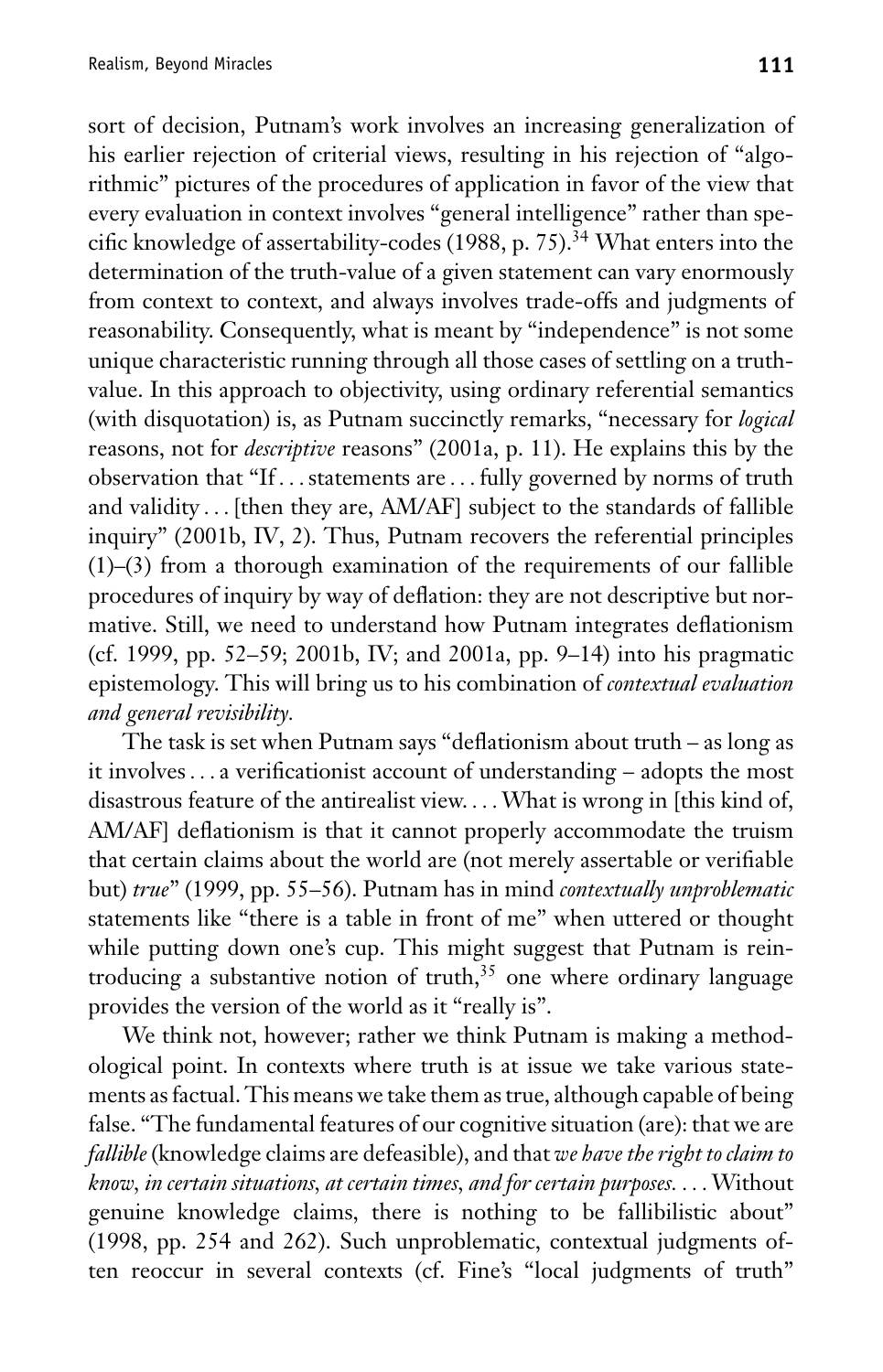[1996a]). Indeed, because of their familiarity (as opposed to their "thinness"), they work much like contextually a priori statements and, as a moving part of reasoned judgment, are essential to taking *any* claim as true (Putnam 2002, pp. 17ff.). Consequently, if statements evaluated with their help are to be objective, we must regard these contextual judgments themselves as*capable of objectivity* (not merely assertability). But this does not make them true substantively (describing how it "really is"). As with the contextually apriori, as context shifts they can be revised (without change of meaning) and thus lend themselves to neither a substantive nor a verificationist reading.

This treatment of objectivity supplements the principle of revisibility with a *principle of contextual evaluation* according to which evaluations of truth are always made in a context of specific reasons and conditions. A corollary is that one cannot divide statements into "unproblematic" or "problematic" independently of context. Of course, this does not mean that we cannot (or need not) make the contextual distinctions required for reasoned evaluations (cf. 2002, p. 22). Putnam's pragmatic epistemology thus embodies two general norms governing objectivity. First, every evaluation involves commitment to judgments of reasonableness that involve distinctions between unproblematic and problematic statements for the case at hand. Second, the result of an evaluation is expressed in terms of truth and falsity, or related oppositions of (objective) correctness. Thus the semantic categories and the contextual allocation of status are neither descriptive, nor gratuitous, nor reducible, nor substantive. Rather, Putnam regards them as methodologically normative with respect to objectivity. This brings us to *commonsense realism, pluralism and the environment.*

That this picture of objectivity and inquiry from the participant's perspective is not only satisfied by one but *many* descriptions is the basis of Putnam's pluralistic "commonsense realism". It starts from observations like "we may partly describe the contents of a room by saying that there is a chair in front of a desk, and partly describe the contents of the same room by saying that there are particles and fields of certain kinds present" (1994d, p. 243). At another place, Putnam says more generally that "the same situation, in a perfectly commonsensical sense of 'the same situation', can be described as involving entirely different numbers and kinds of objects" (1992a, p 120). It is important to see that the notion of *the same room, the same situation* or *same state of affairs* Putnam uses does not reimport the problem of direct access to a reality that wears its identity for users of various ways of describing it, as it were, on its sleeve, an unproblematic "given". Seeing how, though, is a delicate matter, and it involves us in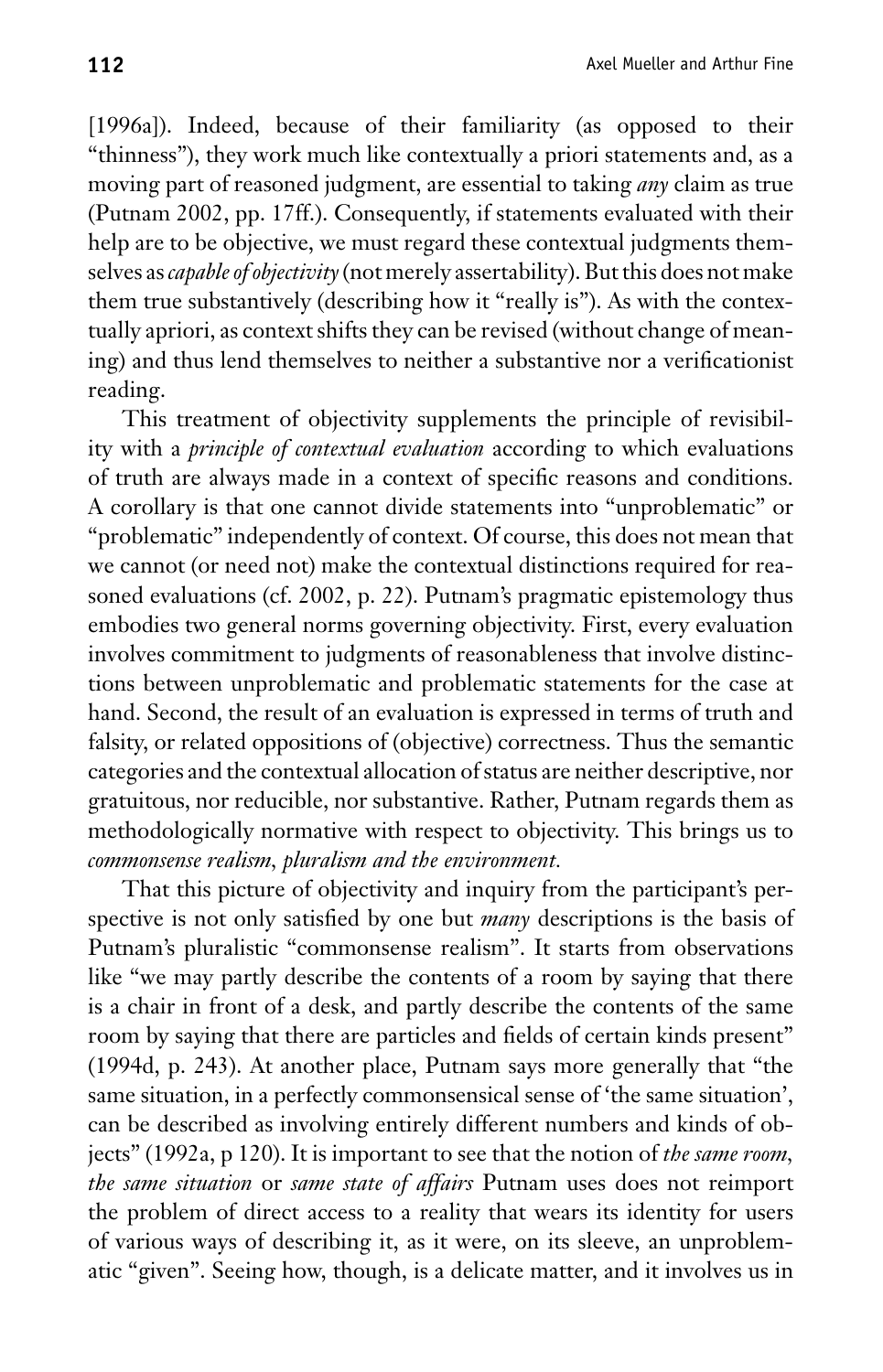another round of reflection. What is at issue is the recovery of (4), a publicly shared environment, without identifying it with "unconceptualized", "mind-independent" or "external" reality.

The idea underlying Putnam's view is the notion of a publicly shared environment as the normal domain in which evaluations of truth take place. He starts from the premise that we are "creature[s] with a certain kind of normal environment, and with a certain history of individual and species interaction with this environment" (1994c, p. 289). While this could still invite the impression that we are dealing with a *given,* that impression fades when we consider Putnam's pluralism and his deflationist way with the global problem of access. Recall that the problem of access for two descriptions that are used simultaneously in a situation is solved by disquotation, and thus each of the users of a description has access to the situation. The question then becomes what is involved when we regard the situation as *shared.* Concerning this Putnam says, "access to a common reality does not require incorrigibility ... [and] access to a common reality does not require access to something *pre-conceptual.* It requires, rather, that we be able to form *shared* concepts" (1995, p. 21).

This is somewhat enigmatic, but we can try to make it clearer by expanding on the possibilities Putnam indicates. We take him to say that sharing the situation does not depend on assuming either that we share a "neutral" description we agree on (e.g., "as it really is") or that we have direct access to the fact that the situation is shared. When Putnam speaks of our forming shared concepts, we take him to be employing his noncriterial view of concepts. This suggests that the publicity of the situation among users of different descriptions can be seen as the result of the same interpretative skills and practices that are at work in our use of inductive concepts as they are exhibited *within* each of the different descriptive practices. They "form shared concepts" by finding a way of approximating the extensions of the other description in extensions of their own, and by finding that, once this is done, the respective inductive developments of these extensions harmonize in sufficiently good measure in this type of context.<sup>36</sup> What is required for this possibility is that there be a sufficient covariance in truth-judgments by each of the users of the different descriptions in what each of them regards (in their own ways) as the same sort of situation as the ones described by the (respectively) same statement on other occasions. In this light, Putnam's pluralism is committed to the view that "all situations have many different correct descriptions, and that even descriptions that, taken holistically, convey the same information may differ in what they take to be 'objects'" (1994b, p. 304). Thus someone describing the contents of a room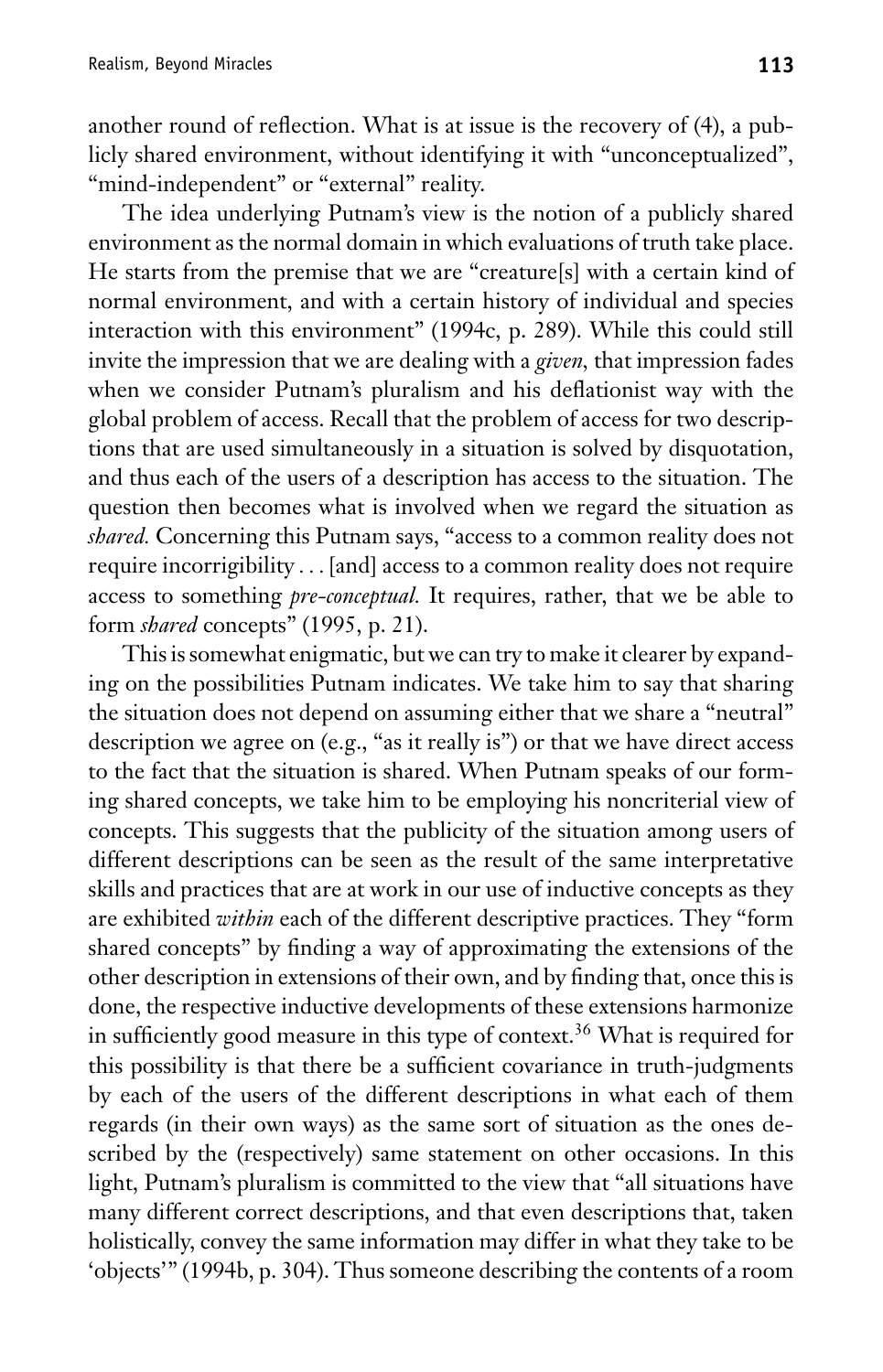in terms of chairs and someone describing it in terms of clouds of fermions can "share the concept" by taking the description of the room as containing three chairs to indicate the situation consisting of such-and-such clouds of fermions, and vice versa.<sup>37</sup> One needs to be careful here, however, because the mutual reinterpretability of the descriptions in question does not imply that both descriptions are pragmatically equivalent through all contexts of application. If I want to know where my son has put the chair, I will not (in fact, must not) call up Fermi-Lab to find it; and if I want to know whether what is in the cup is coffee or muddy water, a redescription in terms of " $H<sub>2</sub>O$ , give and take some impurities" won't help me solve my problem. Still, this is compatible with saying that, if there is a beverage in the cup at all, then the chemical description will not say that, in fact, there is nothing or that there is a piece of platinum. Recall that the question was not how to produce good overall translations, but to find out whether Putnam's presupposition of a shared environment smuggles in the metaphysical realist's picture. If our reading is correct, it does not. What is required for "sharing" a situation and considering it as shared is the elaboration of an overlap in respective partial extensions (of the respective correlated concept-signs) as applied to the environment (as parsed by each version into *their* relevant parameters). It does not rely on shared descriptions. Since the partial extensions are accessible, in ordinary inductive ways, to the users of either description, there is also no supposition of direct access. Finally, since in case the correlated descriptions disagree this can produce a revision of one of the descriptions by way of the other, Putnam's view requires no incorrigibility. Thus access to a situation *as shared* is not through neutrality or direct intuition, but through common inductive practices involving communication and cooperation. To this effect, Putnam cites Dewey by saying that "the whole interaction is *cognitive*" (1994c, p. 289).

After his deflationary recovery of the three referential principles, Putnam can thus claim to have reclaimed the fourth, the presupposition of a publicly shared environment, from its identification with the mindindependent, external reality in the metaphysical realist picture. Instead of being "unconceptualized", the environment contributing to the determinacy of our evaluations of empirical statements appears as richly conceptualized and multiply accessible, but not predetermined by our evaluative practices. This brings us to the final element in Putnam's current view that we want to feature: *ontological anti-reductionism and conceptual relativity.*

The last step in Putnam's deepened reflection concerns the *ontological* idea contained in the metaphysical realist picture of a uniquely structured domain as the basis of the objectivity of our claims. In order to address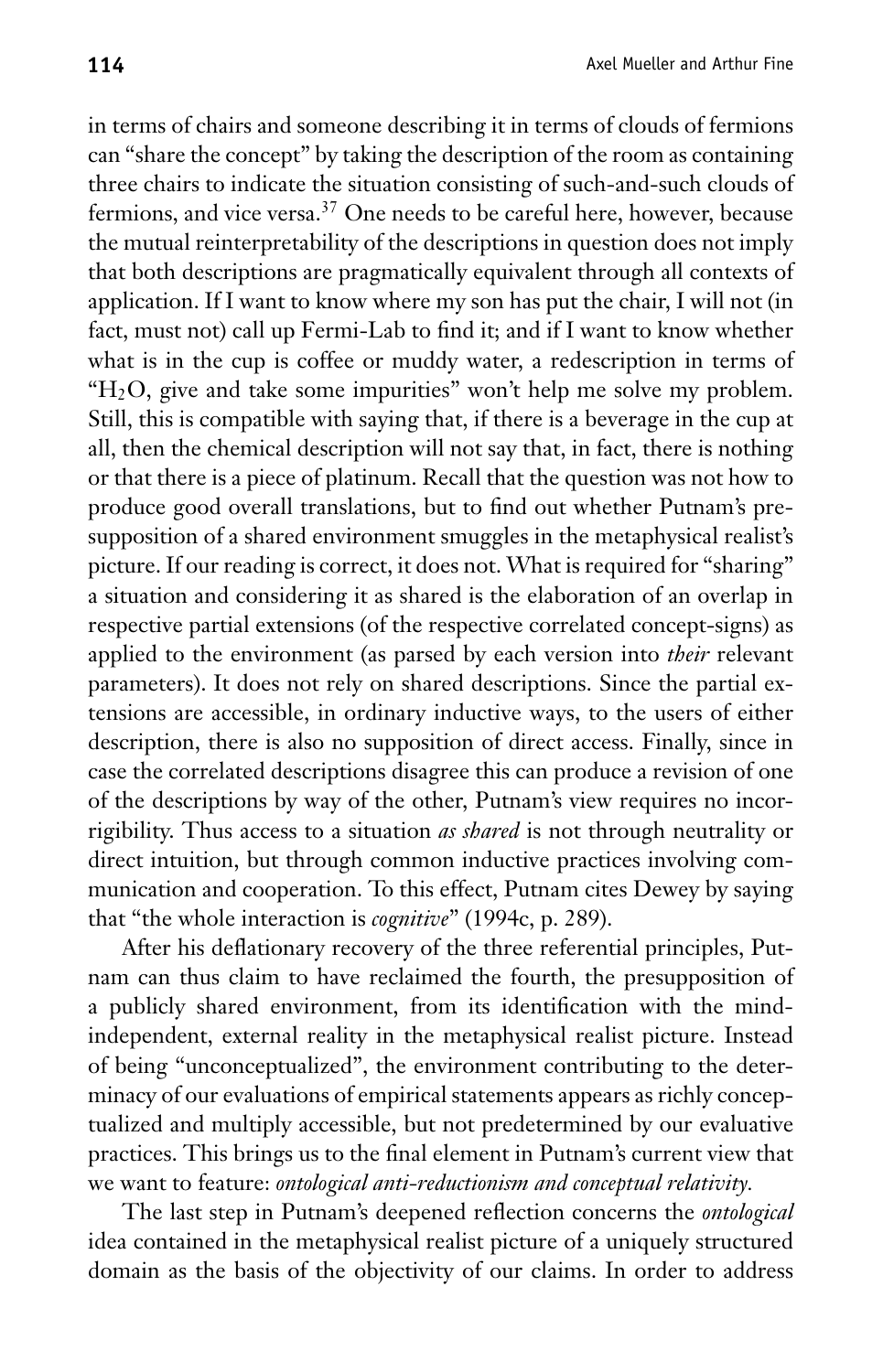this question, he draws ontological conclusions from the views developed so far (commonsense realism, pluralism and objectivity). They imply that the several descriptions that may be applicable in a particular case, while perhaps ordered into better and worse when it comes to answering different questions, are on a par with respect to objectivity. Each of them can be taken at face value, as stating facts if taken to be true. Putnam accordingly regards his pluralist, commonsense realism as "a view that takes our familiar commonsense scheme, as well as our scientific ... and other schemes at face value" (1987, p. 17). At the same time, via disquotation, each makes different ontological assumptions that we, if we take them at face value, accept as a matter of course. This has two related consequences. The first consequence is that, in each such case of multiple describability, we have a choice of an acceptable way of describing the situation that is not dictated by the situations themselves. This amounts to choosing a set of ontological categories for organizing the situation. Putnam consequently says (with Kant and Goodman), "It is *we* who divide up 'the world' – that is the events, states of affairs, and physical, social, etc., systems that we talk about – into 'object', 'properties', and 'relations', and we do this in a variety of ways" (1994d, p. 243).

The full ontological force of Putnam's pluralism comes to light in view of the anti-reductionist conclusion he draws from applying referential semantics to multiple descriptions each of which has an equal title to objectivity. Given such multiple descriptions, the objects, properties and relations taken for granted in each are as real as the objects, properties and relations taken for granted in the others. Thus, "the statement that there are electrons flowing through a wire may be as objectively true as the statement that there is a chair in this room or as the statement that I have a headache. Electrons exist in every sense in which chairs (or sensations) exist. ... Here I *am* a 'scientific realist'" (1982a, p. 495). In other words, "commonsense tables and chairs and sensations and electrons are *equally real*" (1987, p. 12).

Putnam is now in a position to subvert the heart of the metaphysical realist picture itself: the idea that our standards of objectivity presuppose the notion of a fixed, uniquely structured reality. The argument takes as given that we do use various contextually equivalent ways of describing the world to make empirical statements. We evaluate them according to the logical norms of referential semantics and the epistemological standards of a fallible methodology. Since the descriptions are not ontologically equivalent, the only way in which the ontological component of the metaphysical realist picture can be understood is as the *epistemological* thesis that there is one among the descriptions that is the best in all contexts. That unique one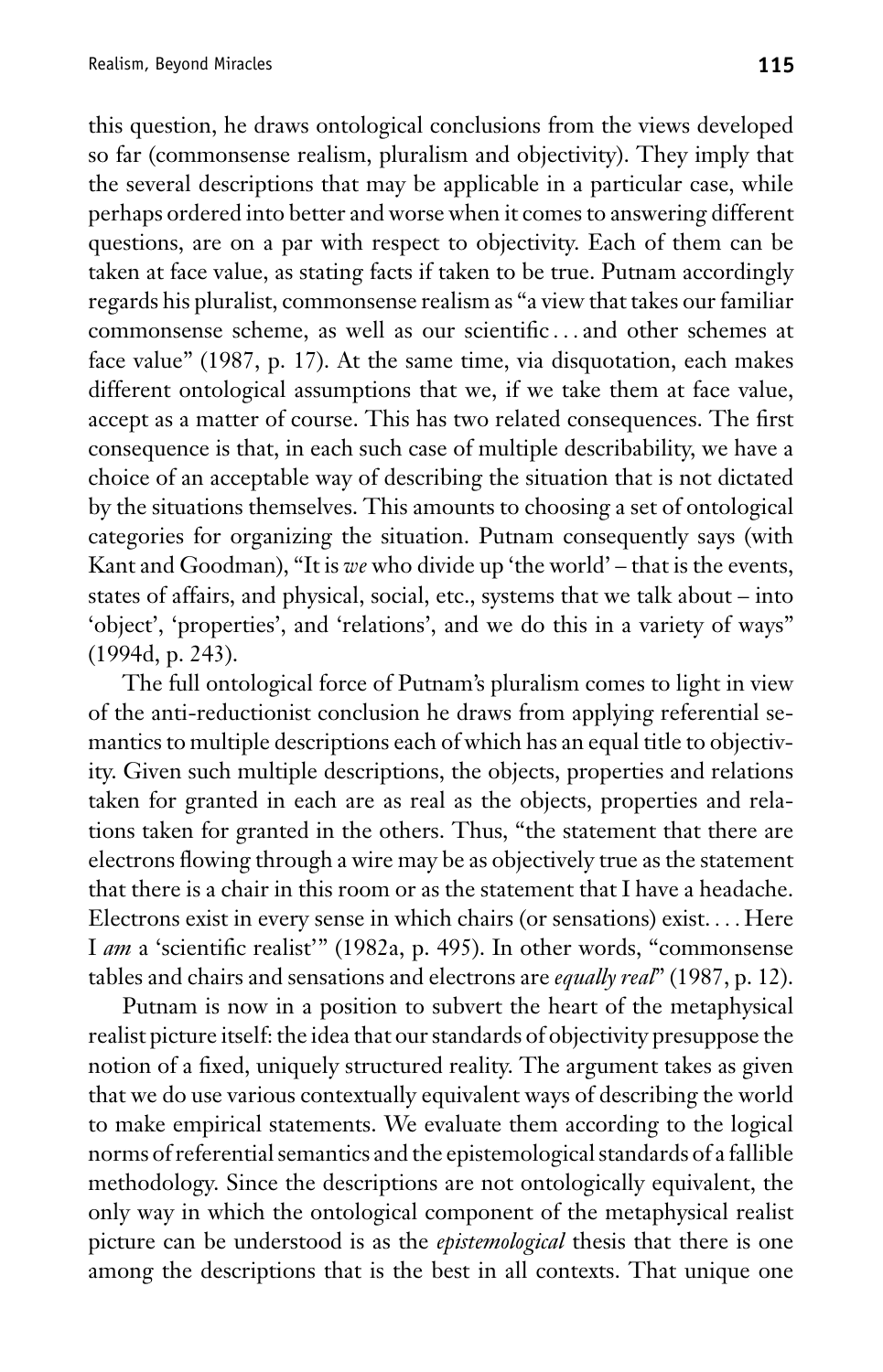would then serve as a reduction base for deciding the truth-values of any of our empirical statements. Putnam has a number of arguments against this epistemological thesis, one of the most effective of which is his "companions in the guilt" argument (1982b; 1990a, pp. 135–142; 2002, p. 23). Roughly, suppose one disqualifies all claims that are not reducible to fundamental science as "subjective". This would likewise affect the normative notions at work in scientific methodology itself, and thus make scientific practice itself "subjective". But this is a *reductio* of the view that objectivity is grounded in an epistemologically unique basis.

Putnam's treatment of conceptual relativity is designed to show the same *reductio.* Here he focuses on cases whose structure inverts that of the cases used in his pluralist arguments. The general structure relevant to conceptual relativity is that "There are ways of describing what are (in some way) the 'same facts', which are (in some way) 'equivalent' but also (in some way) 'incompatible'" (1987, p. 29). The example Putnam often uses is where three individuals of some sort (say, particles) can be redescribed in a way that counts not only individuals but also all nonrepetitive combinations of these as "objects" (i.e., it counts "mereological sums"). In every situation in which objects are grouped according to one of the versions and counted, there is a correlate in the other version. If one of the versions is applied to a situation, say the initial one, and yields a clear result ("3"), then the other version yields an equally clear result ("7"). (In general, if there are *n* objects in the first version, then there are  $(2<sup>n</sup>-1)$  objects in the second.) In each version there is only one right answer to the question of how many objects there are. Likewise, the correctness of the result does not depend on how many objects users of each version think there are in a situation. If we take any (scientific) statement referring to any sort of object that is held to be true of a certain situation or physical system, there will be a corresponding statement about the same physical system that groups the elements of the situation according to the norms of mereology, and this latter will be true of the situation iff the former is. The same holds for inferential relations between sets of scientific statements; truth is preserved. Thus both versions are equivalent in expressive power, are fully interpretable in one another and preserve explanatory relations as well as predictive power under transformation. As Putnam says, "the two schemes are in practice thoroughly equivalent" (1992a, p. 116).<sup>38</sup> But each time the objects of a situation are counted, the result of one version expressed in a sentence like "there are three objects on the table" contradicts the result on the basis of the other expressed in a sentence like "there are seven objects on the table", so that there is no way of joining them in one overarching conception of what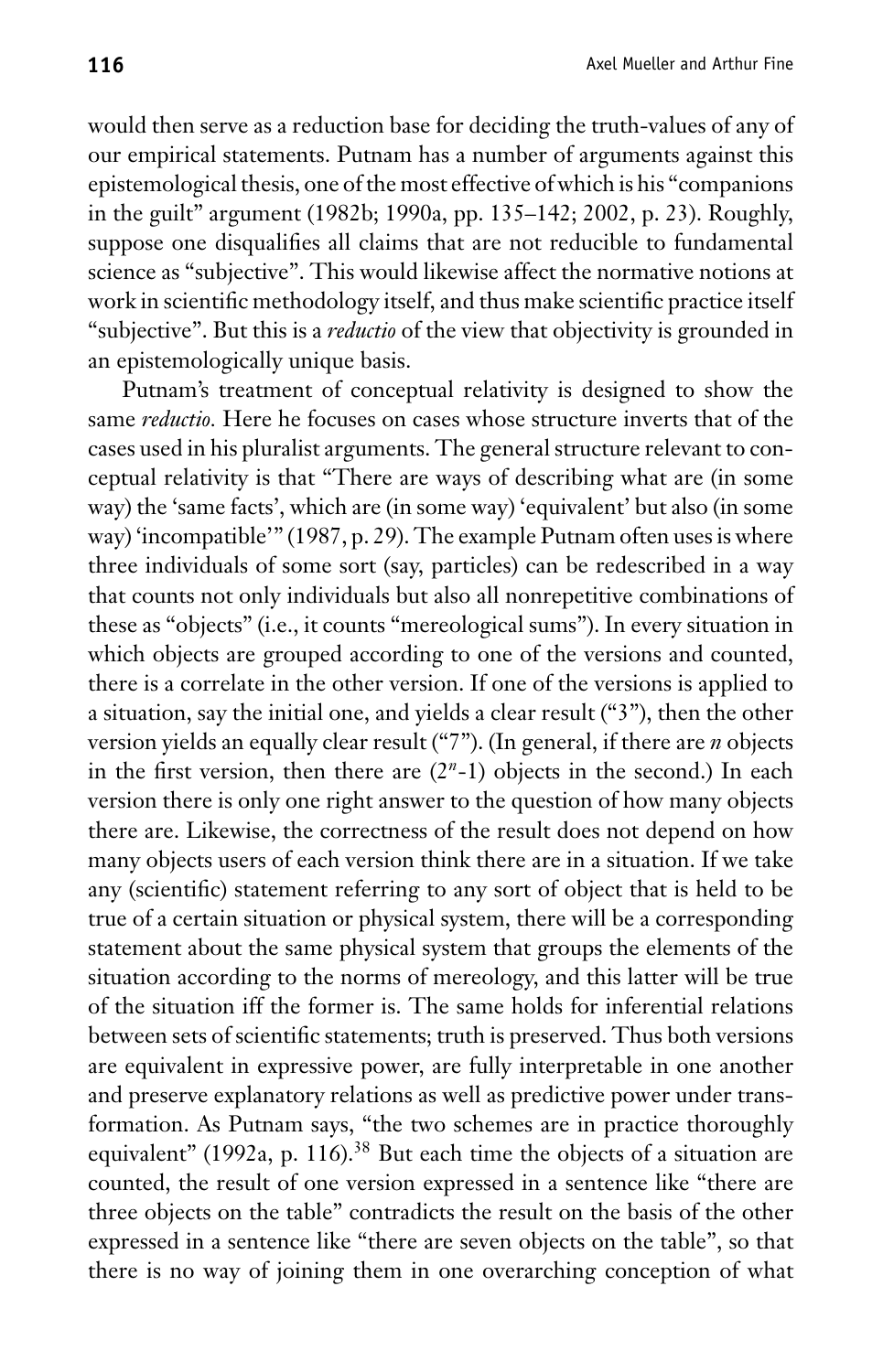objects *really* are. Since knowledge claims remain unaffected by such a decision, for Putnam this means that our knowledge claims do not require any such ontological decision at all. For all we know, the truth-condition for the empirical statement "there are three electrons interacting with the slit" *is* a situation with three individuals if and only if it is one with seven mereological objects. Certainly these descriptions cannot be taken as falsifying each other in any environment-related sense. Moreover, this equivalence is itself the outcome of judging the result of simultaneously applying the respective descriptions to situations in the environment (i.e., a result obtained *within* a practice of making and evaluating empirical statements).

Putnam suggests that similar cases of conceptual relativity are available in standard scientific practice (often referred to as "dualities"). For example, he points to the field/particle duality in quantum mechanics and the geometrical duality between taking points as particulars or as limits of extended structures. Each case generates a surface contradiction in the description of ontological commitments (fields or particles, points or lumps), while both descriptions applied to empirical circumstances are factually equivalent in the mentioned sense. In these cases one could say (although Putnam does not put it like this) that the subject matterof inquiry can be *multiply constituted* from different bases without this having any effect on the available knowledge or the determinacy of the claims that are exchanged. The phenomena of conceptual relativity could thus be understood as instances where a body of empirical statements (or theoretical structures) can be embedded in different (i.e., nonconjoinable) background ontologies without loss or gain. $39$ 

Putnam's use of conceptual relativity subverts realists who want to defend the picture of a uniquely structured realm of underlying reality as a precondition for the objectivity of our claims. The symmetries between the descriptions in cases of conceptual relativity show that the determinacy of our claims does not depend on the supposition that the question "Which of the two ontologies should we prefer?" be answerable in a definitive or nonarbitrary way. Indeed, there can be neither empirical nor even practical reasons to prefer one to the other. If there were reasons at all, they would have to be conventional (i.e., social reasons). Thus the realist must be prepared to say that the objectivity of our claims is grounded in one fixed, uniquely structured realm, *and* that this realm is chosen by social convention! That *reductio* shows that our practices of making empirical claims and taking them to be objectively correct descriptions of a publicly accessible environment do not presuppose any such superthing. Each claim does presuppose a variously accessible, richly conceptualized and sometimes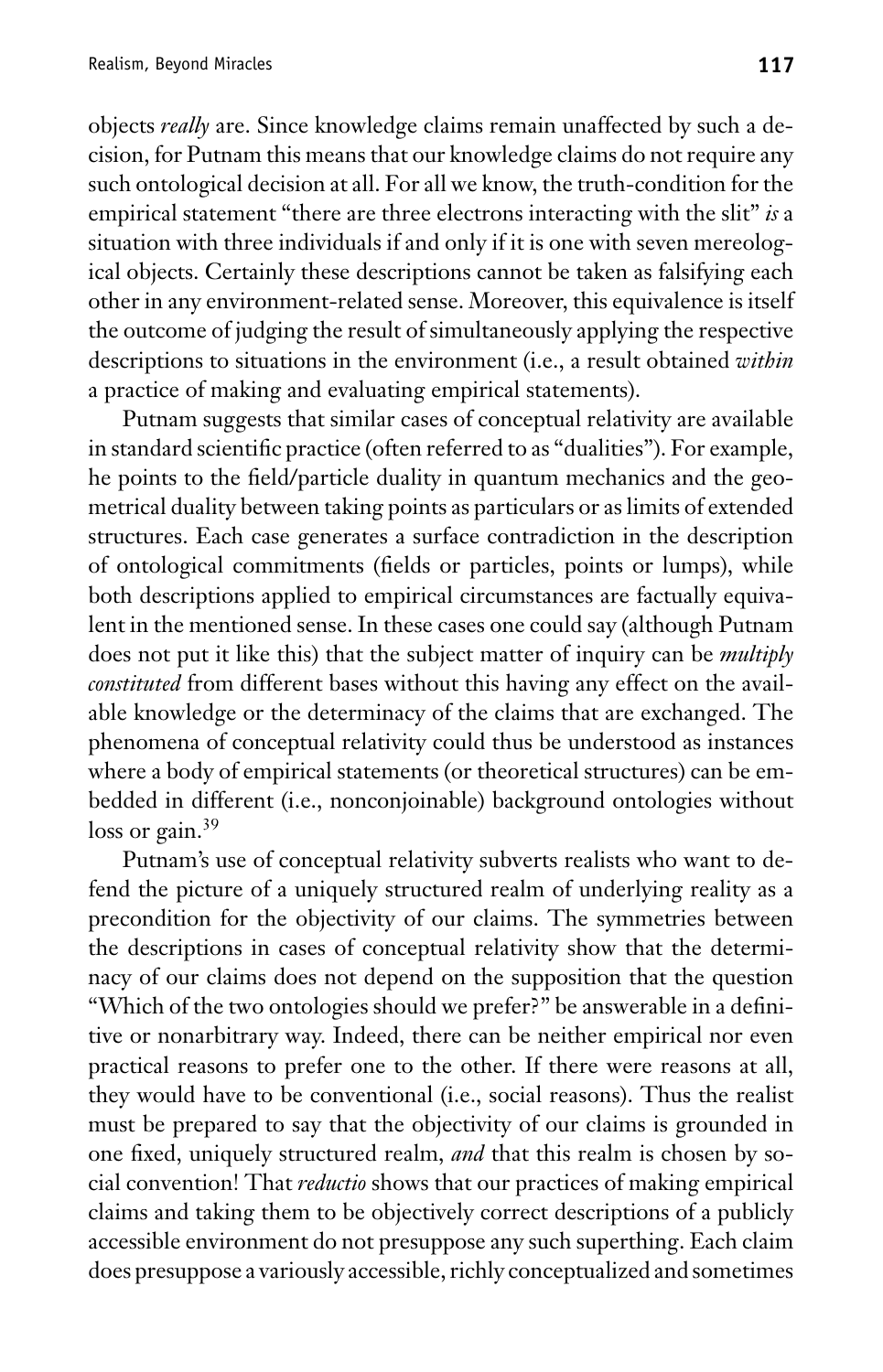multiply organizable local environment for its evaluation, an environment that, for all these reasons, can be common to many differently predisposed human beings. This is, roughly, where Putnam started his development, which in many ways has been a "journey from the familiar to the familiar" (1994b, p. 300).

### **Notes**

- 1. Putnam calls this way of situating his philosophical stance explicitly the "supremacy of the agent point of view" (1987, p. 70), and connects it with the pragmatist and Kantian traditions. The expression "participant perspective" was used in Ebbs (1992) in his illuminating analyses of Putnam's views, where it refers to his earlier as well as his later position. In a somewhat different theoretical context, this expression (which calls to mind Dewey's critique of the spectator's perspective) had been in use since the 1970s in the writings of Habermas to distinguish between philosophies produced from the "observer" and "participant" standpoints, where only the latter are able to capture normative elements of the practices at issue in philosophical analysis. A descendant of the latter notion, exploiting its Kantian and pragmatist undertones, has been employed in characterizing Putnam's method (again, early and late) as "presupposition analysis" in Mueller (2001). In this chapter, the term is used generically.
- 2. Putnam places his current position within the broader framework of a pragmatist philosophy, whereas his earlier writings served to undercut empiricist strategies of explaining knowledge and meaning. So we could conjecture that, according to Putnam, a thoroughly pragmatist point of view is the strongest anti-empiricist stand to take, all things considered. This, in turn, ties in nicely with his recent focus on the weaknesses of reformed empiricism of the Quinean sort and what has come to be called "naturalism".
- 3. In fact, there is one exception in Putnam's early writings, and this concerns his views on mathematics and logic. In his early writings in the philosophy of mathematics, he decided to follow a "realist" strategy in accepting universals as mathematically real. Realism in these discussions, however, was opposed to nominalism, not to a broader anti-realist point of view. But nominalism and (epistemic) realism are not incompatible, which is why this sense of "realism" will not play a role in our account. (For an early assessment of his own writings in this sense of realism, see 1975a, p. vii. For later remarks to the same effect, see 1992b, pp. 348 ff.) Over time, and because of his conceptual relativity, Putnam's position on the ontological import of mathematics has moved away from this early Quinean stance; for this development see 1994d, pp. 259–260; 1999, p. 179; 2001b, lecture III.
- 4. Keeping track of this latter point provides one way of understanding the evergrowing differences between Putnam and Quinean naturalism. For these differences see Putnam 1994d, p. 248, and 1992b, p. 402.
- 5. In his recent work (1998), Putnam explicitly makes the point that this extends to knowledge claims in general.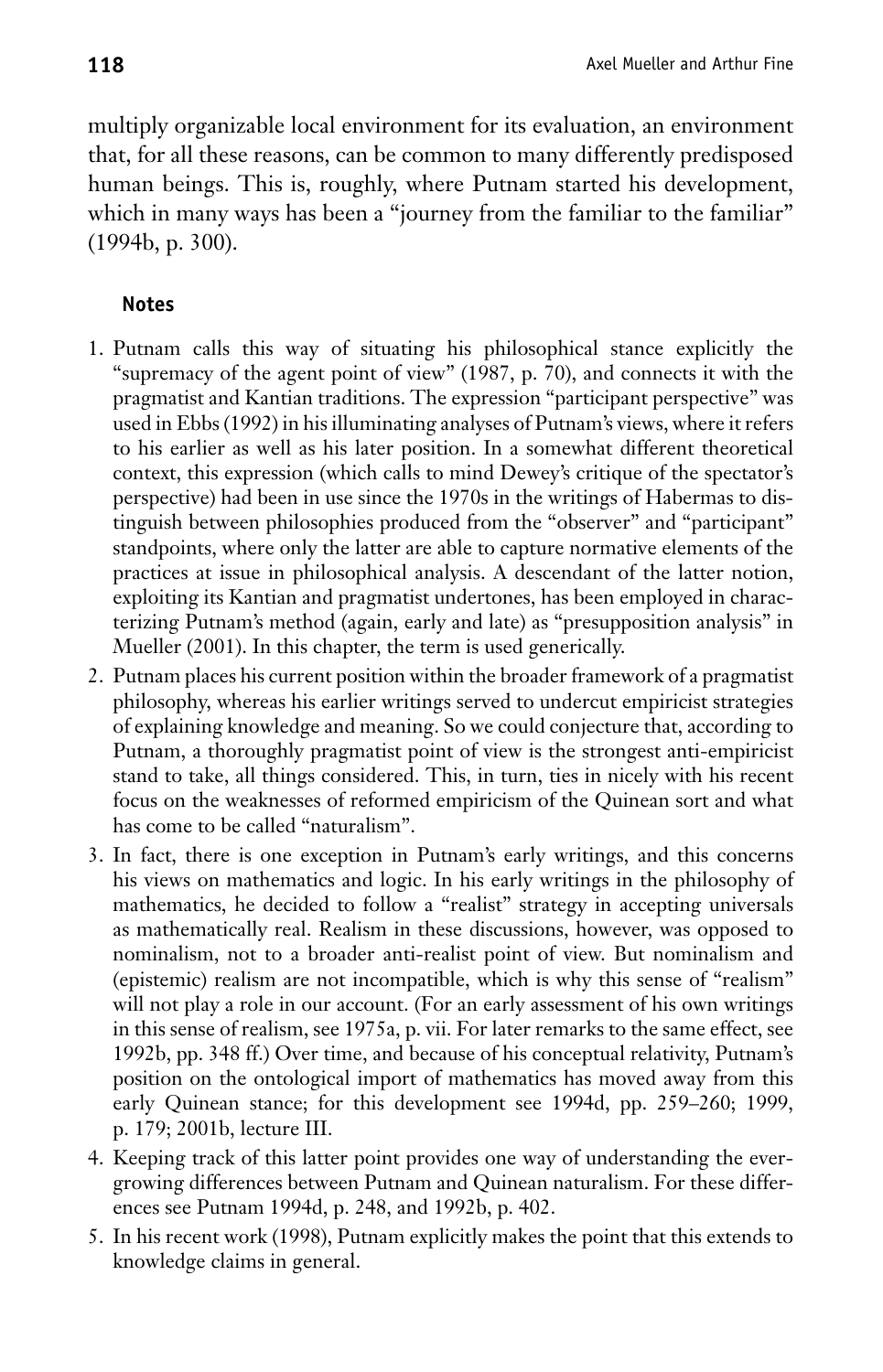- 6. Quine's position on the issue is further expanded in his (1935) and (1954).
- 7. This can be seen by the correspondences between the themes he develops at this early stage and claims in his later work, e.g., "'Two Dogmas' Revisited", "Analyticity and Apriority: BeyondWittgenstein and Quine", and "Convention: A Theme in Philosophy" (all in 1986), as well as 1992b, pp. 391–393, and 1994d, pp. 249–252.
- 8. In the case of what is nowadays referred to as "folk psychology", he says: "The acceptance of [a] conceptual system, orexplanatory scheme, is justified, as is the acceptance of many an empirical hypothesis, by the joint facts of explanatory power and no real alternative" (1969, p. 447).
- 9. At this point, we can already see that Putnam's reconstruction not only contextualizes the distinctions between analytic and synthetic statements, a priori and empirical claims, conventional and factual elements in the acceptance conditions of beliefs, but also by doing so makes it difficult to see a dramatic difference between internal and external, or, more important, between the procedures guiding decisions in normal or revolutionary changes.
- 10. A related conception was proposed in Fine 1967. If we conjoin the idea that the semantics of empirical concepts depends on the results of their application to empirical circumstances over time with the idea of "rigidity", we get the Kripke-Putnam theory of natural-kind terms. Applying the semantics of rigidity to live empirical concepts is criticized in Fine 1975, anticipating some of the reasons that led Putnam increasingly to distance himself from Kripke's views on the matter. A more detailed analysis of Putnam's pragmatic account of the semantics of empirical concepts can be found in Mueller 2001, chaps. 8–10.
- 11. As Putnam will say later, this way of reconstructing concept-use treats the fact that theories are regarded as successors or competitors and the fact that their basic vocabulary refers to a sufficient amount of shared objects as two ways of making the same point (1988, p. 11).
- 12. Soames attributes to N. Salmon the related idea of law clusters as groups of individually sufficient, but neither jointly nor individually necessary, conditions for the application of a term and develops that notion (Soames 1999, pp. vii and 170ff.).
- 13. Consider, for example; "the use of the word 'temperature' rests upon the empirical fact that there exists a single physical magnitude ... which is normally responsible for differences in 'felt warmness'" (1963b, p. 128).
- 14. Cf. 1963b, p. 130. This is inspired by the results of Ziff's work on semantics and Harris's work on discursive appropriateness and paraphrasability (yielding a pragmatic notion of linguistic synonymy), which Putnam transposes into reference. In fact, it works as a sort of master argument in Putnam's criticism of Feyerabend, conventionalism, and Malcolm. He refers to the principles we are going to discuss in 1959, pp. 209ff.; 1962, pp. 52ff.; and 1962c, pp. 318ff.
- 15. It should be obvious that by deflecting attention from the question of continuity of beliefs toward continuity of practice and reference, Putnam accomplishes two things: he changes the burden of proof, and he converts what seemed to be a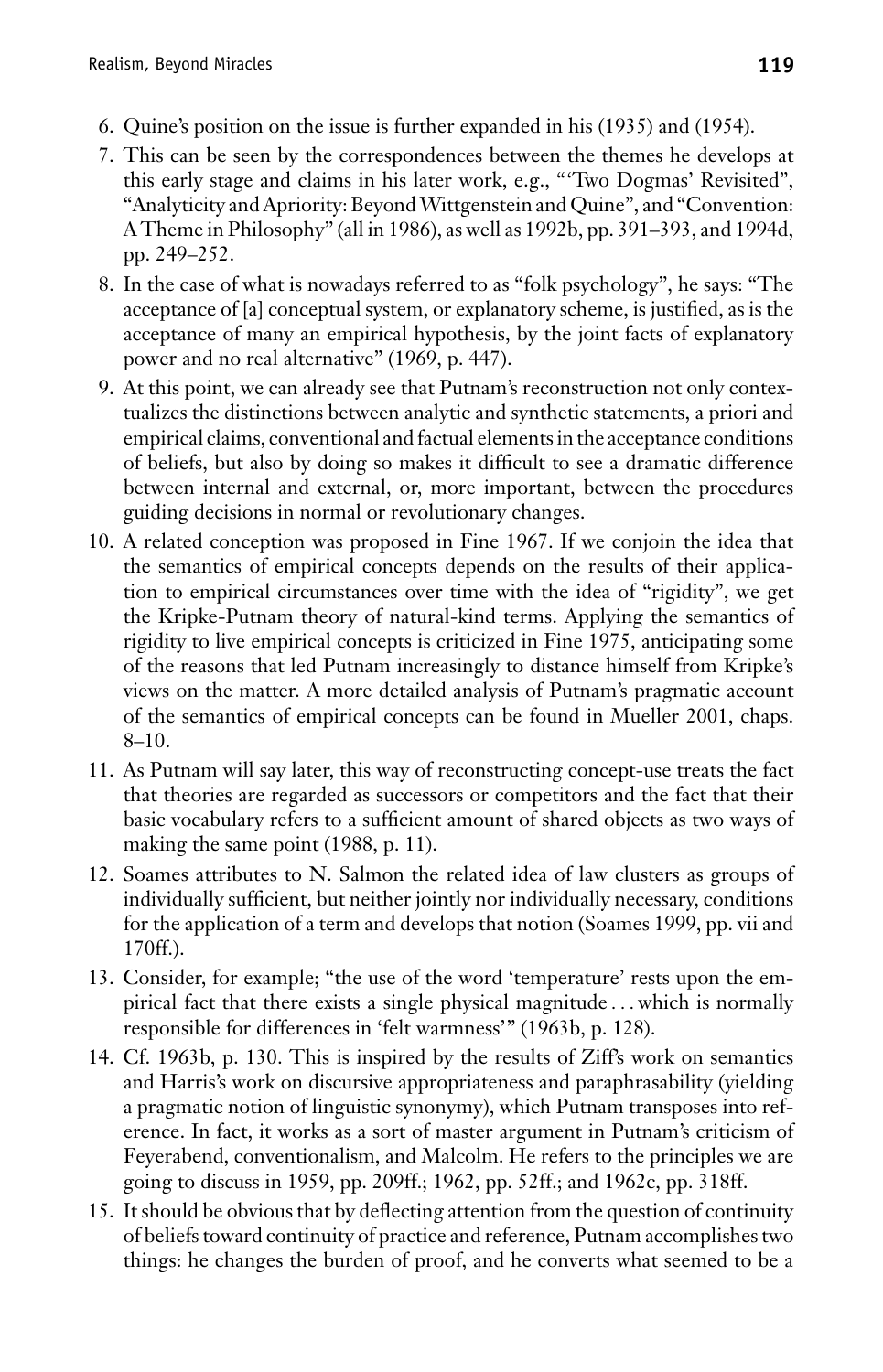*global* issue into a variety of *local* questions. Where it seemed that we should *justify* the continuity of reference through conceptual change, it now appears that what has to be proven is the *dis*continuity under such conditions.

- 16. There was a second motivation behind Putnam's turn to metaphysical realism; namely, his political engagement at the time. "The ... concerns for a better world, the desire to make my philosophical activity a part of that concern, and the involvement with Marxism ... led me to an increasingly strong metaphysical realism, simply because that position seemed more consistent with Marx's 'dialectical materialism' as I interpreted it" (1992b, p. 350).
- 17. The quote continues: "in general, and in the long run, correct ideas lead to success, and ideas lead to failures where and insofar as they are incorrect. Failure to see the importance of practice leads directly to failure to see the importance of success."
- 18. History had it that the term "internal realism" applied to whatever doctrines Putnam came to hold *disputing* the viability of the explanationist defense. At first, Putnam did not take issue with this "mistake" of his interpreters and in 1981 even used the expression to refer to his own view. As soon as he did, "internal realism", like a character in a serial that begins to be a prison for the author's creativity, was put to rest. Putnam came to share Gary Ebbs's impression (1992) that the character was by now preventing rather than enhancing understanding. The definite burial of the term can be found in his 1992b and 1999, part 1 (the 1994 Dewey lectures). "Pragmatic realism" inherited the fortune. It surfaced, to the best of our knowledge, first in 1987 (p. 17), and then, more prominently, in 1988 (p. 114).
- 19. Although skeptical worries about this latter possibility work, at the time, as a supplementary motivation for Putnam's beginning to take an explicit position on the issue, we submit that he never seriously entertained, and does not now entertain, the idea that it could be coherent to be convinced that we are engaged in making empirical claims *and* that versions of (1)–(3), applied to the terms and statements used by us to make the claims, are false. The background reservation is just the thought that we cannot make sense of claims that are empirical but empty (i.e., do not refer at all) or totally indeterminable (do not refer in an evaluable way). The dramatized version of the skeptical worry is the "disastrous meta-induction": "What if *all* the theoretical entities postulated by one generation ... invariably "don't exist" from the standpoint of later science?... *just as no term used in the science of more than fifty* (orwhatever) *years ago referred, so it will turn out that no term used now*... *refers.* ... But what happens to the notion of *truth* in theoretical science if none of the descriptive terms refer? Perhaps all theoretical sentences are "false"; or some convention for assigning truth-values when predicates don't refer takes over" (1978, p. 25).
- 20. The step according to which the described entity *just is* the objective entity is obviously subject to the same difficulty, since its warrant could only consist in *another* cognition of the entity in question.
- 21. This is how we understand his consistent emphasis that the outcome of his anti-verificationism, namely his (and Kripke's) theory of reference and his semantic externalism, does not provide necessary and sufficient conditions for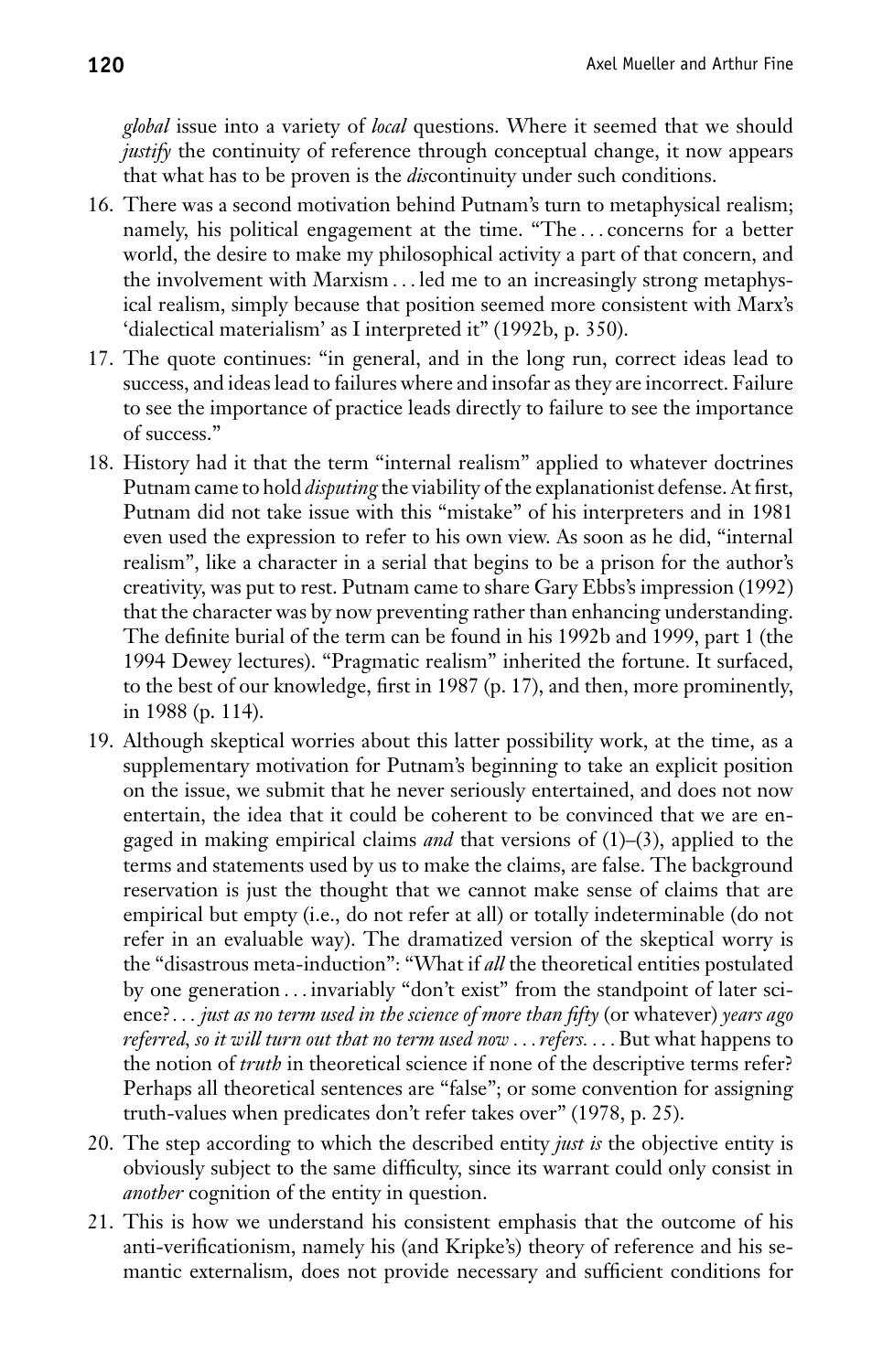(or reductions of reference to) something else (e.g., causality), but *presupposes* it. See 1974b, p. 286, and 1978, p. 58, where he says that he would rather call the "causal" theory of reference the "social co-operation plus contribution of the environment theory of the *specification* of reference". The same idea recurs later in 1992, pp. 23, 165, 211, and passim. See his 1990b for his repudiation of Kripke's metaphysical reading of reference. Mueller 2001, chap. 10, stresses the pragmatic character of Putnam's externalism.

- 22. We want to emphasize (and this speaks forcontinuity in his outlook) that Putnam himself repeatedly stresses that his experiment with a more substantive version of realism than the one required by his pragmatic outlook was rather uncomfortable for him. See 1988, pp. xii and 107, where he describes his relation to scientific realism as an "approach-avoidance conflict", and 1999, where he speaks of having been caught in "antinomies" he saw no way to reconcile, and began "recoiling" from one extreme to the other (see esp. pp. 12–16).
- 23. This line of argument is in Williams 1986.
- 24. With a Darwinian twist, this is van Fraassen's way of defusing the success argument (1980, pp. 39–40). Of course, saying that it depends on us (is one of our norms) to only admit theories we regard as successful does not at all mean that we *make* the theories successful.
- 25. This is not scientism, but simply a fact of about how science enters our lives. Thus, Putnam's division of linguistic labor (cf. 1975c, pp. 227ff.) stresses that we often defer to scientists to improve our reasoning in the process of making certain decisions about reference. The reason is not the technocratic one, that scientists are more competent about fixing extensions of our terms, but the fact that the right scientists know a lot about, for example, gold and how to find out whether something is gold (cf. 1988, pp.  $22-26$ ).
- 26. The dialectic of the inner and outer is elaborated for both realism and antirealism in (Fine, 1996a, chaps. 7 and 8; see especially chap. 8 for some criticisms of the explanationist defense that we draw on below).
- 27. In spite of Putnam's dismissal of instrumentalism (1981, pp. 38–39), this is quite in line with the epistemological aspect of his model-theoretic argument (in 1976b and 1977); see 1992b, pp. 345–355.
- 28. Compare Putnam 1976b, pp. 126–129 as well as 1994b, 302–304 on the upshot of his model-theoretic argument. See also the "metatheorems" in Fine 1986 and 1996a, pp. 180–186.
- 29. This nagging question accompanies Putnam's reflections on the explanationist defense from early on, in his 1978 and 1981.
- 30. See Levin 1984 and Williams 1986; also Putnam 1999, pp. 55–56.
- 31. See the discussion of "truthmongers" in Fine 1996a, chap. 8 for a critique of this identification that connects it with a general form of behaviorism.
- 32. In an interesting twist, Putnam turns the grammaticality of the claim that we have no access to reality as it is against those (like Rorty) who want to say that there is nothing but discourse: "if we agree that it is *unintelligible* to say, 'We sometimes succeed in comparing our language and thought with reality as it is in itself', then we should realize that it is also unintelligible to say 'It is *impossible* to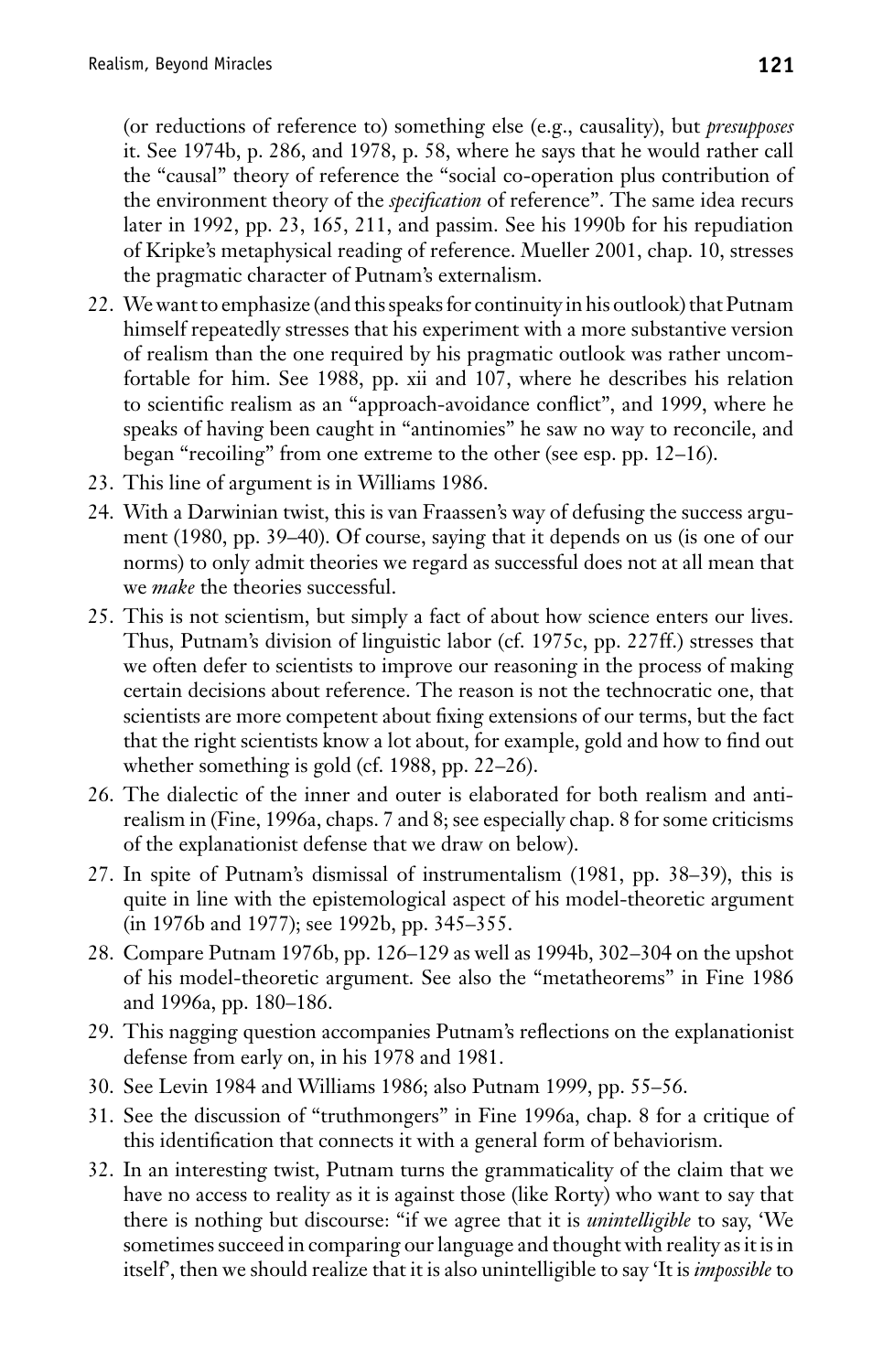stand outside and compare our thought and language with the world'" (1994b, p. 299).

- 33. See also 1992b, pp. 355, 366–368.
- 34. See, too, his discussion with Rorty on the nature of assertibility-conditions in (1995, pp. 32–38). For a connection with the "unforced judgments" that are at the heart of social constructivism, see Fine 1996b.
- 35. Recall an earlier Putnam, "*as* thinkers we are committed to there being *some* kind of truth, some kind of correctness which is substantial and not merely 'disquotational'" (1981, p. 21), and more adamantly in 1994a, chaps. 13 and 16. The dismissals of disquotationalism in these articles now have to be qualified. In his 2001a, Putnam therefore chooses to specify his view as a sort of disquotationalism (rather than 'deflationism', which he associates with verificationism).
- 36. This does not mean, of course, that they generalize in the same directions everywhere else – i.e., allow for global mutual or even only one-way reduction ("perfect extensional translation"). It seems to be precisely one of the points of Putnam's pluralism that they do not, but that this does not prevent users of such descriptions from developing local agreements of truth. The idea of comparing theories by means of locally overlapping extensions was explored in Fine 1975.
- 37. Putnam clearly notices this means that, in these cases, we ought to abandon the usual notion of synonymy as a constraint on successful interpretation, since the correlated sentences are not *synonymous* in any straightforward sense, in spite of the fact that they can make an equivalent contribution to the *communicative success* of their users; see his 1992a. It would be hasty, though, to sum this up in the fashionable turn of phrase that Putnam "overcomes representationalism", as his construction makes and requires the clear distinction between sign and object presupposed in ordinary referential semantics, and the outcome of his construction is that, while the users of various descriptions may be referring to different objects, they can still represent the same situation (much like a live-TV report and a flight-number-space-time matrix can represent the same plane).
- 38. Fora more detailed account of this see Putnam 1980.
- 39. A useful discussion of these questions can be found in Case 1997. Foran account of the parallelism between producing conceptual relativity and revising redescriptions in fallibilistic practices of evaluation see Mueller 2002 and Mueller, forthcoming.

#### **References**

- Case, J. (1997). "On the Right Idea of a Conceptual Scheme". *Southern Journal of Philosophy* 35:1–18.
- Ebbs, G. (1992) "Realism and Rational Inquiry". *Philosophical Topics* 20:1–33.
- (2001). "The Very Idea of Sameness of Extension across Time". *American Philosophical Quarterly* 37:245–268.
- Fine, A. (1967). "Consistency, Derivability, and Scientific Change". *Journal of Philosophy* 64:231–240.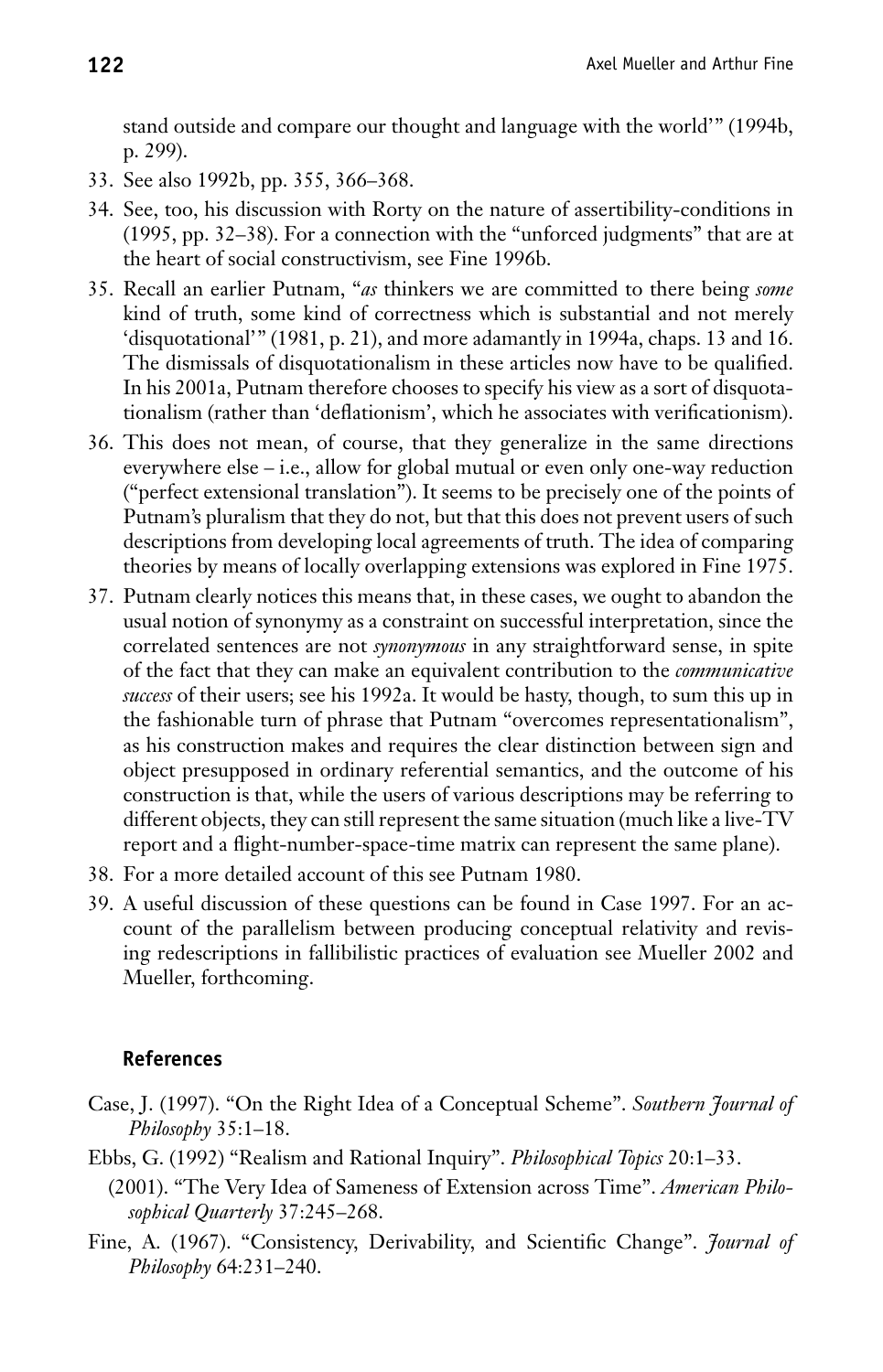- (1975). "How To Compare Theories: Reference and Change". *Nous* 9:17–32.
- (1986). "Unnatural Attitudes: Realist and Antirealist Attachments to Science". *Mind* 95:149–177.
- (1996a). *The Shaky Game: Einstein, Realism, and the Quantum Theory.* 2nd ed. Chicago: University of Chicago Press.
- (1996b). "Science Made Up: Constructivist Sociology of Scientific Knowledge". In P. Galison and D. Stump (eds.), *The Disunity of Science: Boundaries, Contexts, and Power.* Stanford, CA: Stanford University Press, pp. 231–254.
- Levin, M. (1984). "What Kind of Explanation Is Truth?" In J. Leplin (ed.), *Scientific Realism.* Berkeley: University of California Press, pp. 124–139.
- Mueller, A. (2001). *Referenz und Fallibilismus.* Berlin/New York: DeGruyter.
	- (2002). "Putnams pragmatischer Kognitivismus". In M. Willaschek and M. L. Rater (eds.), *Hilary Putnam und die Tradition des Pragmatismus*. Frankfurt: Suhrkamp, pp. 65–87.

(forthcoming). "Conceptual Relativity, Semantic Contextualism and Fallibilism". *Teorema.*

- Peirce, C. S. (1868). "Some Consequences of Four Incapacities". In *Philosophical Papers* 5.264–314.
- Putnam, H. (1959). "Memo on 'Conventionalism'". In Putnam 1975, pp. 206–214. (1960). "Minds and Machines". In Putnam 1975b, pp. 362–385.
	- (1962a). "The Analytic and the Synthetic". In Putnam 1975b, pp. 33–69.
	- (1962b). "It Ain't Necessarily So". In Putnam 1975, pp. 237–249.
	- (1962c). "Dreaming and 'Depth Grammar'". In Putnam 1975b, pp. 304–324.
	- (1963a). "An Examination of Grünbaum's Philosophy of Geometry". In Putnam 1975, pp. 93–129.
	- (1963a). "How Not To Talk About Meaning". In Putnam 1975b, pp. 117–131.
	- (1963b). "Brains and Behavior". In Putnam 1975b, pp. 325–341.
	- (1965). "Philosophy of Physics". In Putnam 1975, pp. 79–93.
	- (1969). "Logical Positivism and the Philosophy of Mind". In Putnam 1975b, pp. 441–451.
	- (1974a). "The 'Corroboration' of Theories". In Putnam 1975, pp. 250–269.
	- (1974b). "Language and Reality". In Putnam 1975b, pp. 272–290.
	- (1975a). *Philosophical Papers I. Mathematics, Matter and Method.* Cambridge: Cambridge University Press.
	- (1975b). *Philosophical Papers II. Mind, Language, and Reality.* Cambridge: Cambridge University Press.
	- (1975c). "The Meaning of 'Meaning'". In Putnam 1975b, pp. 215–271.
	- (1975d). "What Is Mathematical Truth?". In Putnam 1975, pp. 60–78.
	- (1976a). "Reference and Understanding". In Putnam 1978, pp. 97–122.
	- (1976b). "Realism and Reason". In Putnam 1978, pp. 123–138.
	- (1977). "Models and Reality". In Putnam 1983, pp. 1–25.
	- (1978). *Meaning and the Moral Sciences.* London: Routledge and Kegan Paul.